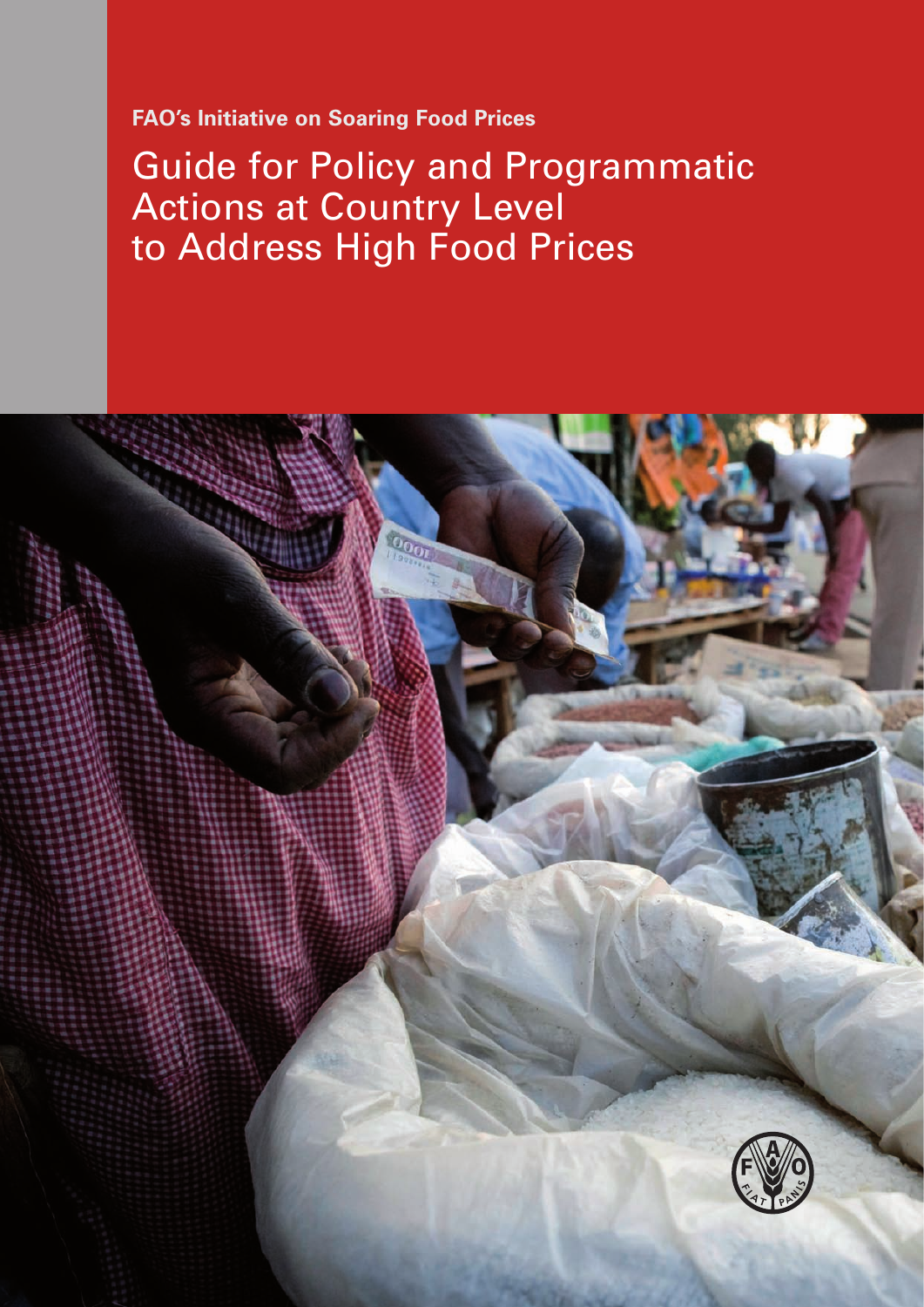The designations employed and the presentation of material in this information product do not imply the expression of any opinion whatsoever on the part of the Food and Agriculture Organization of the United Nations concerning the legal or development status of any country, territory, city or area or of its authorities, or concerning the delimitation of its frontiers or boundaries. The mention of specific companies or products of manufacturers, whether or not these have been patented, does not imply that these have been endorsed or recommended by FAO in preference to others of a similar nature that are not mentioned.

The conclusions given in this document are considered appropriate at the time of its preparation. They may be modified in the light of further knowledge gained at subsequent stages of the project.

All rights reserved. FAO encourages the reproduction and dissemination of material in this information product. Non-commercial uses will be authorized free of charge, upon request. Reproduction for resale or other commercial purposes, including educational purposes, may incur fees. Applications for permission to reproduce or disseminate FAO copyright materials, and all queries concerning rights and licences, should be addressed by e-mail to copyright@FAO.org or to the Chief, Publishing Policy and Support Branch, Office of Knowledge Exchange, Research and Extension, FAO, Viale delle Terme di Caracalla, 00153 Rome, Italy.

©FAO 2011

Cover photo: ©FAO/Sarah Elliott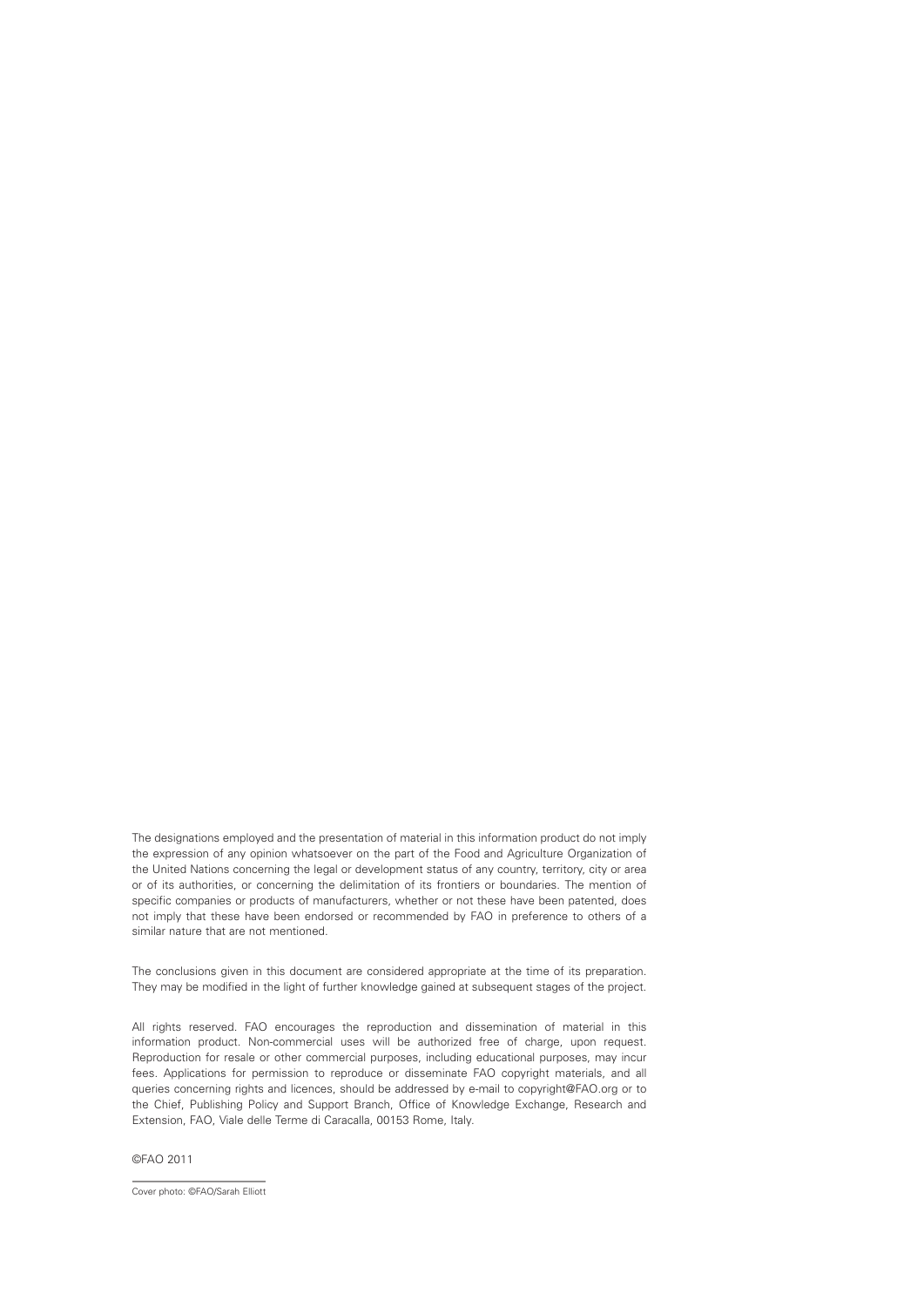# **Table of contents**

|   |                                                  |                                 | Acknowledgements                           | $\overline{2}$ |
|---|--------------------------------------------------|---------------------------------|--------------------------------------------|----------------|
|   |                                                  | Acronyms                        |                                            | 3              |
| 1 |                                                  | Introduction                    |                                            | 4              |
| 2 | Accompanying process and analytical underpinning |                                 |                                            | $\overline{7}$ |
|   | 2.1                                              | Process                         |                                            | $\overline{7}$ |
|   | 2.2                                              |                                 | Analytical underpinning                    | 8              |
| 3 | Immediate policy and programmatic actions        |                                 |                                            | 9              |
|   | 3.1                                              |                                 | Macroeconomic policies                     | 9              |
|   |                                                  | 3.1.1                           | Mobilizing budgetary resources             | 9              |
|   |                                                  | 3.1.2                           | Exchange rate                              | 10             |
|   | 3.2                                              |                                 | Trade-related measures                     | 10             |
|   | 3.3                                              | Measure in favour of consumers  | $12 \overline{ }$                          |                |
|   |                                                  | 3.3.1                           | Tax policies                               | 13             |
|   |                                                  | 3.3.2                           | Market management policies                 | 15             |
|   |                                                  | 3.3.3                           | Safety nets                                | 18             |
|   |                                                  | 3.3.4                           | Other measures affecting disposable income | 22             |
|   | 3.4                                              | Measures in favour of producers |                                            | 23             |
|   |                                                  | 3.4.1                           | Market management measures                 | 23             |
|   |                                                  | 3.4.2                           | Production support measures                | 26             |
|   |                                                  |                                 |                                            |                |
|   | Annex                                            |                                 |                                            |                |

| Summary table on immediate policy and programmatic actions – |    |
|--------------------------------------------------------------|----|
| (FAO's Initiative on Soaring Food Prices)                    | 38 |

Additional reading **44**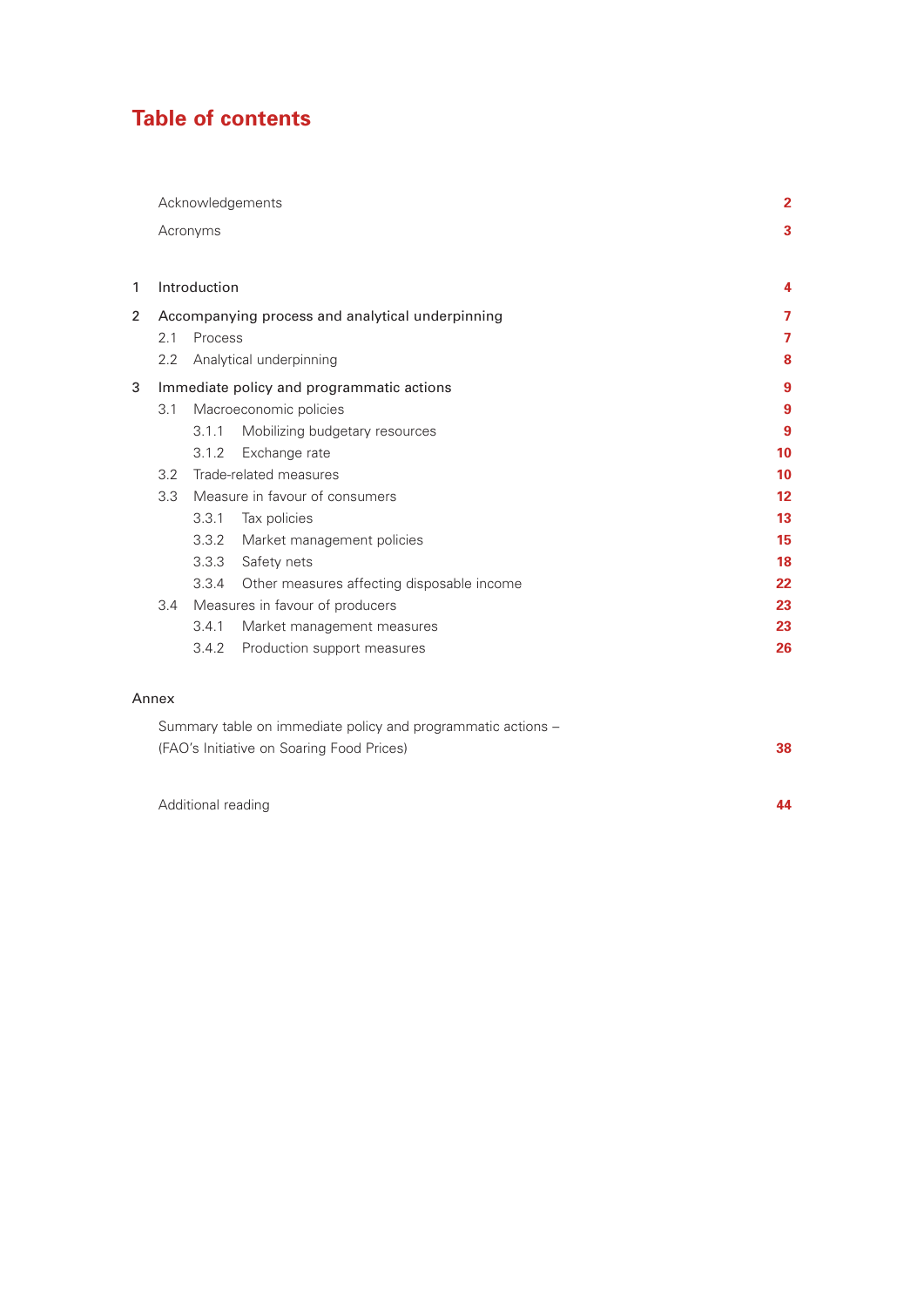# **Acknowledgements**

This guide, developed in the context of FAO's Initiative on Soaring Food Prices (ISFP), was initiated by José María Sumpsi, Assistant Director-General of FAO's Technical Cooperation Programme. It began with a brainstorming session with staff from FAO's Policy Assistance and Resources Mobilization Division. FAO staff from across the house contributed to this guide including Tom Osborne, Jan Poulisse, Michael Robson, Ed Seidler, Andrew Shepherd, Brian Thompson and Robert Van Otterdijk from FAO's Agricultural Department; Liliana Balbi, Bénédicte DeLaBriere, Mulat Demeke, Aziz Elbehri, Marco Knowles, Frank Mischler, Guendalina Pangrazio and Margret Vidar from FAO's Economic and Social Development Department; Jacques de Graaf, Alberto Suppa, Jane Kronner and Takashi Takahatake from FAO's ISFP. References were assembled by Anna Ricoy from FAO's Agricultural Policy Support Service. Materne Maetz from FAO's Agricultural Policy Support Service coordinated the guide's development.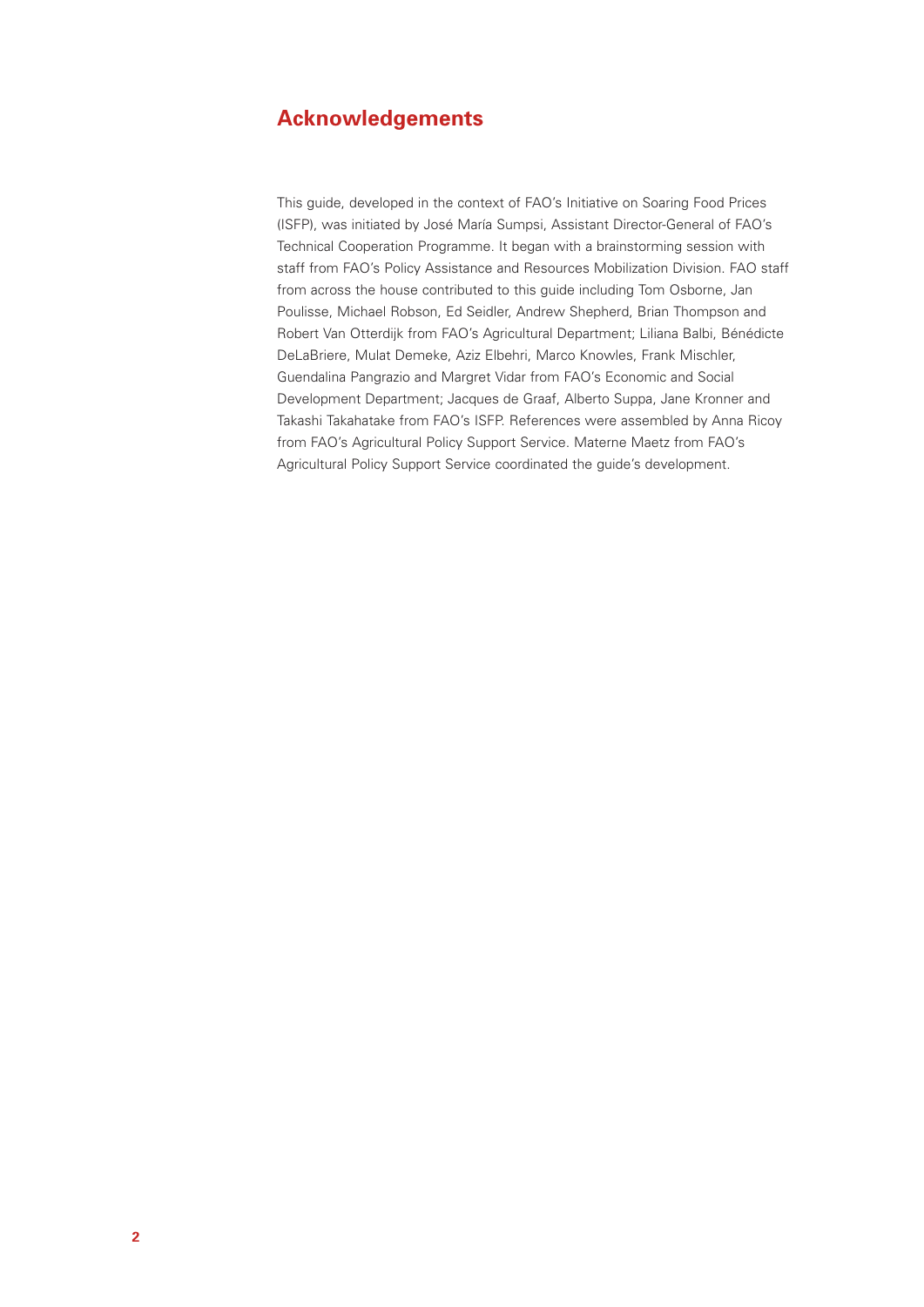# **Acronyms**

| CIF          | Cost, insurance and freight                                     |
|--------------|-----------------------------------------------------------------|
| <b>CFA</b>   | Central African Franc                                           |
| <b>DECT</b>  | Dowa Emergency Cash Transfer                                    |
| <b>FACT</b>  | Food and Cash Transfer                                          |
| <b>FAO</b>   | Food and Agriculture Organization of the United Nations         |
| HIV/AIDS     | Human immunodeficiency virus/acquired immunodeficiency syndrome |
| IMF          | International Monetary Fund                                     |
| <b>IPM</b>   | Integrated Pest Management                                      |
| <b>ISFP</b>  | Initiative on Soaring Food Prices                               |
| <b>ITF</b>   | Input trade fair                                                |
| <b>MDG</b>   | Millennium Development Goals                                    |
| <b>NGO</b>   | Nongovernmental organization                                    |
| <b>NIPFP</b> | National Institute of Public Finance and Policy                 |
| <b>TCP</b>   | <b>Technical Cooperation Programme</b>                          |
| <b>USD</b>   | <b>United States Dollar</b>                                     |
| <b>VAT</b>   | Value added tax                                                 |
| <b>WFP</b>   | World Food Programme                                            |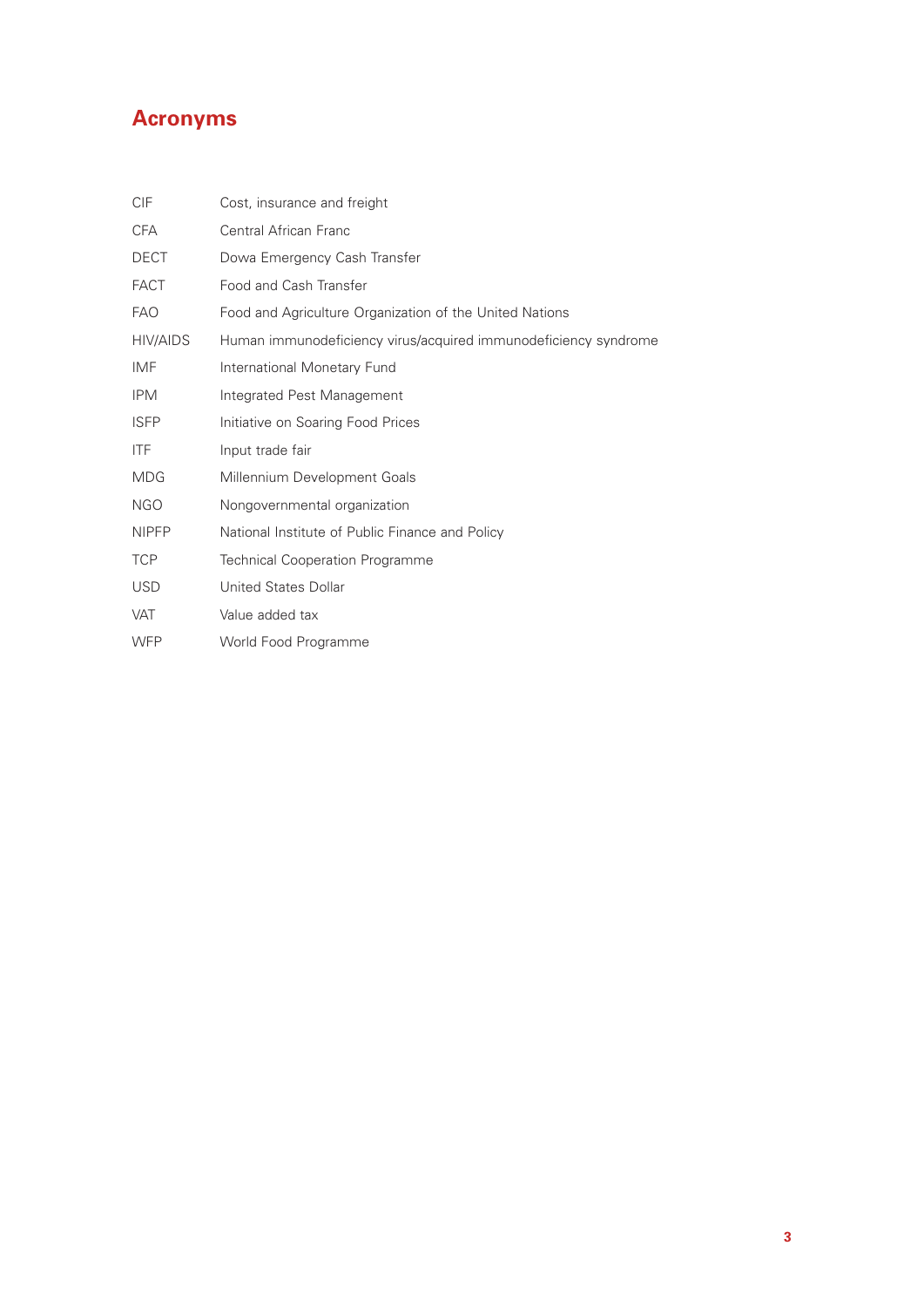# **Introduction**

In May 2008, as the world faced an acute food crisis brought on by rising food prices, FAO developed a "Guide for immediate country level actions" through its Initiative on Soaring Food Prices (ISFP). In August 2008, food prices reached their highest level in years. Despite the severity of the crisis, it was hoped that prices would eventually drop to less extreme levels. Estimates suggested that:

"...by 2017, when compared to the average of the observed prices during the period 2005-2007, the real price of wheat (deflated by the MUV) is expected to have increased by 2 percent; rice by 1 percent; maize by 15 percent; oilseeds by 33 percent; vegetable oils by 51 percent; and sugar by 11 percent."<sup>1</sup>

In its 2010 Food Outlook Report, FAO issued a warning to the international community to prepare for harder times unless production of major food crops increased significantly in 2011.<sup>2</sup> Food import bills for the world's poorest countries were predicted to rise by 11 percent in 2010 and by 20 percent for low-income food-deficit countries. By passing a trillion dollars, the global import food bill will likely rise to a level not seen since food prices peaked in 2008, while prices of most commodities are up sharply from 2009. Contrary to earlier predictions, world cereal production had been forecast to contract by 2 percent rather than to expand by 1.2 percent as was anticipated in June 2010.

Prices for most agricultural commodities have increased during the second half of 2010, due to a number of factors including unexpected shortfalls in supply caused by unfavourable weather events, policy responses by some exporting countries and fluctuations in currency markets. International prices may rise even more if production in 2011 does not increase significantly, especially for maize, soybean and wheat. The price of rice, the supply of which, according to FAO, had been more adequate than other cereals, could be affected if prices of other major food crops continue to climb.

While high food prices can negatively impact the food security of vulnerable households, they can also create opportunities for developing agricultural production and rural development. The current situation calls for continued responses from governments and the international community; policies need to be adjusted and programmes put in place to address negative impacts and tap into opportunities.

This situation creates challenges for the achievement of the Millennium Development Goals, particularly MDG1 of reducing poverty and hunger. However, higher food prices affect countries differently depending on whether they are net exporters or net importers of food. Net food-exporting countries will benefit and experience higher terms of trade and more income. Net food-importing countries will face lower terms of trade and have to pay a larger food import bill, which will impact negatively on trade balance and affect the strength of their currency. This is especially worrying for developing countries, the majority (55 percent) of which are net food importers. Almost all countries in Africa are net importers of cereals.

Low-income food-deficit countries have been hit hard by high food prices in recent years. The people most affected by higher food prices are net food buyers, depending on the extent to which international price movements are transmitted to domestic markets. Net food buyers are urban residents and small farmers, fisherfolk, foresters, pastoralists and agricultural labourers who do not produce enough to cover their needs. Producers who are net buyers in value terms have also been affected because they sell at the time of harvest in order to finance essential needs and buy back at a higher price later in the year.

<sup>1</sup> FAO, Soaring food prices: facts, perspectives, impacts and actions required, High-level Conference on World Food Security: the challenges of climate change and bioenergy, Rome 2008 ftp://ftp.fao.org/docrep/fao/meeting/013/k2414e.pdf 2 FAO, Food Outlook - Global Market Analysis, Rome, 17 November 2010,

http://www.fao.org/docrep/013/al969e/al969e00.pdf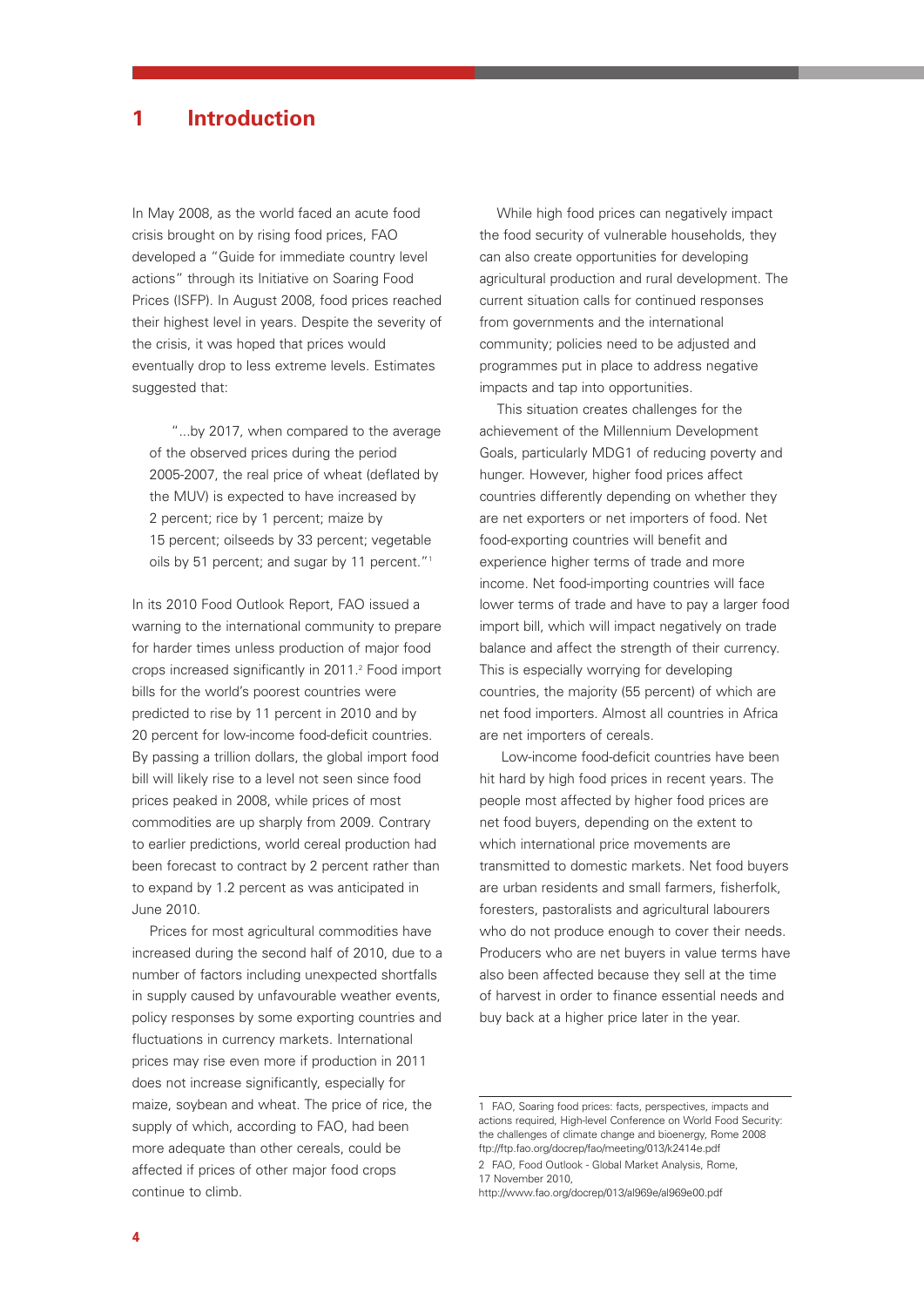

The primary beneficiaries of higher food prices are those who have been holding food stocks and are now able to sell at a high price. Potential beneficiaries are commercial farmers and other operators within food value chains, provided high world prices are transmitted to them throughout the value chain. While commercial farmers will be hurt by rising fertilizer prices, they stand to benefit on balance because the costs of fertilizer usually make up a relatively small (although growing) percentage of the gross revenue from production.

In planning country-level actions, it is essential to tailor the response to the specific conditions of the country and the situation of different stakeholders concerned. Since the situation can vary from country to country, "one size fits all" strategies are not effective; they have even been counterproductive in many cases. Countries have taken some steps towards addressing the issue, particularly measures aimed at reducing the impact on consumers. Some of these decisions (e.g. export bans) have had dramatic consequences on world prices and have exacerbated the problem for importing countries, which is why it is so important to consider carefully the implications, both domestically and internationally, of any decision taken by a country.

©FAO/Danfung Dennis

Given these circumstances, FAO felt it would be timely to publish an updated guide that would review the pros and cons of various policy and programmatic actions that countries could use to address high food prices, and their likely impact at country and household level.

This guide addresses the conditions under which policies and programmes are best adapted. It also cautions against measures that might appear useful in the short term but which could have harmful longer-term effects or become difficult to remove, thus turning into a constraint once the situation becomes more "normal".

# This guide is designed for those involved in developing action plans to address the current issue of high food prices.

It is divided into three parts. The first part provides background information on the context, purpose, audience and structure of the guide.

The second part provides some essential remarks on processes that lead to decisions on actions to be taken as well as the analytical underpinning required to ensure that instruments used are well adapted to the specific conditions within the country.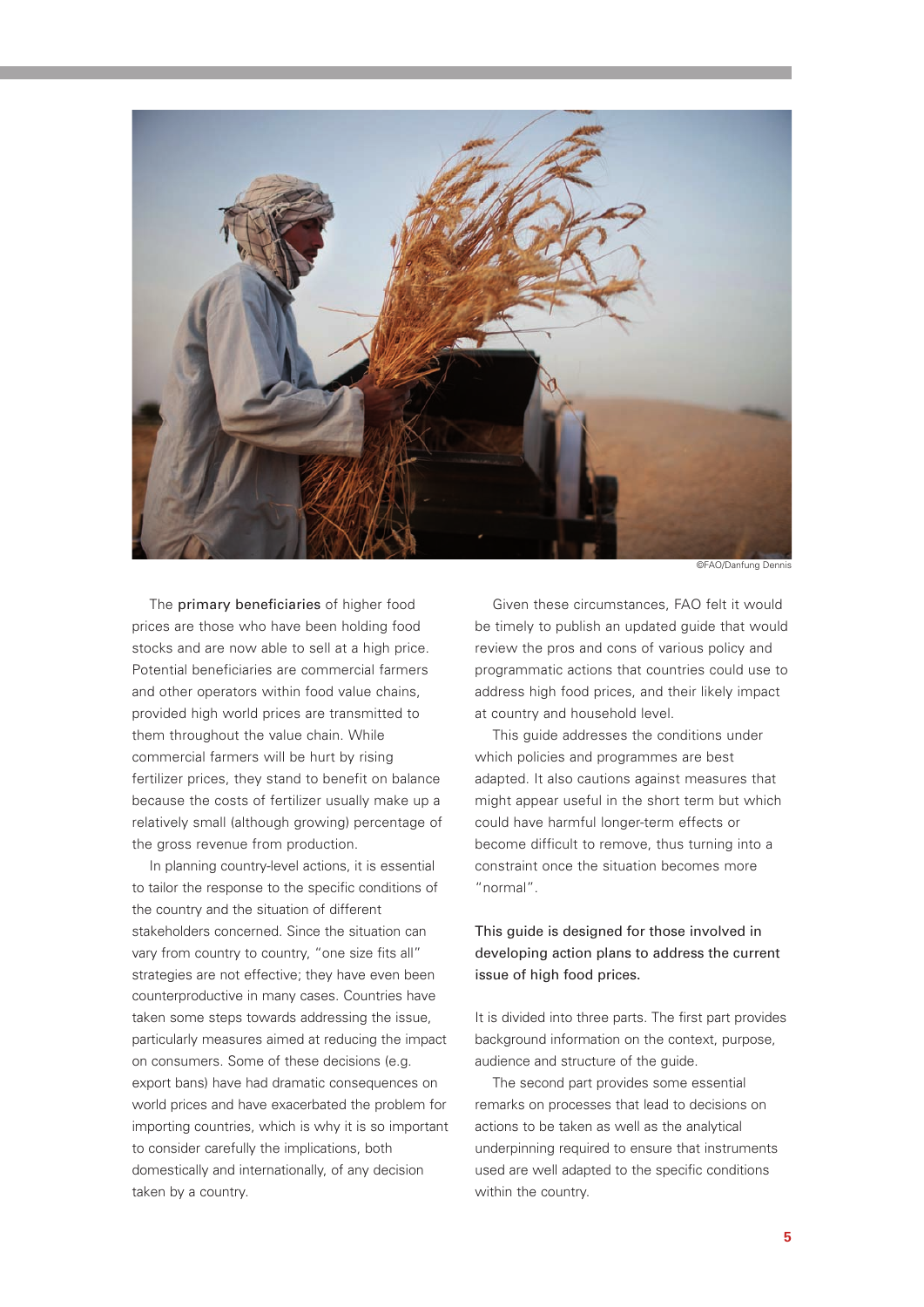The third part looks at instruments that could be used to immediately address high food prices. They are classified by the domain of intervention (macro-economy, trade, measures in favour of consumption and production).

The instruments are reviewed in isolation. Therefore, it has the limitation of not focusing on possible synergies or contradictory effects that some instruments may have if used simultaneously in a country. It also does not examine the effects decisions made by countries may have at regional or global level.

Important remark: Many of the comments and words of caution regarding certain measures are related to their impact on markets and private sector activities; in countries where markets operate relatively well (whether at collection, wholesale or final distribution level), care should be taken not to adopt measures that could undermine the existing market. Attempts should be made to

get full cooperation of market operators to address the situation. Measures should use the existing market infrastructure and operators (including through contracts and agreements), when they operate reasonably well, to intervene in the most efficient way so as to improve the immediate situation while preserving conditions for the future. In cases where markets are malfunctioning or absent, it may be necessary to take extreme measures that shortcut market mechanisms. In this situation, interventions could also be used to help private sector operators emerge (again through contracts to deliver services of a public good nature).

As such, it is important to clarify first the extent to which different markets (for inputs and outputs in particular) work or do not work in various parts of the country. This information is key for deciding on the most appropriate action for addressing high food prices.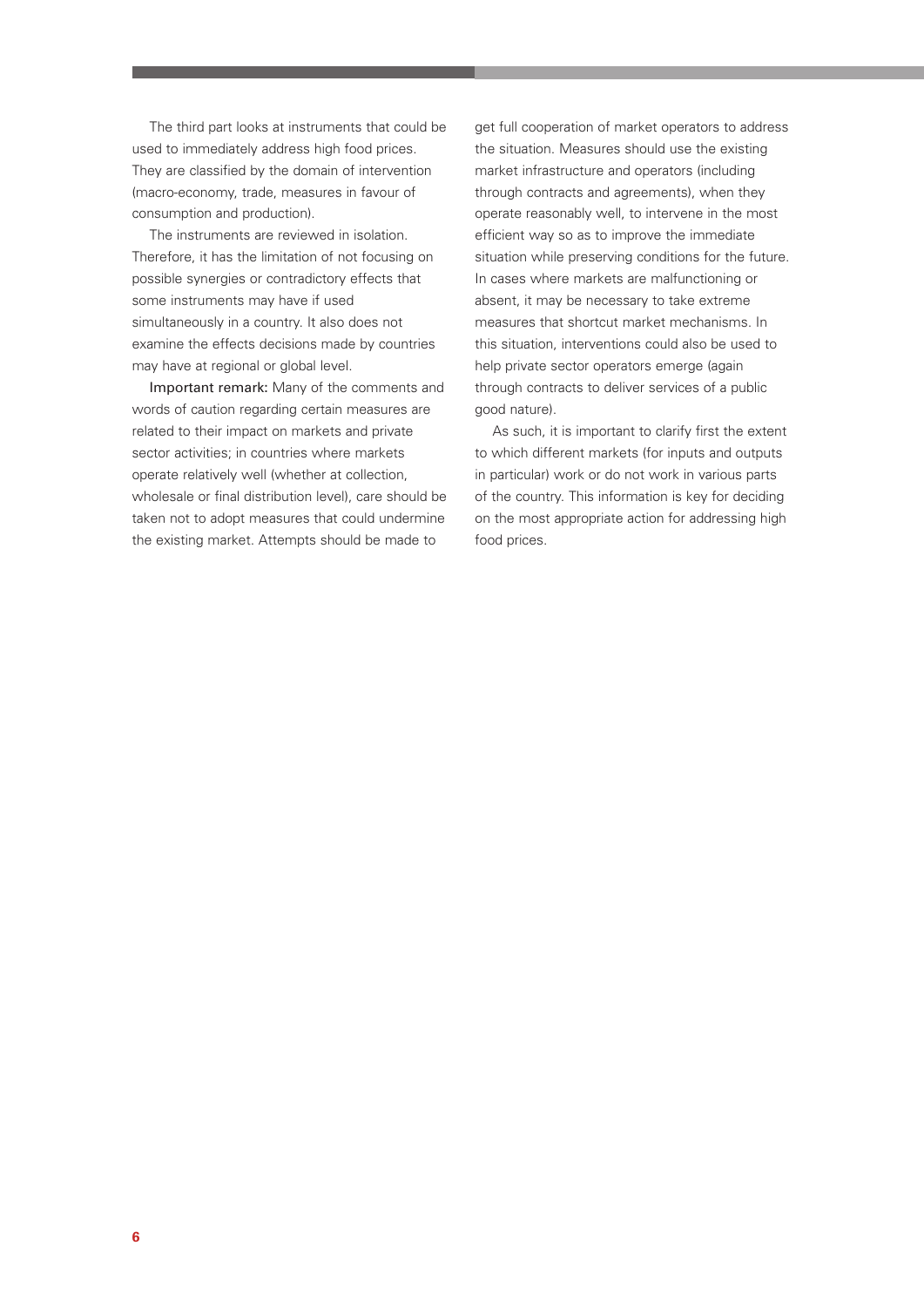# **2 Accompanying process and analytical underpinning**

#### 2.1 Process

With countries facing high food prices, and the resulting hardship and political trouble, it is essential to give considerable attention to the process, as any decision made will need to get the backing of key stakeholders. Their resistance to decisions taken could make the situation worse.

Typically, in a situation of high food prices, trust among stakeholders may falter. The risk of mistrust growing between private sector traders and government, farmers and private sector traders, consumers and government etc., is high. In a situation where there is some degree of urgency, particularly when there is intense political pressure, experience shows that quick policy fixes do not necessarily result in the desired outcomes because they are taken without proper consultation of stakeholders or a sufficient analysis of the consequences that decisions taken will have on the economy.

It is essential that a process be initiated to discuss and decide on measures for addressing high food prices in a consultative and transparent way.

One way to proceed is first to organize a broad national consultation using existing consultative mechanisms, if possible. Key stakeholders should be invited, including:

- government ministries (finance, agriculture, trade and others) and representatives of public organizations dealing with food, nutrition and agriculture;
- local governments;
- development partners;
- representatives from the private sector (traders, importers, processors, etc.) and their organizations;
- civil society organizations, including farmer and consumer organizations representing the poor and vulnerable groups, and nongovernmental organizations (NGOs);
- representatives from various political parties or movements;
- experts including academics.

This consultation should be carefully prepared and facilitated by professional facilitators. It should be an opportunity to review available options and to assess their possible implications. It is important to gather the points of views of key stakeholders and take decisions based on as broad a consensus as possible, while identifying any further analysis and design work that may be required. In some cases, this may entail reviewing ongoing programmes and projects and agreeing with partners to re-programme them into actions that will address the high food price issue.

At the end of this broad consultation, the following key results will need to have been achieved:

- agreement of key stakeholders on the overall objective of the agreed action plan;
- agreement of key stakeholders on their commitments to implement selected immediate action;
- agreement to meet again, within a period of three months, to review actions taken against commitments, and to make further commitments on the basis of results achieved or problems met;
- designation of a smaller committee or task force that will pilot actions to address high food prices;
- identification of pending issues (e.g. fertilizer policy, improving the functioning of key food chains, safety nets, etc.) that need further consultations in the framework of specialised working groups and additional analytical work.

Ideally, the population should be informed of decisions taken throughout this process via the media. The media should also be used to communicate to the public key messages that will facilitate the implementation of decisions taken. Efforts should be made to ensure that information about actions taken and the process adopted is accessible and understandable to everyone.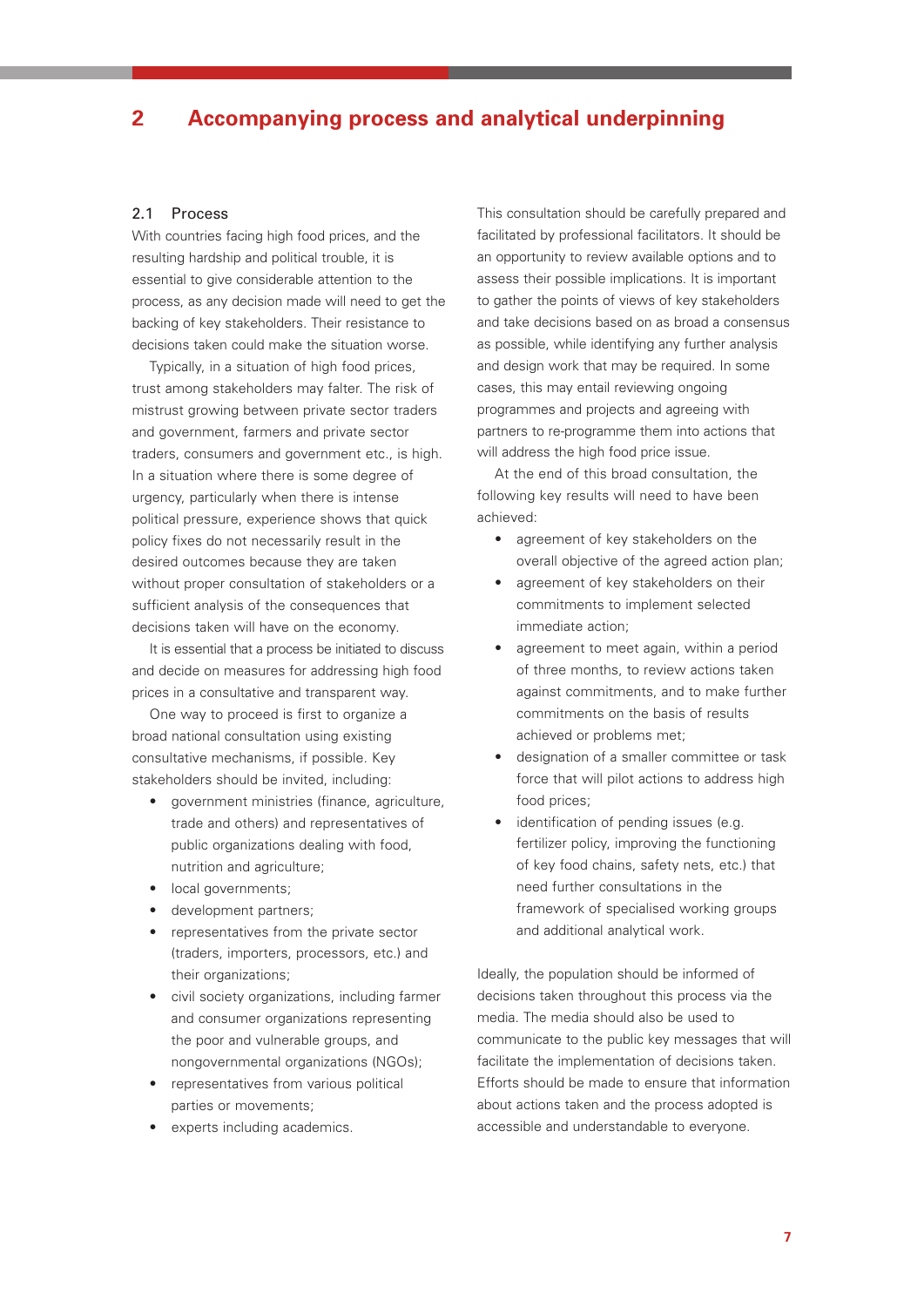# 2.2 Analytical underpinning

To support the decision-making process outlined above, it is necessary to conduct several rapid analyses to provide the evidence required to take appropriate decisions. The following are some examples of the types of analysis that would likely be required (depending on the situation and information already available):

- conduct analysis of food availability and utilisation (food balance sheet for key food commodities);
- analyse information on key food commodity prices in main and secondary markets, import flows, cereal import bills and price transmission;
- update or establish a poverty, food and nutrition insecurity map (e.g. who will be most affected by high food prices);
- assess coverage and reach of current safety nets, legal entitlements, food aid flows etc.;
- identify farmers best placed to give a rapid response to price increases;
- assess current policies (fiscal, monetary, agricultural, trade, industrial, etc.) and their impact on food prices to identify possible changes;
- assess capacity to transport and distribute food and/or inputs (private sector, NGOs,

government) in order to identify the best ways in which to implement social and productive safety nets;

- analyse determinants of food prices and distribution of value added and profit along food chains (conduct analysis of value chains for key food commodities in order to identify corrective action);
- check whether prices are transmitted to producers (value chain analyses or market information systems);
- review strengths and weaknesses of current information flows on markets;
- carry out evidence-based analysis to assess whether agricultural inputs subsidisation is necessary.

These analyses, requested by the task force or specific working groups (see 2.1), will provide the data and facts needed to take appropriate actions and foresee what kind of implications they could have for key stakeholders.

The ISFP Technical Cooperation Programme (TCP) impact assessment analysis of the benefits and limitations of voucher programmes are broadly confirmed by the findings of other more substantial reviews of input supply voucher programmes in sub-Saharan Africa.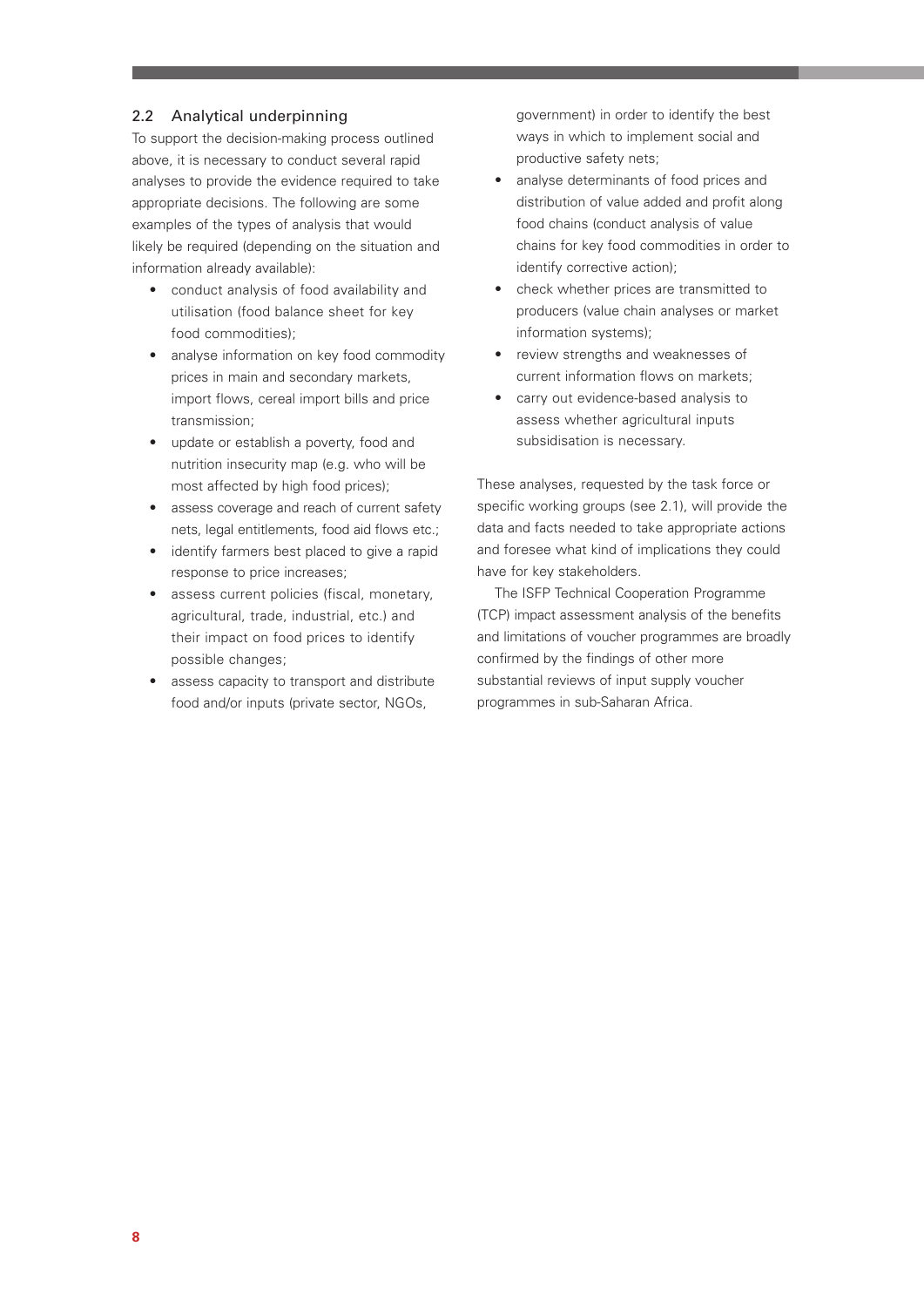# **3 Immediate policy and programmatic actions**

In this section, a selection of available policy and programmatic actions for addressing high food prices is reviewed and presented in the form of a "menu". Depending on the conditions within the country, some of the menu options may seem more appropriate than others. There is no "one size fits all" solution that can be applied with the same chance of success in every country. The mix of policy and programmatic actions has to be specifically adapted to local conditions and agreed upon by the key stakeholders. Otherwise, they have little chance of succeeding.

Some of the options reviewed here – many of which had been used in the past and which some governments are contemplating reinstating – are strongly discouraged, as they have proven to be unsuccessful in a variety of contexts.

The tables in Annex 1 provide a summary of the main effects, conditions for success and caution to be taken for each of the policy and programmatic measures reviewed in the guide.

#### 3.1 Macroeconomic policies

In low-income countries (less than USD1,000/person/year) food is a key expenditure for a large share of the population. For the poorest households, in particular, food expenditure can represent more than 60 percent of their consumption expenditure. This means that any measures that will impinge on food consumption are likely to have substantial consequences on government budget. For example, modifying taxes or tariffs on food items will affect government revenue. Food subsidies will raise budget expenditure. Similarly, if the government decides to take steps to support food production, it will incur costs and will have to increase the proportion of its budget allocated to agriculture.

All these budgetary implications will require governments to cut other spending for fear of increasing the budget deficit, and the negative consequences this would have on economic stability. While cutting budget expenditure, care will be needed to avoid cutting essential programmes for development (such as education, health and infrastructure) that have important long-term consequences for food security and poverty. Regarding trade, depending on whether a country is an exporter or importer of food, high food prices will imply higher earning or spending in foreign exchange, which may affect the exchange rate. These are typical macroeconomic effects of high prices and of the measures that a government may take to address this issue.

#### 3.1.1 Mobilizing budgetary resources

Many of the policy instruments addressing high food prices, whether directed at trade (e.g. cut in import taxes), consumption (e.g. lowered taxes and tariffs on food, food subsidies, safety net programmes) or production (e.g. subsidies, production programmes) will require more budgetary resources. Implications will be that these resources will have to be reallocated from other uses (with implications on other functions of the state) or that the budget deficit will be allowed to increase.

• Budget deficit. There is a limit to the level of budget deficit that is acceptable, as was amply demonstrated by the experience of many developing countries in the years preceding structural adjustment. Consequences of a large budget deficit are debt accumulation (as long as sources can be found for borrowing more funds), trade deficit, economic instability and loss of value of the currency. The risk in leaving the budget in deficit over a long period will be the necessity to undertake stabilization and structural adjustment measures, measures that have proven in the past to be very costly from the social point of view.

Caution: Too large a budget deficit is to be avoided. It is preferable to divert resources from other budget uses of a lesser priority, while avoiding cuts in other development programmes with long-term implications. Several countries have already taken action in this direction like implementing austerity measures (the Philippines) and increased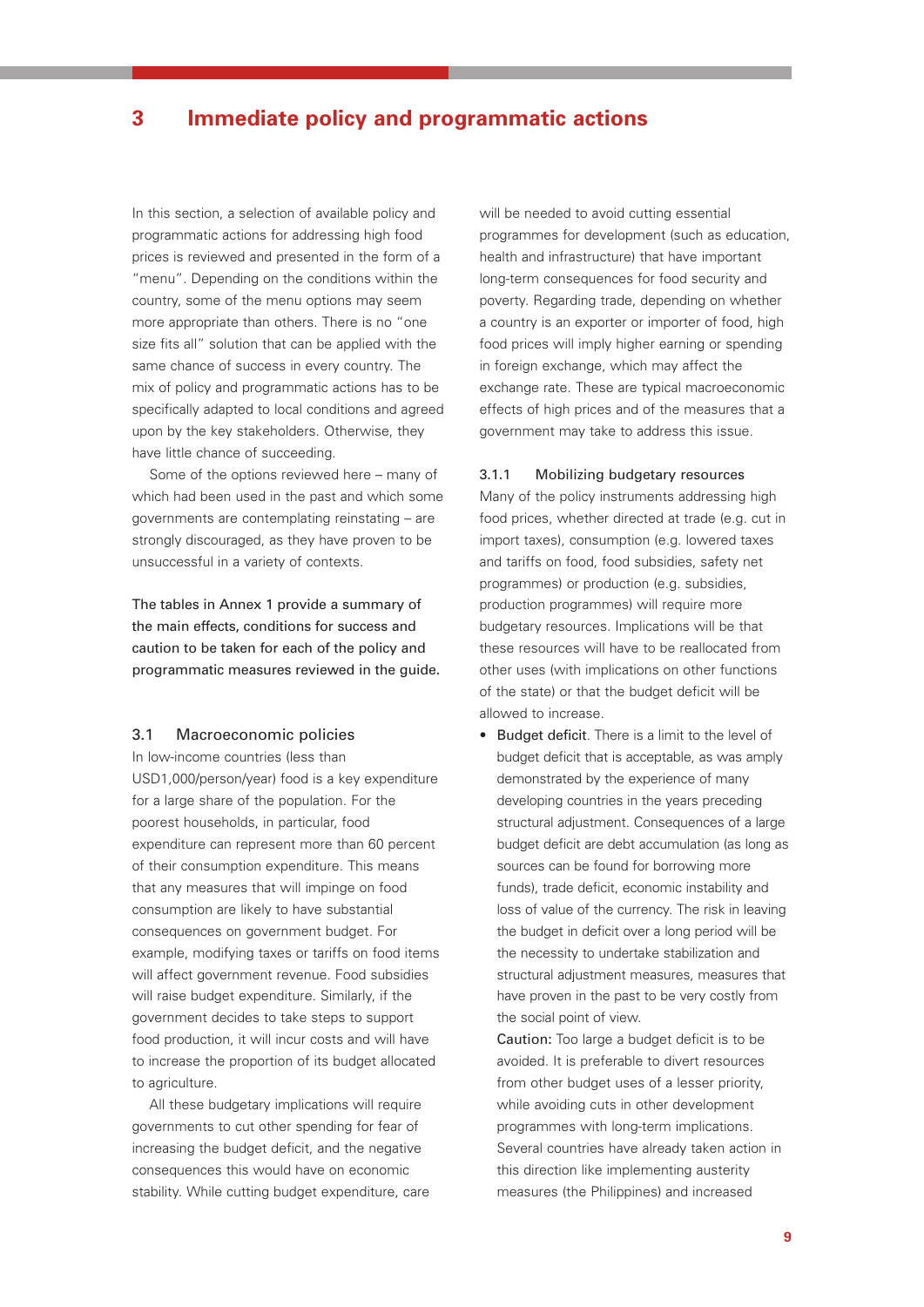resources allocated to agricultural investment (Algeria and the Philippines).

• Increasing budget revenue. This option could be considered in relatively richer countries (e.g. with oil and other mineral resources or strong industrial or services sector) and where financial flows are important. A measure already in practice in some emerging countries (e.g. Brazil) has been to impose a very light tax on financial transactions.

Caution: The risk, if the tax is too high, is that capital funds will move out of the country and the financial system of the country may suffer a serious setback.

#### 3.1.2 Exchange rate

Exchange rate policy has considerable effects on the way international prices of food are translated into domestic prices, depending on whether the currency is floating or pegged to one or several foreign currencies.

In a country which has its currency tied to the US dollar (e.g. China, Malaysia and several countries in Latin America and the Near East), as the dollar has depreciated, imports become more expensive, and exports more attractive. Domestic prices will see their increase compounded, roughly adding up the rate of increase in food prices and the rate of increase due to depreciation of the US dollar. The implications are that the incentives provided by the exchange rate will likely reduce the local availability of food, and the food situation becomes tense.

A country which has its currency tied to the euro (e.g. Central African Franc [CFA] in Western and Central Africa) will see its domestic price increases cushioned by the appreciation of the euro. Domestic prices will increase roughly by the rate of increase in food prices minus the rate of increase due to appreciation of the euro. Implications are that the incentives provided by the exchange rate will likely improve the local availability of food, and the food situation becomes less tense.

In a country with a fixed exchange rate (whether tied to the US dollar or to the euro, or to a basket of currencies) the currency will tend to become relatively:

• undervalued if the country is a major food exporter: this will constitute an encouragement to exports; or

• overvalued if the country is a major food importer: this will constitute an encouragement to further import.

Therefore, in both cases, a fixed exchange rate is likely to be detrimental to local availability, compared to a floating exchange rate.

Devaluation or re-evaluation of the domestic currency (or letting the currency float) could compensate for the change observed and thus act as a disincentive for exports, (in the case of exporting countries, exports would become relatively less attractive) or for imports (in the case of importing countries, imports would become relatively more expensive). However, implications on imports and exports of other commodities should be clarified before any decision is taken on this ground.

#### 3.2 Trade-related measures

The modification of trade policies and measures has been the most common reaction of countries to high food prices, with the main objective of trying to protect the domestic market from increasing prices on the world market. For exporting countries, export bans or limitations have been used in several cases. Increasing or establishing export taxes has also been used. For importing countries, the main traderelated measure has been to cut import taxes.

• Reduce import taxes on food items, agricultural inputs and equipment. Import taxes contribute to raising domestic consumer prices above world prices, and reducing incentives to import. This is the reason why a large number of countries have decided to reduce them during the 2008 crisis, so as to facilitate imports and limit price increases.

#### Main effects:

- The direct effect of a reduction or removal of an import duty on a given product is to lower the price of the imported good and thus contribute to reducing domestic consumer prices.
- The reduced duty can also have an indirect effect when the good concerned enters as an input in the production of another good. For example import duty on petroleum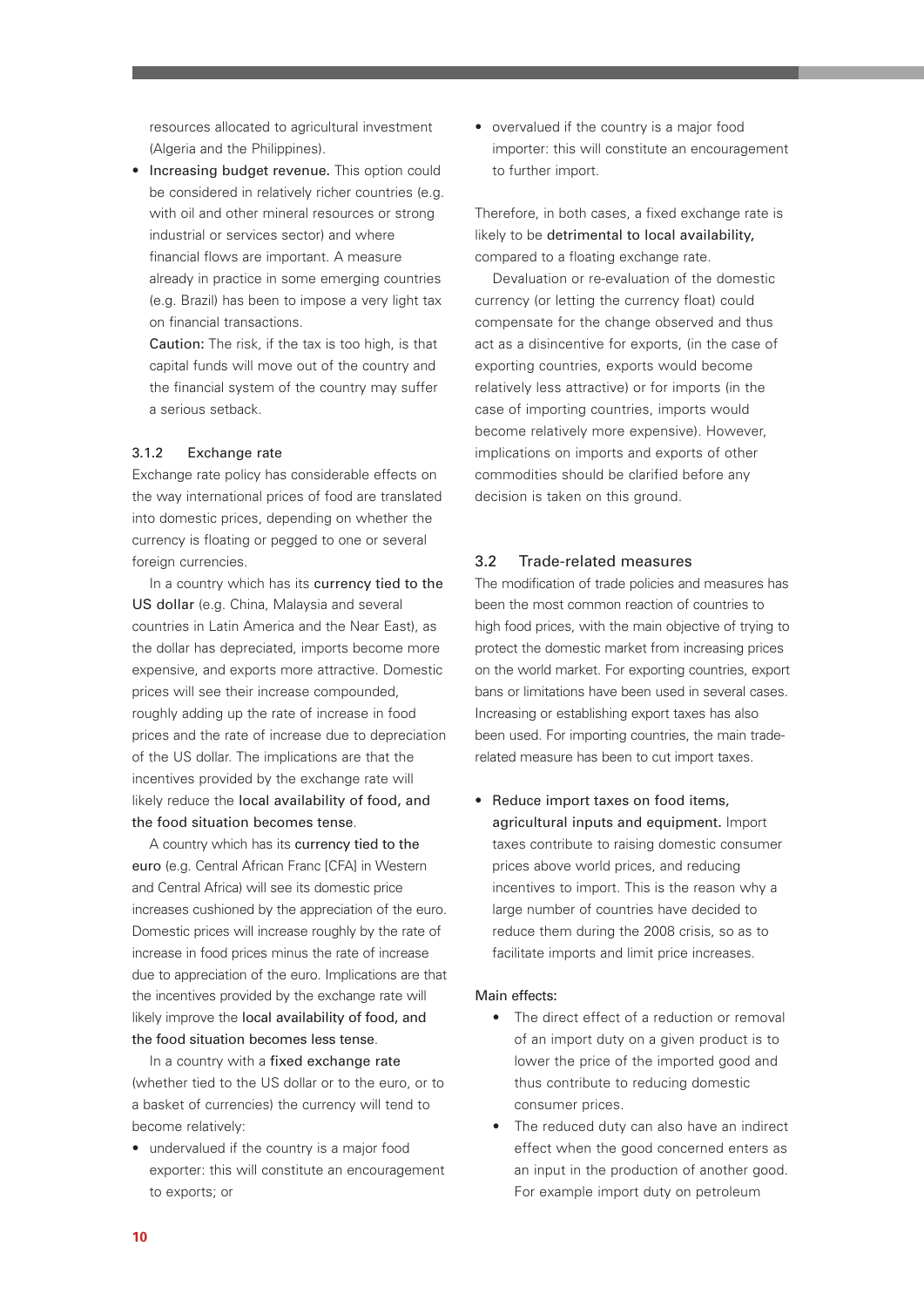**Table 1 Exchange rate regimes and their impact**

|                                      | Floating exchange rate                                                                                                                                                                                                              | Exchange rate tied<br>to the USD                                                                                                                                                                                                       | Exchange rate tied<br>to the euro                                                                                                                                                                                                |
|--------------------------------------|-------------------------------------------------------------------------------------------------------------------------------------------------------------------------------------------------------------------------------------|----------------------------------------------------------------------------------------------------------------------------------------------------------------------------------------------------------------------------------------|----------------------------------------------------------------------------------------------------------------------------------------------------------------------------------------------------------------------------------|
| Country with<br>high food<br>imports | Currency is likely to lose value, thus<br>making the price of imports grow<br>faster than world prices. Will reduce<br>imports and availability, and amplify<br>domestic price increase.<br>Relatively more favourable for          | Imports in local currency see their<br>prices increase more than world<br>prices because of USD depreciation.<br>Will deter imports, reduce availability<br>and amplify domestic price increase<br>more than a floating exchange rate. | Imports in local currency do not fully<br>reflect world price increase because<br>of euro appreciation. Imports will be<br>relatively less deterred, availability<br>relatively higher and domestic prices<br>less amplified.    |
|                                      | producers than for consumers                                                                                                                                                                                                        | More favourable for producers than<br>for consumers who are strongly<br>penalised in this situation                                                                                                                                    | More favourable for producers than<br>for consumers, but the situation is<br>less acute than under the two other<br>policy options                                                                                               |
| Country with<br>high food<br>exports | Currency is likely to gain value, thus<br>making the price of exports grow<br>slower than world prices. Will deter<br>exports, increase local availability and<br>lessen domestic price increase.<br>Relatively more favourable for | Exports in local currency see their<br>prices increase more than world<br>prices because of USD depreciation,<br>thus encouraging exports, reducing<br>local availability and emphasizing<br>domestic prices increase.                 | Exports in local currency do not fully<br>reflect world price increases because<br>of euro appreciation. Exports will be<br>relatively less encouraged, availability<br>relatively higher and domestic prices<br>less amplified. |
|                                      | consumers than for producers                                                                                                                                                                                                        | Domestic situation should be worse<br>for consumers than if the currency<br>were floating but relatively more<br>favourable for the producers                                                                                          | Domestic situation should be better<br>for consumers than if the currency<br>were pegged to the USD but<br>relatively less favourable for<br>the producers                                                                       |

products affect all food products since petroleum is used as input into food production. So the full incidence of the import tax is the sum of the direct and indirect effects of the tax, i.e. the tax increases the price in the product itself (i.e. petroleum) and in all other products (including food items) that use it in their production.

- Reducing import taxes stimulates imports by lowering import costs. It makes imports more attractive and thus reduces the protection that local producers may have enjoyed because of the existence of the duty.
- The reduction of import duty on intermediate inputs (agricultural inputs, machinery) used by domestic producers contributes to reducing prices paid by producers and thus can encourage them to purchase them. If this is the case, it will tend to increase productivity in agriculture. Hence reducing import tax on both final and intermediate goods will provide more impact on stimulating domestic food production, as well as domestic consumption, via lower prices.
- Lower taxes, if not compensated by higher amounts of imported goods, will have negative implications on state budget

revenue, which if the budget deficit increases too much will have negative macroeconomic implications.

- Tax breaks for importers. Another means to stimulate imports in the short run and improve food availability for domestic consumers is to provide tax breaks for importers. Examples include exempting final good imports from the value added tax (VAT) on final consumption goods, and also eliminating excise tax on imported goods like petroleum, cigarettes or tobacco. Tax breaks for importers play the same role as reducing import taxes. In both cases, the net result is lowering the cost of importing final consumption or intermediate inputs. The net effect is to stimulate imports, increase domestic supply as well as food consumption, via lower prices.
- Financial support or loans to private sector for funding imports of food commodities. Other measures to stimulate imports are financial support instruments which may take the form of a loan guarantee or subsidized loan interest. These measures have the same effect as subsidies on imports and therefore contribute to lowering the cost of imports. The net effect is increased imports that would otherwise not take place. Another effect is increasing the volume of imports as the result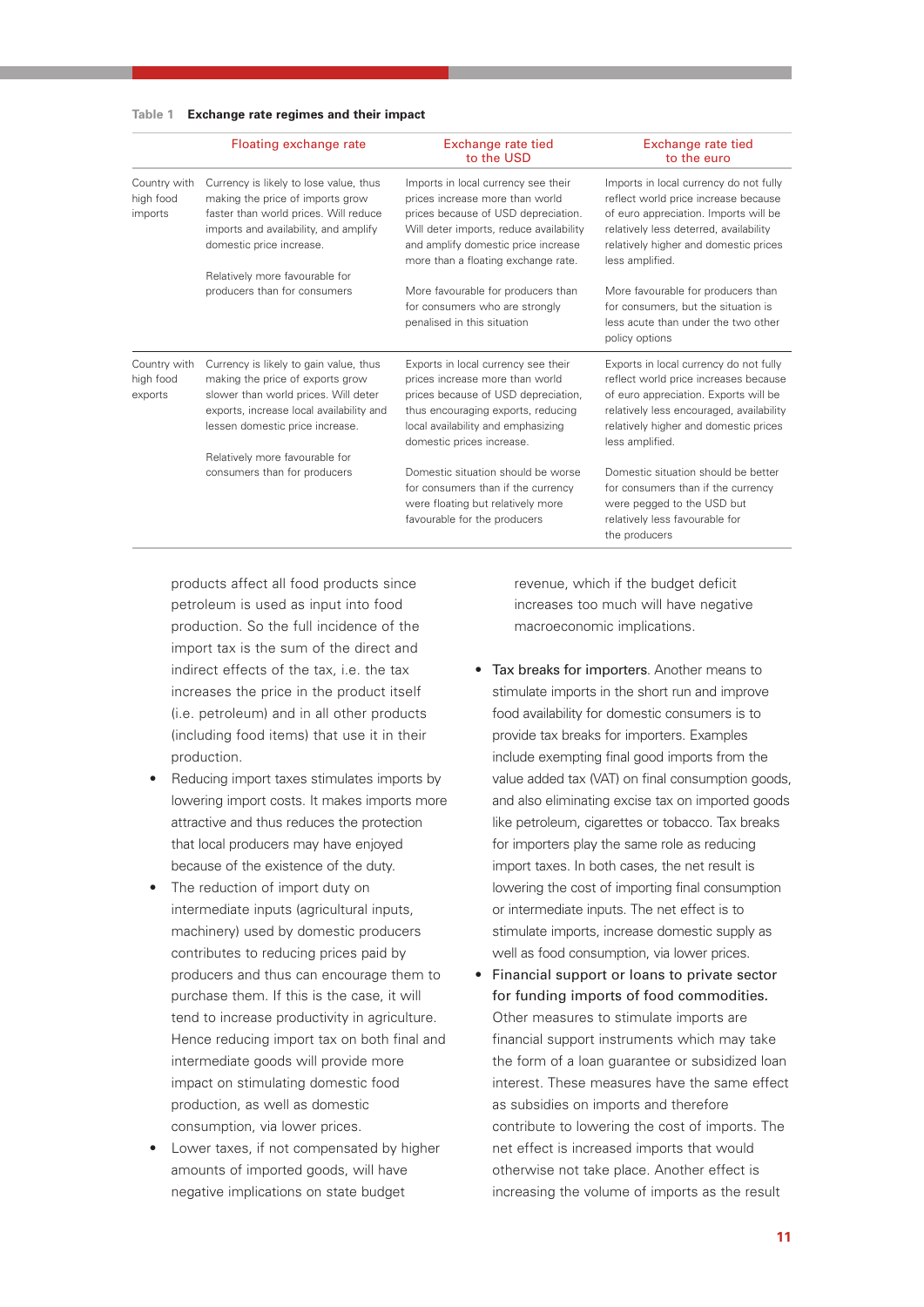of the financial support (subsidy or loan guarantee). Loans for funding imports of food commodities will be effective in increasing food supply if importers would not be able to buy from abroad without them. This has to be ascertained by consultation with main private importers operating in the country. One unwanted effect likely to occur if several countries took the same steps would be a further increase in world prices as demand would increase on the international market.

- Reduce customs procedures and other formalities for food import (one-stop shop) with or without relaxation of regulations. Customs procedures and other formalities are part of trade costs and may unnecessarily increase transaction costs, particularly in developing countries. Simplifying these custom procedures would help reduce trade costs and stimulate imports of final consumption goods as well as intermediate inputs used in agricultural production. The magnitude of the impact of streamlining customs procedures on imports will depend on how widespread these procedures are and how much they constrain trade. In the case of essential or strategic food items, a one-stop shop approach could help speed up food imports. The main effects expected from this measure are very similar to those of the two previous ones. The difference is that it should have very limited implications on the government budget. Caution: To the extent that customs procedures are tied to food safety regulations, simplifying these procedures must be carried out very carefully to avoid increasing health and safety risks from imported food items.
- Engage in forward contracts for food imports to secure food availability in the medium term. While forward contracts for food items may secure greater food availability in the medium term, they will not solve the high food price problem, as futures prices usually move much like cash prices.

Caution: If, as reported, commodity speculators have heavily invested in commodity futures markets and hence contributed to price hikes, having private importers or state import agencies engage in forward contracts for food imports may further exacerbate price escalation as demand for the same supply of commodities is

heightened. For this reason, this would not be a recommended short-term policy action.

• Reduced, banned or taxed exports of strategic food commodities. Under high food prices, many surplus food-producing countries are either tempted to place or have actually placed restrictions on exports, or they have banned exports outright. However, these interventions have exacerbated the global food market situation and may complicate the efficacy of the actions listed above. If surplus food-producing countries restrict exports, the global market becomes smaller and more volatile. In this case, actions such as reducing import taxes, providing tax breaks for importers or enacting other financial support initiatives may have only a very limited effect in securing greater imports or making more food available to local populations.

Main effects (in country):

- Export bans or restriction help to keep a lid on domestic prices thus helping domestic consumers by ensuring that supplies of food remain in a country.
- Producer prices are also likely to be pushed downward creating disincentives to expand production, creating problems in the medium term. Producers in border areas will likely be most affected.
- The measure also creates some incentives for smuggling food out of the country and bribing customs officials (e.g. to obtain export licenses).

Caution: Because of the serious negative effects this is likely to have both in-country and abroad, this measure is not recommended.

# 3.3 Measure in favour of consumers

In addition to the trade-related measures reviewed in the previous section, there are a variety of policies and programmatic activities that can be implemented in favour of consumers. For the sake of presentation, they have been grouped into: (i) tax policies; (ii) market management policies; (iii) safety nets; and (iv) other measures affecting disposable income.

Typical measures that can be used include credit facilities, temporary tax breaks and cuts in tariffs and other trade barriers to help private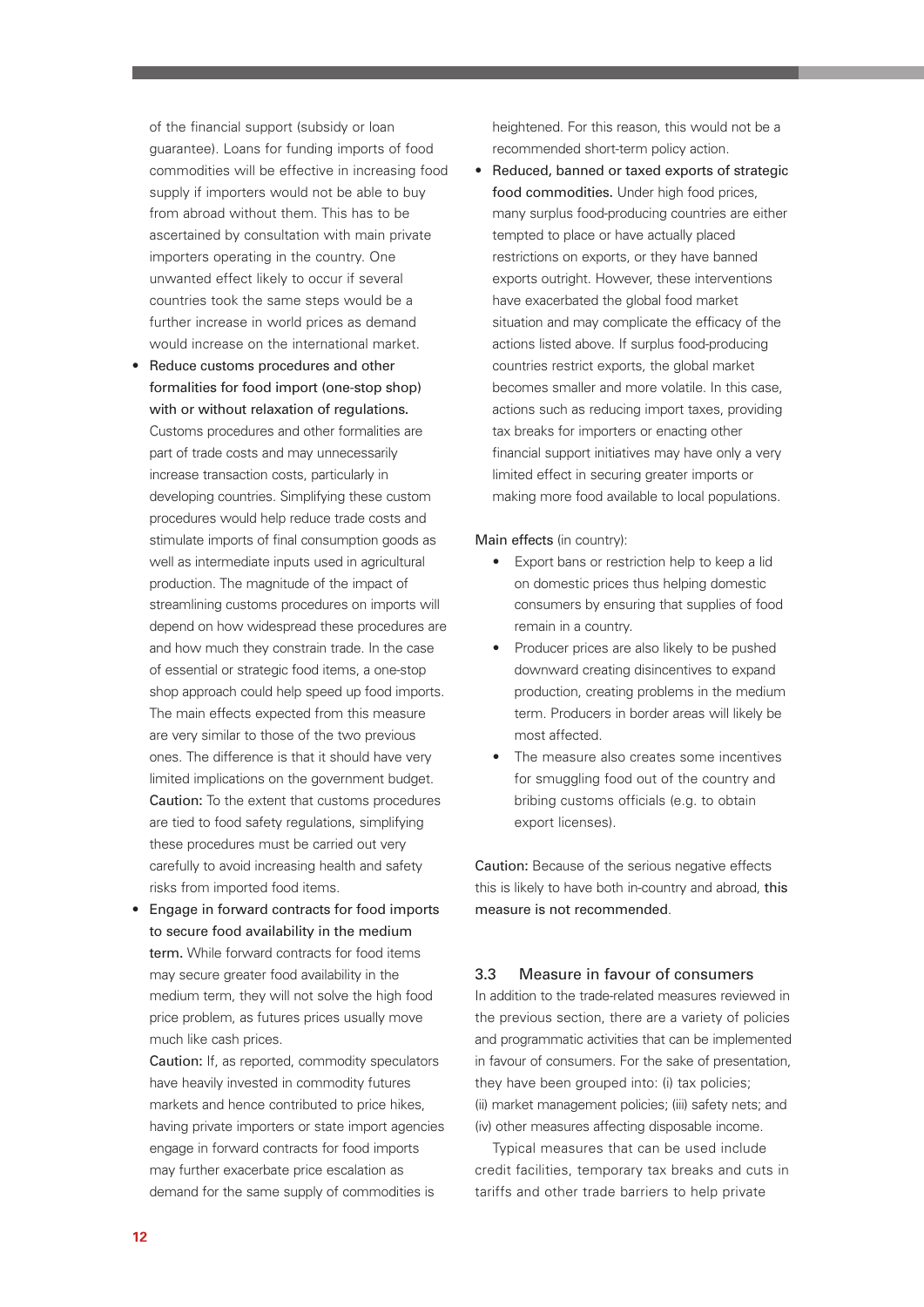market actors boost imports and supply food throughout the country at competitive prices. Existing food reserves can also be used to maintain a satisfactory level of food availability on the market, particularly when there is evidence of market operators keeping their goods off the market for speculative purposes.

High food prices pose a threat to people's livelihoods. To address this, especially in the short run, social protection systems can be strengthened and extended to include those vulnerable to higher prices. Safety nets may include assistance in the form of food, vouchers or cash transfers (conditional – linked to a particular work or to visiting health centres – or unconditional), employment programmes (food or cash for work), school feeding and specific nutritional activities focused on members of vulnerable food-insecure households as well as children, pregnant and lactating women and people living with HIV/AIDS or tuberculosis and their household members. They may also include insurance schemes. These activities require adequate assessment and targeting systems to be effective and efficient and to avoid leakages.

Governments usually implement these measures as a priority in urban areas, because they are easily implemented (logistical problems are more easily solved) and because they are generally the main source of political troubles. Also, urban populations are highly dependent (more than rural population) on purchased food. However, strengthening safety nets is also important in the rural areas where, in most countries, the majority of vulnerable households live. Measures adopted by governments should, to the extent possible, operate through existing private commercial channels or by contracting private operators to avoid competition with and destruction of private marketing and distribution channels that will be needed when the situation becomes more normal. Only in the case where private channels cannot be utilized should vouchers, cash transfers and nutritional programmes be combined with targeted food sales through public food stores.

#### 3.3.1 Tax policies

• Reduce or remove Value Added Tax (VAT) and/or other taxes on food products. Several countries have already undertaken to reduce or remove taxes on certain food products. In some countries where the VAT system is in place, countries are envisaging to implement a diversified VAT (a variant from a unified VAT rate on all commodities).

# Main effects:

- The increase in the consumer price of food products will be diminished by the amount of the tax. This will contribute to improving the purchasing capacity of consumers, particularly the poorer categories of the population for whom food expenditure makes up a relatively larger share of their resources/budget (60 percent or more). As a result, it is expected that this measure will limit the reduction of food consumption by consumers that is occurring because of high food prices.
- Reduced taxes mean reduced income for the state budget. The government will have to decide which budget expenditure to cut to account for this reduced income.

There are risks that retail sellers may simply pocket all or part of the tax reduction, leaving food prices unaffected by the tax reduction. This may happen in case of low competition.

Condition for success: As an accompanying measure to reduce risks, some monitoring of prices and control of the repercussion of the tax reduction on prices will be needed. The possibility of imposing fines to those retailers who do not reflect the lower tax on consumer prices could also be envisaged. This measure is more likely to succeed in the case of a market where there is competition. Selective reduction or removal of taxes on certain foods chosen for the important role they may play in the diet of poor households (e.g. inferior coarse or broken grain cereals, for example) will allow an element of self-targeting on the part of the poor, thereby reducing leakages. Food items could also be selected for the nutritional contribution they may have for special groups such as pregnant women, children of weaning age or the sick and the infirm.

• Removal of road blocks and taxes. In many countries, road taxes are imposed on transporters by local governments/authorities. This contributes to increasing the price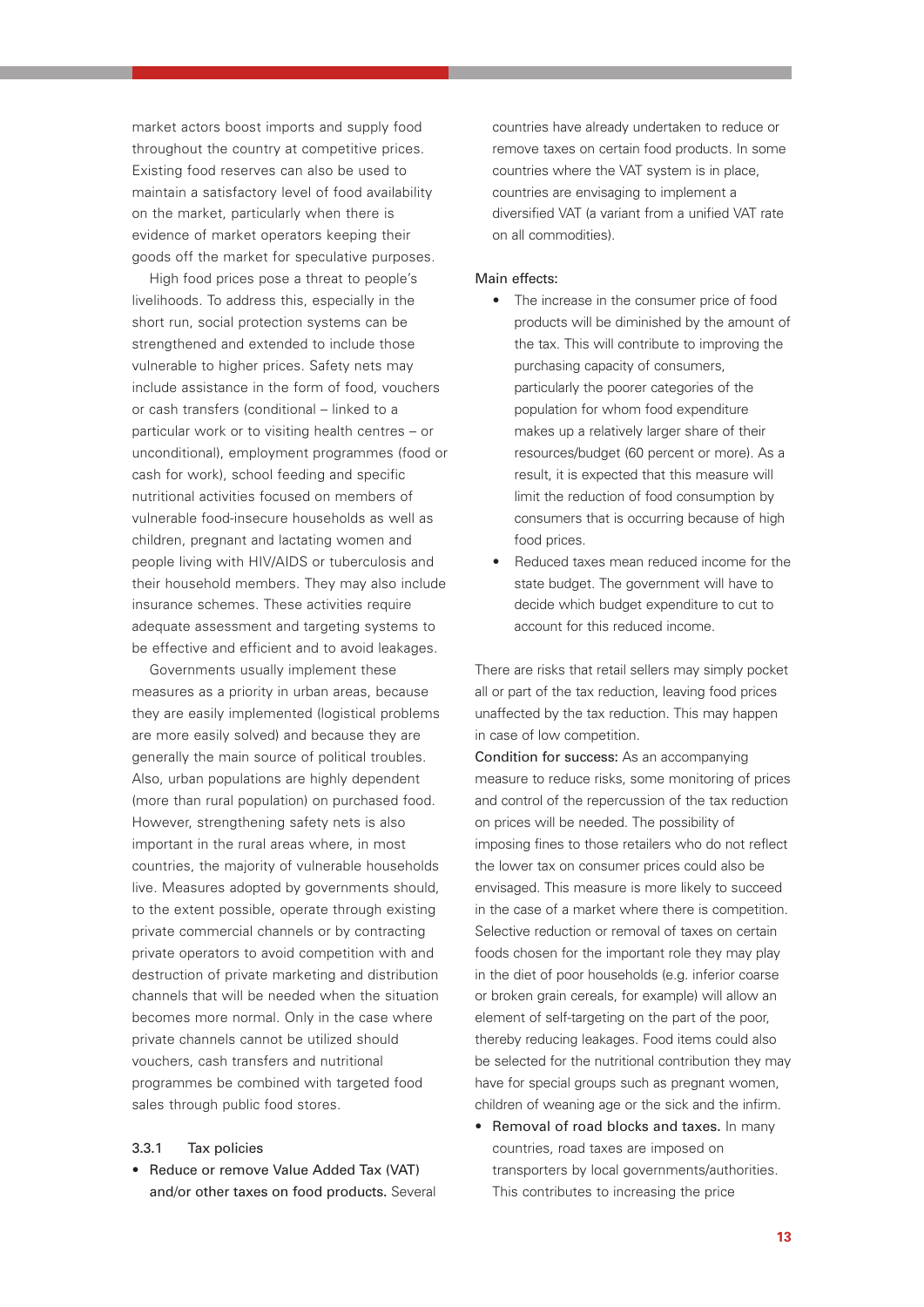differential between producer zones (or import points) and main consumer markets. In times of rising prices, local governments are often tempted to place movement controls on food supplies crossing district boundaries, which emphasizes food price variations and encourages corrupt practices by local officials. Removing food control movements and taxes would facilitate the flow of commodities to consumption markets, help alleviate price variations between localities and offer consumers lower prices and producers higher prices more so than if movement controls were in place.

#### Main effects:

- The price differential between producer zones (or import points) and main consumer markets will be reduced. Depending on the structure of the market, the benefit of this reduction will be shared differently among the producers (importers), the consumers and the intermediaries. Whatever benefit will go to the producers will be through an increase in the price they are paid for their produce. This will encourage them to produce more in the next season. Benefits going to consumers will be in terms of retail price reduction. This will contribute to improving the purchasing capacity of consumers. As a result, it is expected that this measure will limit the reduction of food consumption by consumers that is occurring because of high food prices.
- Reduced road taxes mean reduced income for local governments/authorities. This will affect their budget and make them less capable to fund their development and other activities. The government will have to decide whether some compensation could be provided to them from the state budget, and on what conditions.

There are risks that intermediaries may simply pocket all or part of the tax reduction, leaving food prices unaffected by the tax reduction. This may happen when competition is low.

A difficulty with implementing this measure is that it will be awkward to apply the exemption of the road tax selectively to food products, particularly when the transportation of food between producing areas and town markets is mixed with the transportation of other commodities, as is the case in many countries in Africa.

# Accompanying measures:

- Monitoring of prices on markets in surplus production zones and on main consumer markets to control the repercussion of the tax removal on prices; the possibility of imposing fines to transporters who do not reflect the lower tax on consumer prices could also be envisaged, but this may not be easy to implement because of the difficulty already mentioned.
- The government may consider some compensatory measure in favour of local authorities for loss of part of their income.

Condition for success: The possibility of imposing fines to those retailers who do not reflect the lower tax on consumer price could also be envisaged. This measure is more likely to succeed in the case of a market where there is competition. To simplify application, it may be worthwhile prioritising the measure on roads that link main producer areas with main consumer markets.

Caution: In the case where the transport of food is mostly mixed with the transport of other goods, this measure will not be effective unless it is applied to all goods transported. If this option is selected, implications on budgets of local authorities should be carefully assessed.

• Tax reduction on fuel for transport. In most countries, fuel/petrol is a heavily taxed commodity and this tax constitutes an important source of revenue for the government budget. Fuel/petrol is also an important cost item for transport, including for food transport, which is a relatively bulky commodity.3 In 2008, high food prices occurred at a time when there was also a surge in oil prices. This led to an increase in fuel/petrol prices. As tax is generally fixed as a proportion of the base price of fuel, the tax increased as

<sup>3</sup> In some countries, particularly in Africa, a sizeable proportion of food is being transported in small vehicles that may be operated with petrol. In others, the bulk of food may be transported by fuel operated trucks.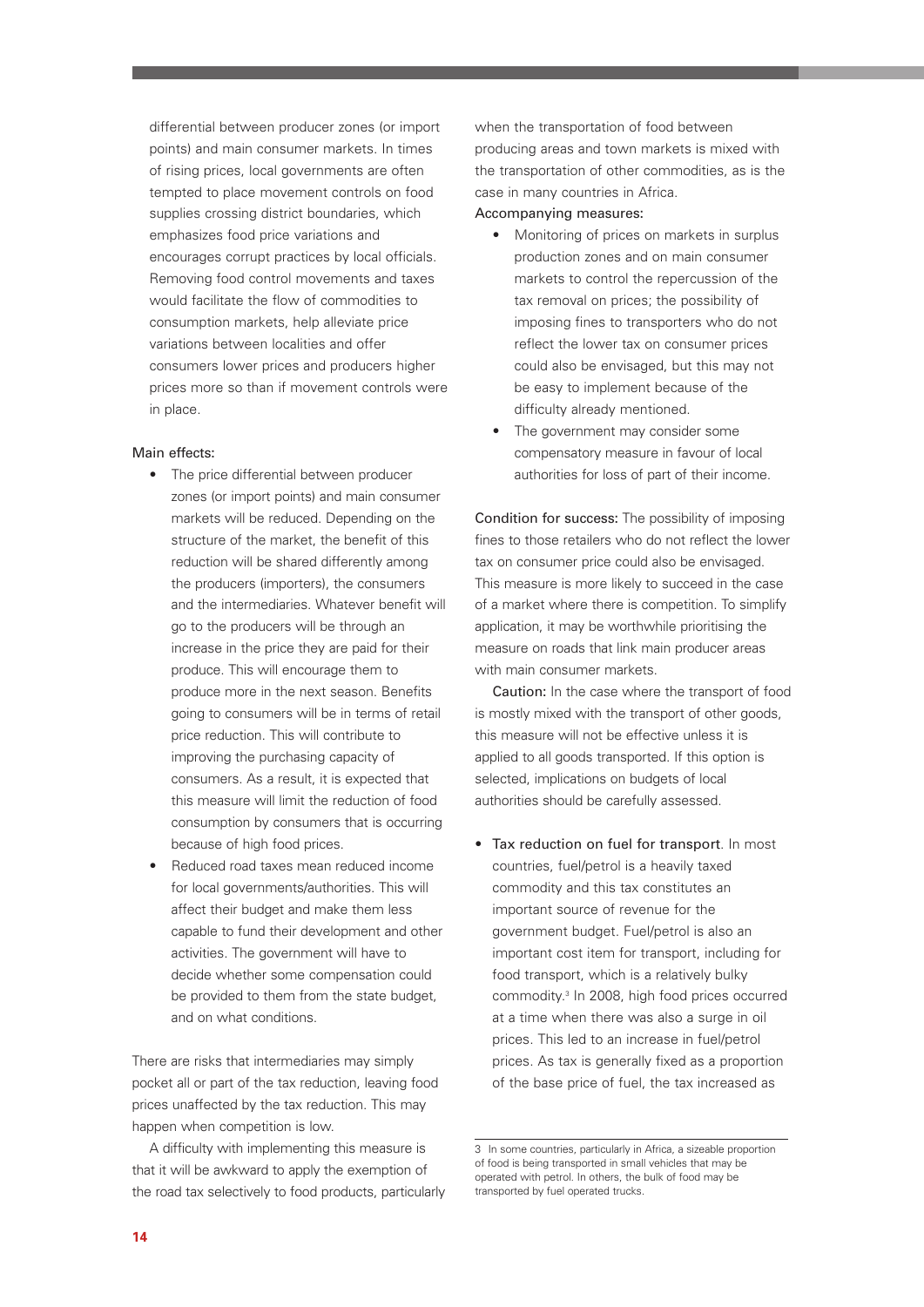the price of oil increased. Two possibilities could be envisaged: (i) the percentage of tax on fuel and/or petrol is adjusted downwards so as to keep the actual amount paid by unit of fuel stable at a rate that would maintain government revenue from fuel – the amount could even be a fixed amount instead of a percentage; (ii) the percentage of tax could be reduced further so as to compensate in part for the increase in the price of oil.

#### Main effects:

- The price differential between producer zones (or import points) and main consumer markets will be reduced. Depending on the structure of the market, the benefit of this reduction will be shared differently among the producers (importers), the consumers and the intermediaries. Whatever benefit will go to the producers will be through an increase in the price they are paid for their produce. This will encourage them to produce more in the next season. Benefits going to consumers will be in terms of retail price reduction. This will contribute to improving the purchasing capacity of consumers. As a result, it is expected that this measure will limit the reduction of food consumption by consumers that is occurring because of high food prices.
- Reduced fuel or petrol taxes could mean relatively less income (stable or reduced) for the state budget (depending on the option selected). This may affect the state's ability to fund development and other activities and require a decision on which budget expenditure to cut to account for an eventual reduction in income.

A difficulty with implementing this measure is that it will be awkward to apply the reduction exclusively to the transport of food products, or even to the transport of goods. This is particularly true in countries where the transportation of food between producing areas and town markets is mixed with the transportation of other commodities.

Condition for success: The more transport is specialised, the easier it is to target the tax reduction. Otherwise, there are likely to be huge leakages.

• Other tax exemptions or benefits such as (targeted) income tax exemption that could be envisaged will not really benefit the poorer categories of the population, but rather members of the middle class who are part of the formal economy and who pay income tax (e.g. civil servants). While this will not affect the more vulnerable, it may help to quieten down some of the more vocal demonstrators in urban areas.

#### 3.3.2 Market management policies

In several countries, it has been observed that high food prices have been accompanied by a very low supply of food in the markets. Depending on the country, the lack of available food in the markets could be due either to poor harvests or a tendency for farmers and traders to keep stocks with the view to putting them on the market when prices rise even further. Governments have several ways to address this situation: they can import or facilitate imports (some measures have already been discussed in the preceding section); put reserves available in public or private stocks on the market; or call for more food aid. Each of these options has its advantages and drawbacks. Choosing the right approach or combination of approaches will depend on the particular situation and opportunities in a given country.

Many of the market management policies (apart from those dealing with trade and taxes) that can be utilized to bring soaring prices down or under control carry with them the risk of re-engagement of public organizations in food and agricultural marketing, an evolution which, universal experience demonstrates, is detrimental to private business, be it in production, marketing or storage. In the tense political and market situation observed in many countries in times of crisis, building trust between the government and the private sector is often key to improving market conditions.

• Boosted food imports financed by balance of payments, import financing and budget support. Low-income food-deficit developing countries will need budget and balance of payments support to face increasing food import bills as well as higher energy costs. Besides the important role of compensatory finance arrangements such as those that can be provided by the International Monetary Fund (IMF) and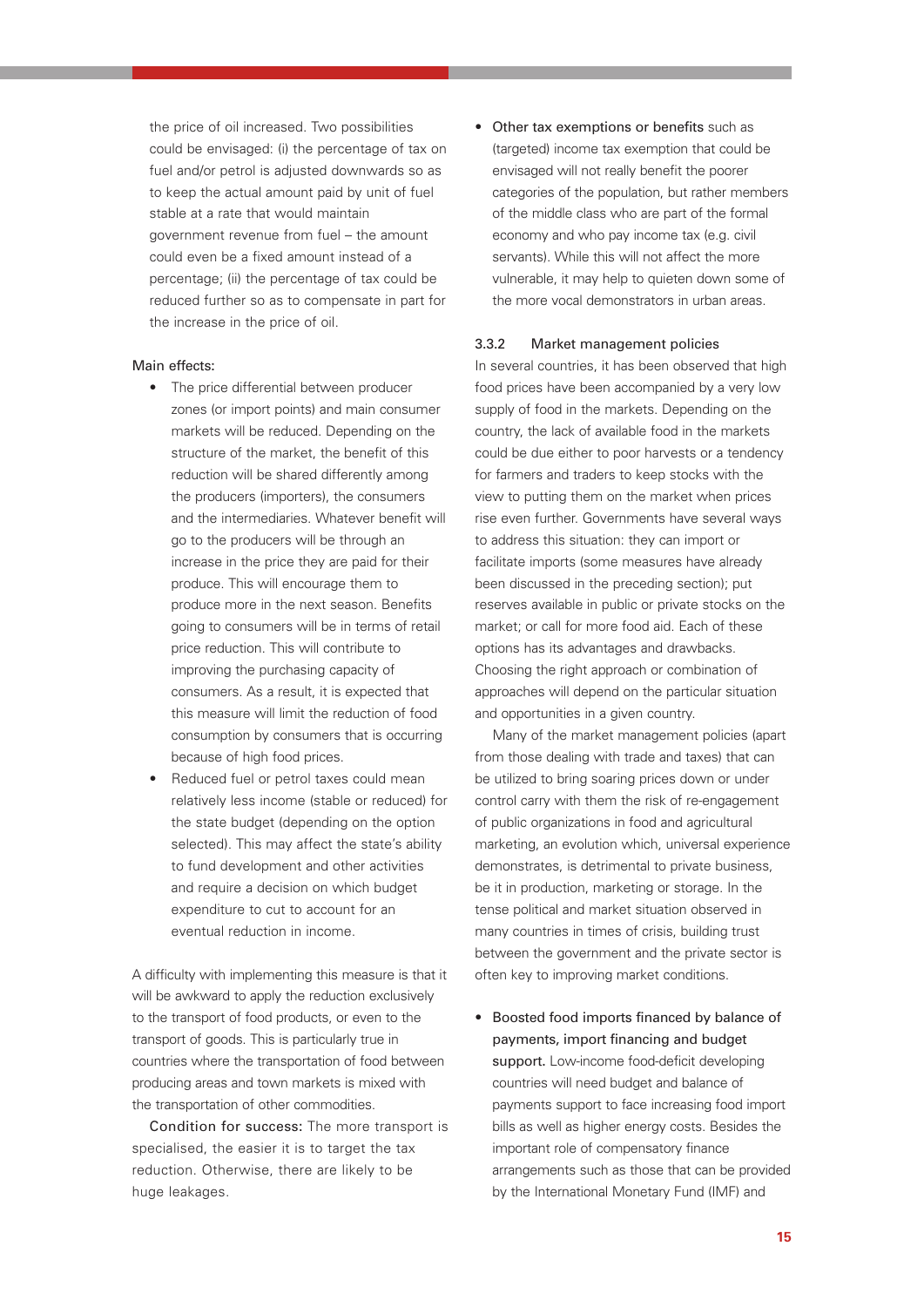facilities offered by the World Bank, governments may want to explore with their other partners opportunities for enhanced budget support to alleviate the import financing constraints they face. Failure to mobilize additional funding runs the risk of jeopardizing important developmental programmes and projects as scarce national resources are diverted to meet immediate food import requirements.

In countries where a large proportion of the population is poor and food insecure (e.g. more than 30 percent before the increase of food prices), it may be less costly to import more food using such financial support measures and make them available to the population through normal market channels than to resort to the typical, very costly targeted food aid distribution mechanisms. When such boosted imports are further complemented by food vouchers (see below), the targeting of subsidized food can be combined with the improved availability of food in normal market channels. This may require engaging in some formal contractual arrangements with private sector importers or traders, and could undermine eventual speculation and provide the right signals that could trigger the release of private stocks.

#### Main effects:

- The availability of food increases in the normal market channels, which helps to avoid price hikes above parity prices because of real or artificially created food shortages.
- Announcing and taking steps to implement this approach may immediately increase availability on local markets in a situation where operators were keeping their stocks with a speculative purpose.
- Food is also available for implementing different safety net modalities discussed in section 3.3.3.
- If this approach is being used by a large number of countries, it would contribute to further increasing world prices.

Caution: It is important that this approach be implemented in consultation with private operators. It should not lead to a re-engagement of the public sector in food marketing activities, which could weaken the private sector and create problems

once the situation is once again more "normal". A difficulty could also be to find the amounts of food needed quickly enough at reasonable prices on the world markets.

• Food aid in kind. Food aid can play a critical short-term lifesaving role in poor countries where highly vulnerable populations may face food hardship and a serious lack of access. There is considerable experience in the international community, particularly with the World Food Programme (WFP), in providing food aid in large quantities and very rapidly. However, the cost of this approach is known to be very high (USD 1 value of food delivered costs USD 2 by the time it reaches the beneficiaries). It is best adapted when it is certain that there is no availability in the country and when purchasing food through normal import channels (see preceding approach) cannot be implemented quickly enough.

#### Main effects:

- Rapid increase of food available to immediately implement various lifesaving safety net modalities discussed in section 3.3.3;
- Possibly some decreasing effect on market prices of food, depending on the amount of food aid provided.

Caution: It is important that this approach be implemented in conditions where insufficient incountry availability of food is confirmed, and when "normal" importing channels would take too much time to procure urgently required food.

• Requisition of private stocks (forced procurement). In case of crisis, some countries may decide to seize private stocks and oblige their owners to put the food they store on the market. Depending on how this is done, this measure can have very different implications. Several approaches can be adopted, of which three are discussed briefly: (i) goods are put on the market and owners get the current market price; (ii) goods are bought at market price by the state, which puts them on the market or uses them for safety net programmes; (iii) good are bought at a low price by the government, which uses them for safety net programmes.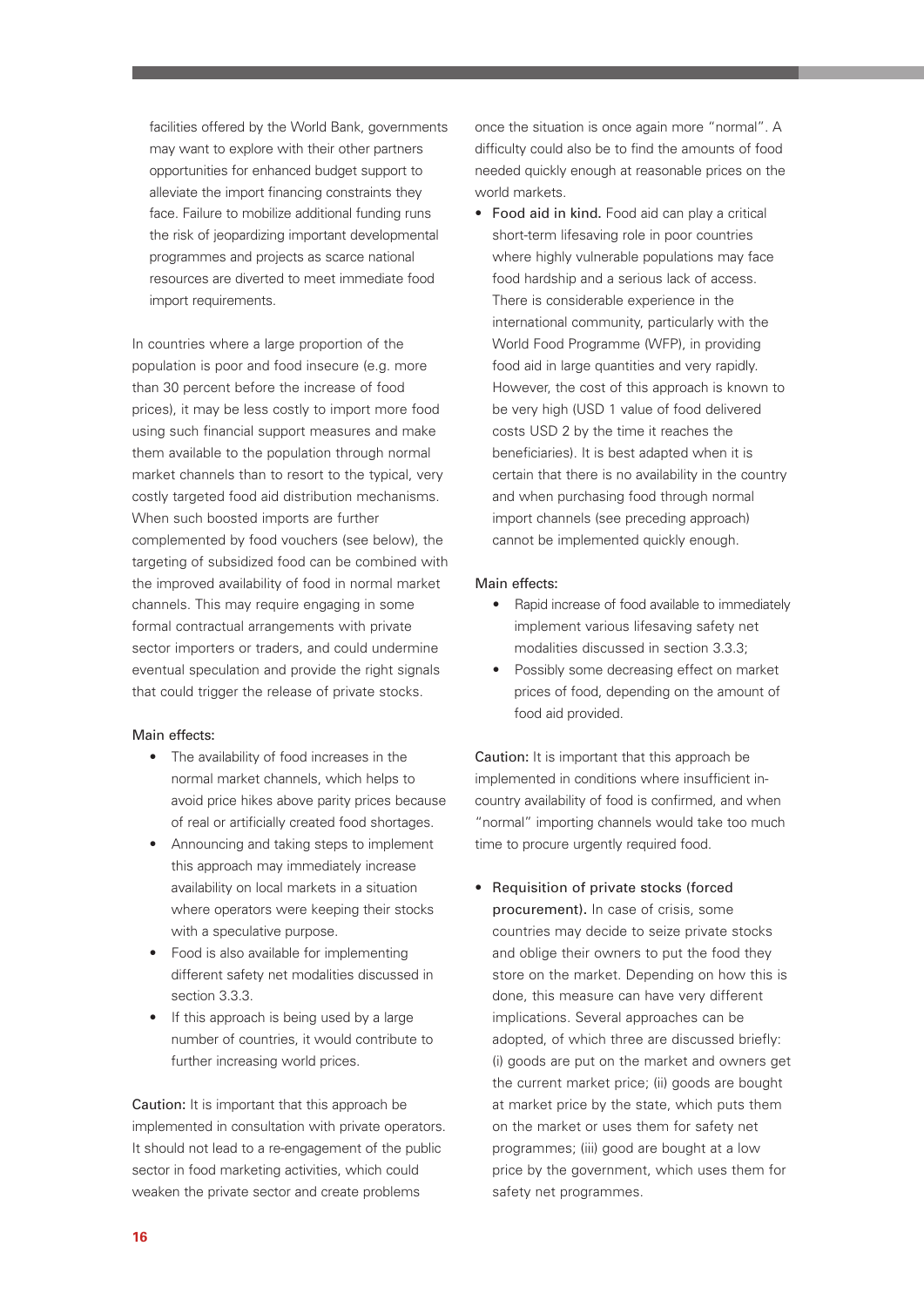# Main effects:

- Increased immediate availability of food.
- Option (i): resistance from stock owners who may seek to hide some of their stocks and reluctance of private operators to keep stocks in the future (for fear of requisition, which reduces expected profitability of storage).
- Option (ii): similar to option (i), with additional consequences in that the government has to mobilize resources to buy the food, and then sell it again, thus getting involved directly in marketing (see below).
- Option (iii): this minimizes the costs to the state budget but amplifies the risk to owners of hiding stocks, getting involved in the black market and being reluctant to store food in the future.

Caution: This measure should only be used in very extreme situations and on an exceptional basis, as it may amplify eventual food crises in the future (next year).

• Progressive release of food kept in public food reserves to reduce price hikes and/or provide assistance to the more vulnerable. This has been done in Burkina Faso in 2008, for example. Although food stocks worldwide are at their lowest levels in decades, there are some food reserves available at country level that are maintained by many countries with the view to providing food supplies in the event of an emergency such as drought, natural disasters or civil strife. These stocks can be progressively released either on the market to help keep market prices down, or in the form of food distribution to those unable to buy on the market for lack of financial resources. Retrospectively, the approach advocated by many against countries keeping large food stocks (on the grounds that they are costly to maintain and incur considerable losses over time) does not appear well adapted in a situation where food prices are rising, making it more difficult to buy food on the international market. Those countries that kept financial reserves (particularly if the reserves were in US dollars) have seen the amounts of food that can be

purchased with the money kept reduce very rapidly, much more rapidly than if physical resources had been kept. This may give renewed arguments in favour of keeping physical stocks in the future.

#### Main effects:

- Option (i): releasing on the market (through sales to wholesalers at market price); depending on the amounts that are released, the price of food can be reduced or prevented from rising further on those markets (probably mostly urban) on which the food is being released. However, the effect may be short-term, depending on the size of reserves available, but it could help to fill the gap pending the arrival of imports. This will benefit all consumers buying on those particular markets.
- Option (ii): using food stocks for distributing to vulnerable groups. Depending on the amount that can be released and the size of the rations, a certain number of vulnerable families can benefit from temporary relief. Some of this food could, for example, be used in school feeding programmes in schools located in the poorer parts of cities or in poor rural areas. Or they could be used as an incentive to attend health centres. Care must be taken to avoid providing grains at a low price to privileged people who could then sell at a high market price for a financial benefit.

Condition for success: existing stocks are of a sufficient size to have an effect on markets or allow running a worthwhile food distribution programme.

Caution: In most countries it is doubtful whether the existing reserves are of an adequate size to have a significant effect on market prices. The rebuilding of reserves/buffer stocks (as was done in Niger during the 2008 crisis) should be planned at the same time as releases are programmed so as to avoid complete 'stock outs'. Where reserves are substantial, the release of stocks needs to be closely coordinated with the private sector in order to avoid disrupting the market to such an extent that private sector trading and importing becomes unprofitable.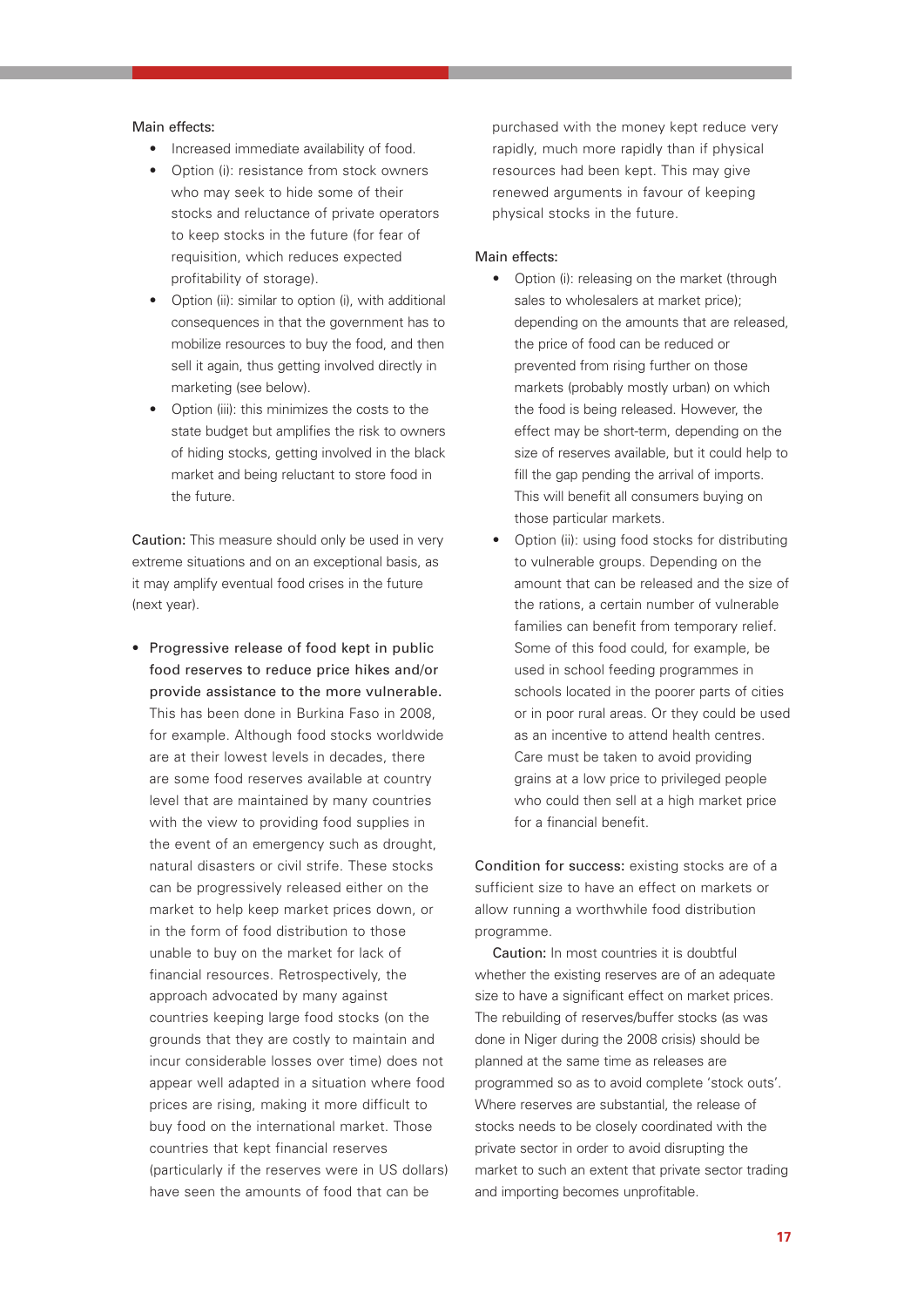• Price control on key staple food products through regulation. The government fixes a price level for selected food products, monitors if the fixed prices are respected and punishes or taxes those who transgress the rule. This could be a popular measure for governments as it only involves the cost for price monitoring. Zimbabwe is a recent example of a government's attempt to control prices, and images of the resulting empty shelves in the country's supermarkets have been shown frequently in the international media. Other countries that have adopted this approach include Benin, Cameroon, China, Ecuador, Haiti, Mexico, Russia and Senegal.

#### Main effects:

- Consumers benefit from stable prices and do not have to reduce their food consumption as if prices had been allowed to rise, provided this measure does not reduce availability (see below). All consumers potentially benefit the same, whether poor or rich. Most likely, the control will work better in urban areas rather than in rural areas, thus urban populations will likely benefit relatively more from this measure.
- Retailers who are obliged to sell at a fixed price to consumers will pay less to wholesalers, who in turn will pay less to producers.
- As a consequence, fewer goods will be on the market, and a black market with higher prices will develop. This will be detrimental to consumers who will have to buy food at a much higher price (market price without intervention with added risk-related surcharge).
- Producers being paid less will plan to produce less in the next season, thus amplifying the food problem for the next year.

Caution: Unless the private sector can make an acceptable profit it will not carry out a marketing activity. If, by controlling prices, the government makes an activity unprofitable traders will not market the crops that are price controlled. This will lead to shortages of staple foods and lengthy queues of people trying to obtain limited supplies. When food prices are controlled, shortages are always the consequence.

Furthermore, price controls will feed back to the farming sector. Retail price controls will lead to crop buyers offering lower prices to farmers. In turn, this will act as a disincentive for farmers to produce more food in the following season. Thus a consequence of price controls is likely to be a reduction in supply, which of course will lead to even higher prices. For all these reasons, this measure is not recommended.

#### 3.3.3 Safety nets

The safety net programmes discussed here include food or cash transfers and food subsidies. These aim to help vulnerable households maintain an adequate level of food consumption when they are confronted with negative shocks and to avoid depleting their asset holdings. These transfers can be conditional or unconditional, universal or targeted to specific population groups. Safety nets can be sourced from the following: for food existing public or private stocks, imports or food aid in kind; for cash transfers and subsidies – national budget or international aid. These different sources are analysed in section 3.3.2. In this section, the discussion focuses on various types of safety net interventions. Important issues to consider at the outset when designing safety net interventions and particularly universal food subsidies, are the characteristics that determine if they should be implemented (and beneficiaries, in the case of targeted safety nets) and exit strategies. These measures were widely adopted or scaled-up during the 2008 crisis in middleincome countries such as Brazil, China, Egypt, Ethiopia, Indonesia, Mexico, South Africa and Tunisia and in low-income countries such as Mozambique and Sri Lanka.

• Cash transfers or food vouchers. These programmes entail distribution of either cash or vouchers that beneficiaries can use to purchase food on the market or in dedicated shops. These programmes generally target selected vulnerable households or specific regions. Targeting can also result from the participation of beneficiaries in specific activities (self-targeting through cash for work: for maintenance or establishment of transport, storage, market or production infrastructure; cash for attendance at a health clinic, etc.).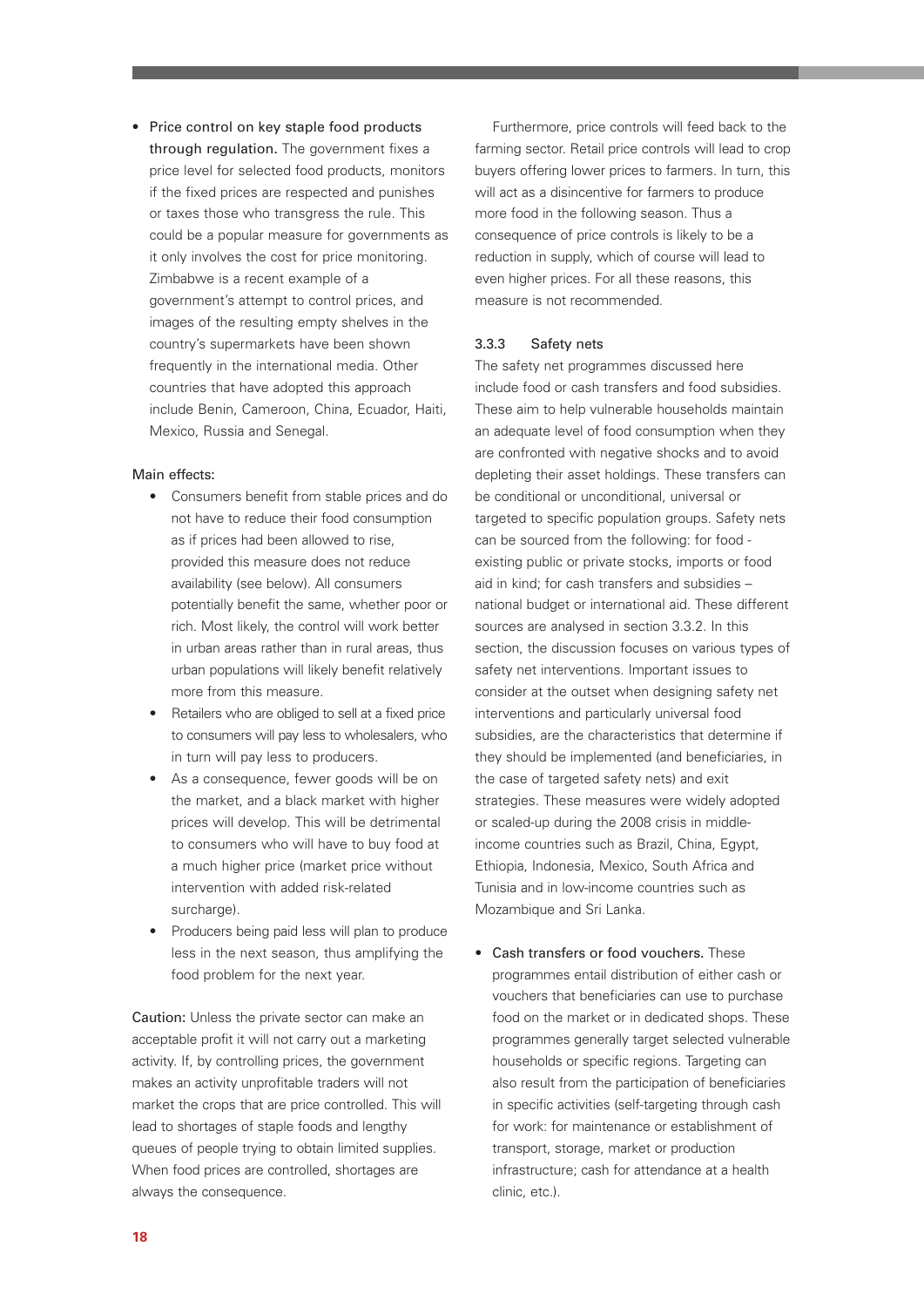

#### Main effects:

- Beneficiaries of cash transfers may use this extra cash to purchase food or any other item or service thereby contributing to increased welfare.
- Exchange of food vouchers may be restricted to certain types of foods determined by nutritional cost/benefit (e.g. coarse grains) or population target (e.g. weaning foods).
- Both can help to maintain caloric intake and dietary quality, thus helping to avoid hunger and long-term developmental damage to children.
- Compared to a commodity-specific subsidy or in kind distribution (see below), a voucher or cash can help maintain diet quality.
- If food is not available on the market, such transfers can have an inflationary effect resulting in further increases of food prices locally.
- In some cases, food vouchers may become a parallel currency that can be used for purposes other than purchasing food. Cash distribution evidently makes leakages to other uses than food even easier.
- This system can be subject to leakages and embezzlement and encourage corrupt

practices. Transparency in eligibility, budget allocation and responsibility, as well as recourse mechanisms at all levels can help minimize these risks.

- It also creates some security risks (robbery).
- If vouchers are only accepted by dedicated shops (public), it is likely to undermine the private food marketing and distribution system.
- Depending on the size of the programme and the source of funding, these measures may have negative effects on public finance (budget deficit) with possible serious macroeconomic implications.

Conditions for success: Where markets are present and functioning, and goods available on the market are in sufficient quantities to avoid inflationary effects, cash transfers are more appropriate since these can also have positive multiplier effects on the local economy.

• Food distribution in kind. This type of programme entails distribution of food in kind to beneficiaries by a dedicated distribution system. Food (individual or family rations) can be provided on the basis of free distribution to everyone or to selected target groups, or be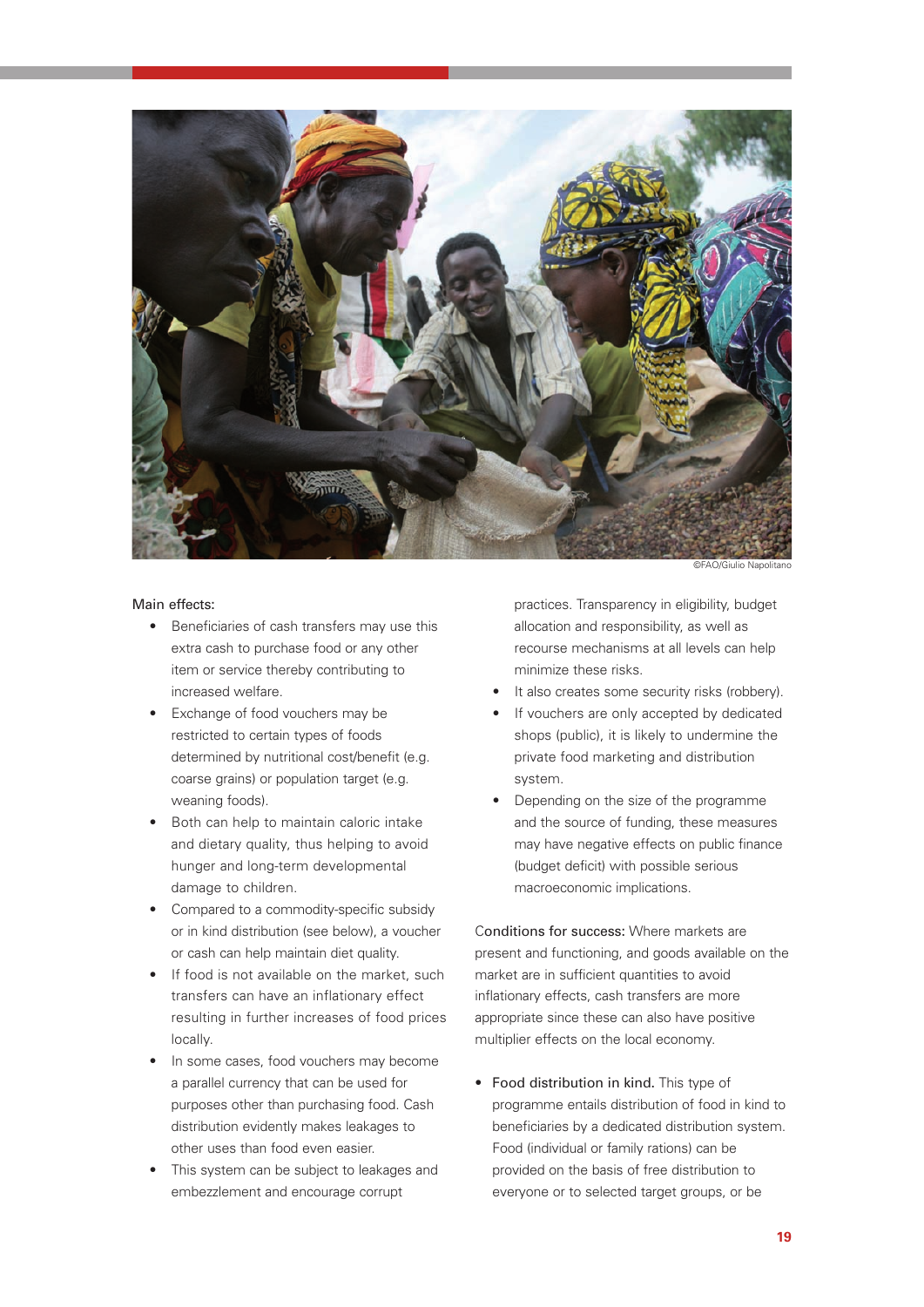distributed in connection with specific activities (self-targeting through work as in the case of cash and vouchers, school feeding, hospitals, etc.). The food thus distributed can be locally purchased (if available), brought in from other parts of the country or imported through government purchase or through food aid. This measure was adopted in 2008 by Afghanistan, Bangladesh, Burkina Faso, Cambodia, China, Honduras, India, Kenya, Madagascar, Mozambique and Peru.

#### Main effects:

- Beneficiaries have direct and free access to a certain quantity (ration) of food. This contributes to increasing their welfare.
- If food is purchased locally, it can help to increase demand and stimulate production. In case of limited supply availability, however, local purchases will have an inflationary effect and contribute to further price increases.
- If food is brought in from another region or from abroad, it could reduce local prices. Amounts should be carefully determined to avoid lowering prices to the extent that they are no longer attractive to producers. The effect would be felt during the next cropping season.
- Depending on the content of the ration, it could create new food habits.
- In some cases, some of the food distributed can be sold by beneficiaries (this may or may not be a bad thing as food is not the only necessity for life and food distributed may not provide the full range of nutrients).
- This system can be subject to leakages and encourage corrupt practices. Transparency in eligibility, budget allocation and responsibility, as well as recourse mechanisms at all levels can help minimize these risks.
- It also creates some security risks (robbery).
- The measure will have negative effects on public finance (budget deficit) with possible serious macroeconomic implications, depending on the size of the programme and unless it is funded through aid.

Conditions for success: Where markets are poorly developed or food is in short supply on the markets, food distribution in kind is generally more advisable

in the short term, through various programmes such as food for work, school feeding or general food distribution when situations are extreme. Since food distribution can disrupt local production, labour markets and consumption patterns, it is important that the food distributed be locally procured, if available. Local procurement has the advantage that it stimulates agricultural production, markets and growth. If local procurement were to create further price increases, it would be preferable to bring food in from elsewhere.

• Universal food subsidy. This type of intervention entails the provision of a subsidy on food items (usually limited to selected staple food items). From an implementation point of view, it is not easy to determine at which stage of the marketing chain the subsidy can best be applied. One possibility is to apply on imports (importers pay the cost, freight and insurance [CIF] price minus a subsidy paid by the state) and then let the food flow through normal marketing channels. Another is to have subsidized food sold through dedicated shops accessible to anyone (although usually in limited amounts to avoid resale on the market). Other possibilities include subsidizing the agroprocessors (millers, bakers, sugar factories, etc.) to ensure that the retail price remains below a certain value. This type of subsidy, applied to selected staple food items, has been adopted in Bangladesh, Ecuador, Egypt, Lebanon, Morocco, Senegal and Yemen. Alternatively, some countries (e.g. Djibouti) removed taxes on basic foodstuffs during the 2008 crisis, which is also a way to keep prices low.

#### Main effects:

- Everyone can access subsidized food. This contributes to increasing their welfare. Some targeting in favour of the poor can be implemented by limiting the subsidy to staples and other foods (inferior foods) that only the hungry and the poorer sections of the population would consume.
- Universal subsidies can be regressive if the goods are consumed by all sections of the population and not only the food insecure. The measure is then likely to be extremely costly to the government and will have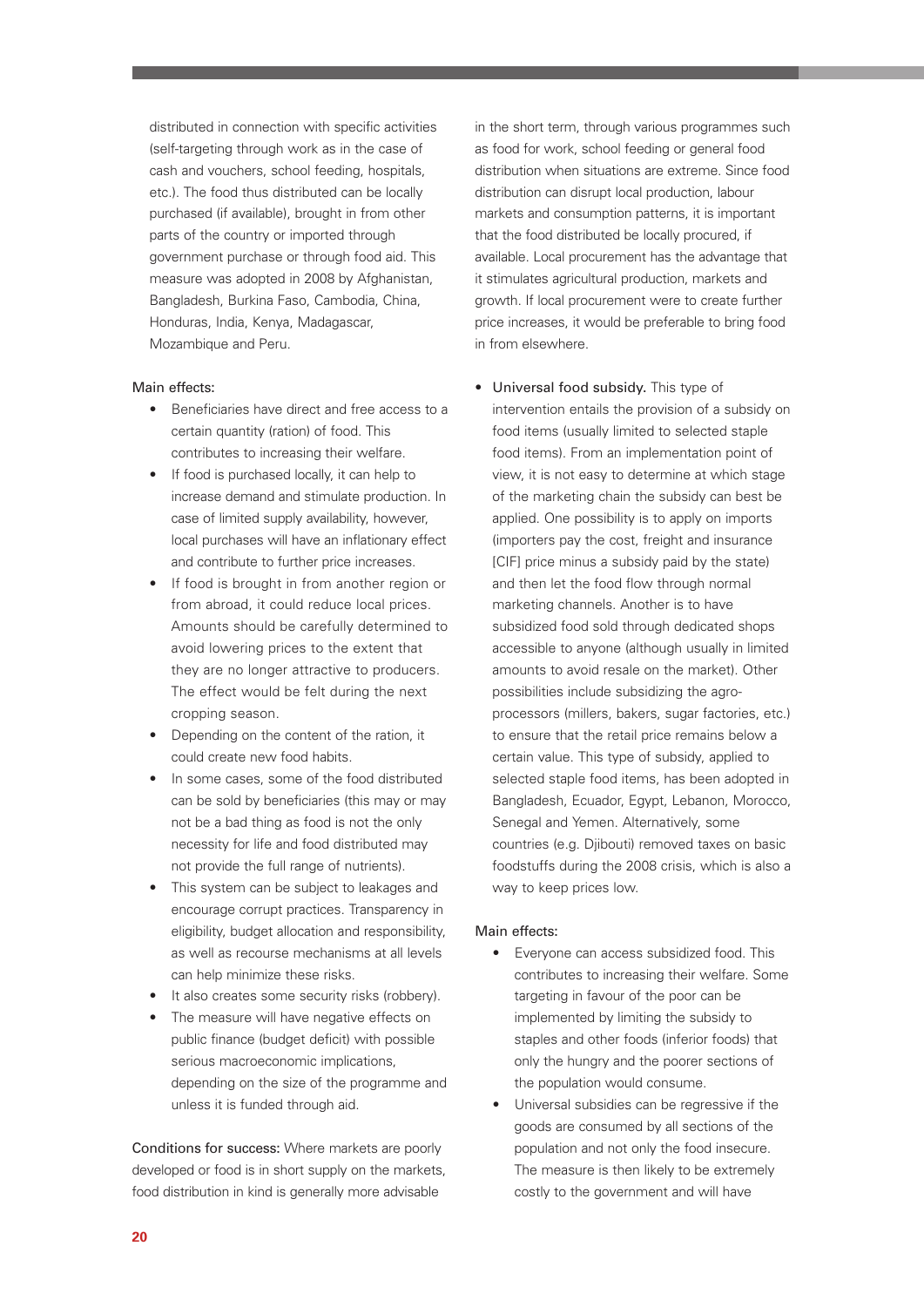negative effects on public finance (budget deficit) with possible serious macroeconomic implications. In the past, food subsidies have led to governments facing major financial difficulties, with inflationary consequences. This was one of the factors that led to the enforcement of the very unpopular Structural Adjustment Programmes in the 1980s and early 1990s.

- Costs can be significantly reduced by limiting the subsidy to staples and other foods that only the hungry and the poorer sections of the population would consume.
- In case of rationing, a black market could develop where prices would be much higher than in the absence of a subsidy.

#### Caution:

- In case the food is sold through normal marketing channels, agreements have to be reached with main market operators that they will not capture a share of the subsidy but reflect it in the consumer price. Price monitoring will be needed, with some kind of disincentive not to respect agreements. The threat to go through public channels can be used to convince the private sector to cooperate, as that option would be devastating for them.
- In case the food is transiting through public channels, this will undermine any private sector channels that may be in place. This option is not recommended.
- Universal subsidies, once-established, are difficult to remove. They become entrenched. Any removal of the policy will face significant consumer resistance, even in the case when world prices come down. At establishment, it is important to decide on the price level that triggers subsidies. Some indexing of this level on the general cost of living or smoothing process to absorb the price shock could allow a progressive reduction of the food subsidy and ultimately its complete removal when market conditions become more normal. The trigger price and this process should be negotiated with stakeholders at the time when the subsidy is being established.

• Food subsidies also carry the risk of encouraging the smuggling of food from border areas to neighbouring countries where there is no subsidy (need for harmonization of policies among a group of countries from the same subregion).

Additional remarks on safety nets:

- Targeting. There is considerable debate on whether safety net programmes should or should not be targeted and the criteria to use in targeting. Irrespective of the targeting strategy used, it is fundamental to ensure that the targeting strategy and/or the design of the transfer programme ensures the participation of the most vulnerable groups, or is complemented by other measures to reach those in need that would otherwise be excluded. For instance, a transfer programme that is conditional on providing labour is accessible only to the able bodied and may thereby exclude the elderly and the disabled; a school feeding programme will only reach children of schooling age, but miss pre-schoolers. All eligibility criteria must be transparent and may not discriminate against people on the grounds of sex, race, religion or social status.
- Process. Information about safety nets, eligibility and targeting criteria, responsible local authorities, budget allocations and recourse mechanisms should be actively disseminated and explained to maintain public support, ease potential tensions, enhance efficiency and protect people's rights. This will also stem leakages and discourage corruption.
- It is also possible to subsidize non-food consumption items to have an effect on income available for purchasing food (similar effect to that of cash or vouchers).
- Adjustments. In situations where food prices are increasing, cash transfers need to be adjusted so that their food purchasing power is maintained. For instance, in Malawi, the Food and Cash Transfer (FACT) and the Dowa Emergency Cash Transfer (DECT) are adjusted according to variations in food prices. Unless this adjustment takes place, the value of the cash transfer – and thereby its effectiveness in protecting households' food consumption and livelihoods - will fall as food prices increase. This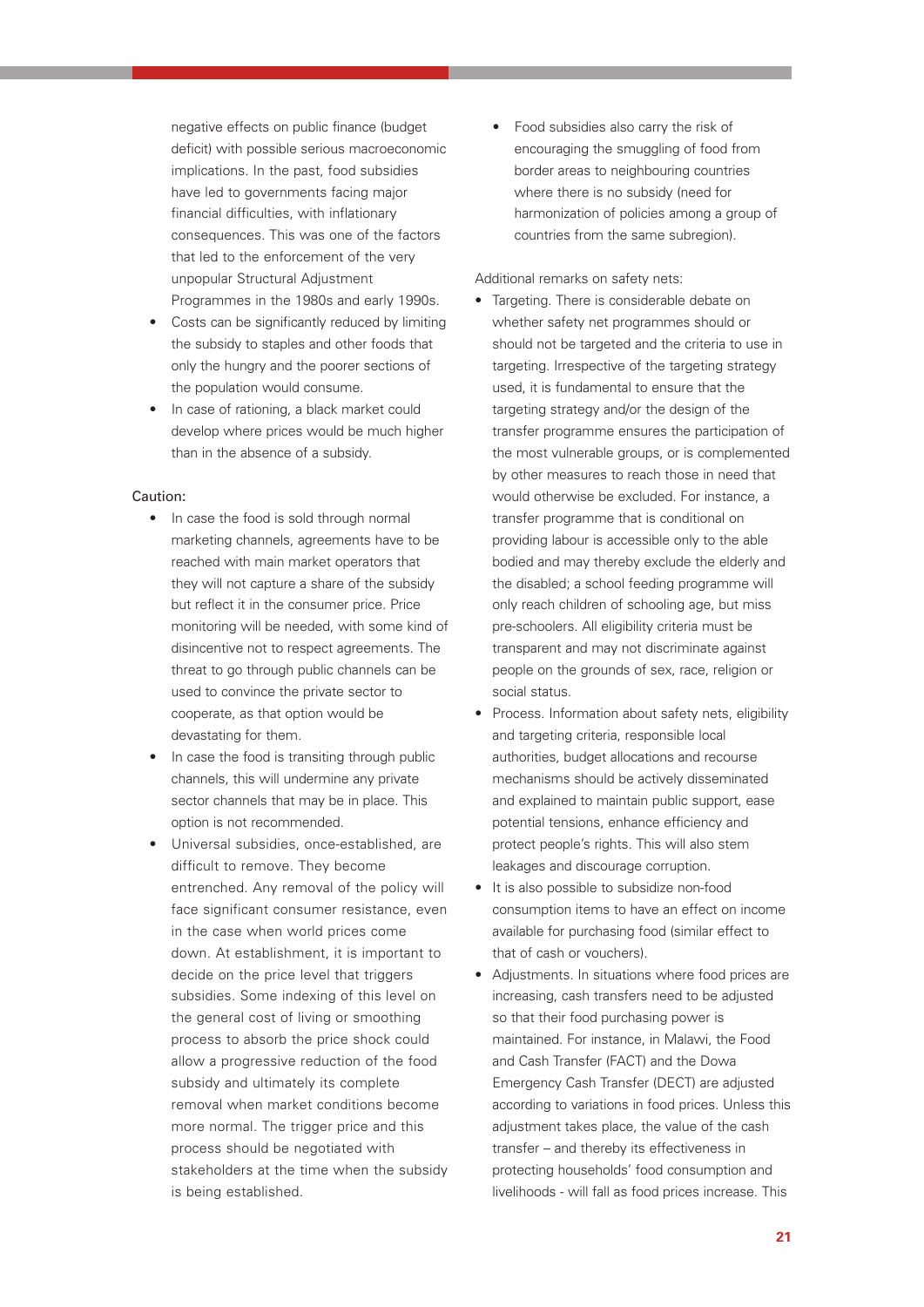has happened recently in Ethiopia and Kenya. However, a careful implementation can avoid creating unsustainable demands on national budgets and perverse incentives at the household level.

• Interactions between safety net and development interventions. It is extremely important to consider the interactions between safety nets and "development" interventions to build on potential synergies and to avoid having either type of intervention undermine the other. For instance, cash transfers can be designed to support agricultural production if the transfer programme is designed to encourage investments in agricultural inputs. On the other hand, a food transfer in a context of functioning markets may disrupt efforts intended at food market development or agricultural production. When identifying potential synergies and conflicts, the crucial point is to select a set of interventions that complement each other in achieving short- and long-term objectives and to adjust them over time as circumstances change.

# 3.3.4 Other measures affecting disposable income

Several countries have also taken decisions that directly affect disposable incomes of certain households (in addition to safety nets already reviewed in the preceding section 3.3.3). For example, some countries (e.g. Cameroon) have increased salaries and housing allowances of government workers. This and other measures are briefly discussed below.

• Increasing salary in civil service and other benefits. In some countries, following unrest in urban areas, a decision was taken to increase salaries and other benefits in the public sector. While this measure is likely to help reduce tensions in urban areas (particularly in "administrative" cities where civil servants constitute an important proportion of the population), this measure does not directly help the poorer categories of the population who live off informal activities. In fact, in some cases, it could even be detrimental to them. These types of measures have been adopted by a few countries: higher salaries (Cameroon); higher housing allowances (Cameroon); reduced cost of electricity (Burkina Faso).

### Main effects:

- Income of civil servants will increase and improve their capacity to purchase food.
- Salaries in the private sector may follow, contributing to reduced competitiveness of the economy, and possibly to inflationary effects.
- Increased salary and benefits will contribute to degrading the state budget situation, with implications on the macroeconomic situation in the case of a budget deficit already discussed in section 3.1.
- All this combined creates a risk of fuelling inflation, particularly on food items, which would be detrimental to the poorer categories of the population working in the informal sector.

Caution: While this measure may be good politically (the government shows that it is doing something about the problem and seeks to calm certain political tensions in urban areas), this measure may have negative macroeconomic implications while not assisting those poorer categories who suffer more from high food prices.

- Credit facilities for consumers. This measure could entail granting a rescheduling of credit repayments for certain loans or encouraging banks to provide consumption credit (e.g. subsidized interest rate for short-term consumption loans). As was the case with the preceding measure, these measures are likely to benefit better off groups of the population and contribute to budget deficits and fuel inflation. Not recommended.
- Reinforcing capacity (training and equipment) in income generating activities through value addition on agricultural and food products

Effects: Value addition on agri-food products will have positive effects of stimulating economic growth and providing jobs and income generating opportunities up and down the value chain as well as laterally through by-products utilization. Processed foods have a longer shelf-life and can meet urban food needs.

Requirements: Some minimum human capacity and infrastructure are required.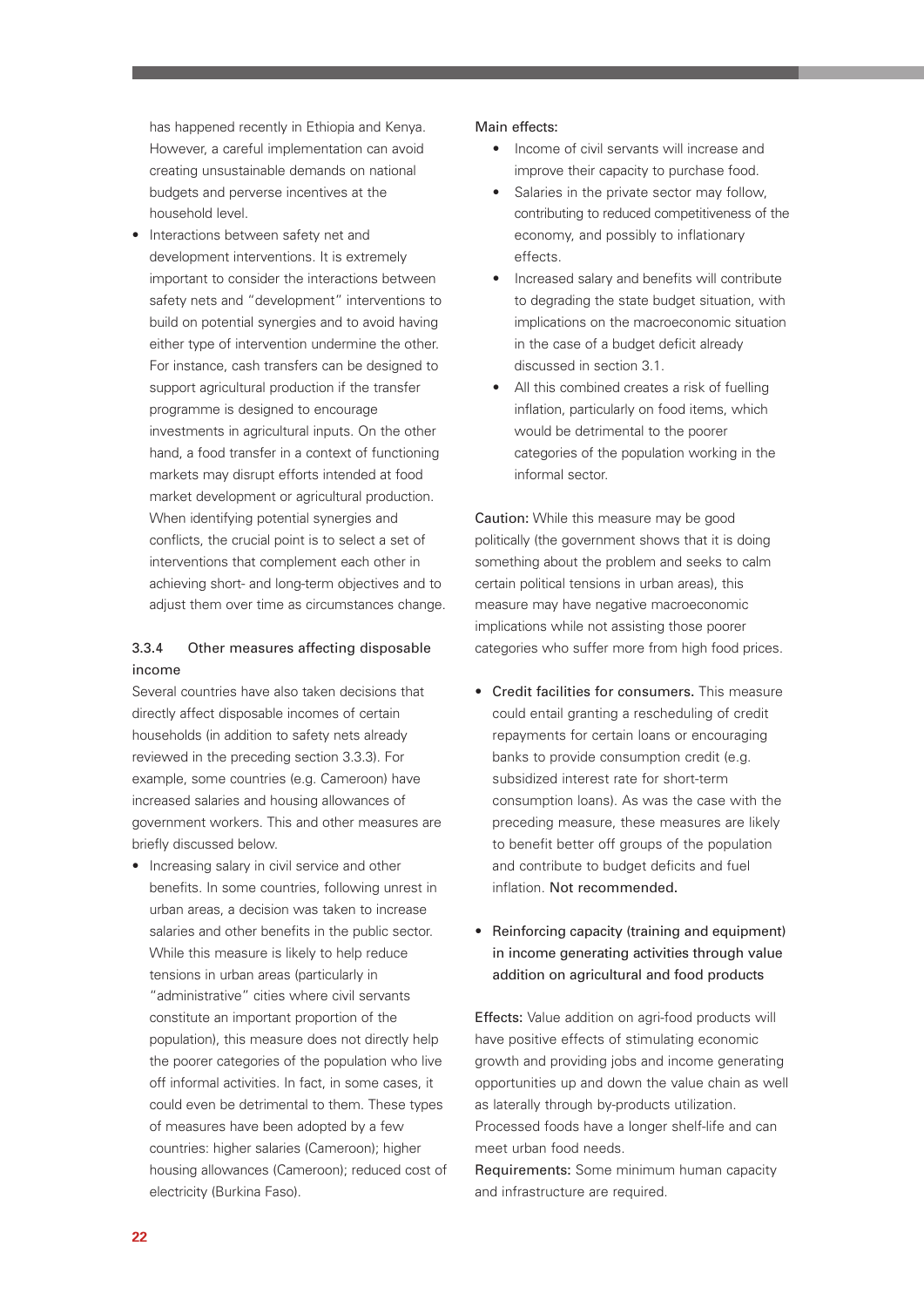• Other measures. Other measures available to contribute to increasing disposable income are linked to either safety nets, support for the development of income-generating activities in urban areas (through funding of public works or opening of credit lines for small businesses) or support for the production of cash crops and other economic activities in rural areas.

## 3.4 Measures in favour of producers

In many developing countries, because of the malfunctioning of agricultural markets, it is likely that high prices are not well transmitted to producers who therefore do not benefit fully from incentives to invest and produce more. The risk is high that programmes seeking to develop agricultural supply in the short term (immediately or in the coming one or two agricultural seasons) could lead to the paradoxical situation of a collapse of prices of agricultural commodities in rural areas, while prices remain high in urban areas or in areas that are well connected to world markets. This would only generate frustration among producers who would then be reluctant to engage in any activity to increase production in the medium or long term. It is therefore strongly suggested here that any production programme implemented should absolutely be linked to marketing arrangements that secure a fair price to producers that would reflect the general increase of consumer prices.

This also points to the importance of analysing price transmission and tracking market inefficiencies so as to identify policies and institutional arrangements that could be enforced rapidly in order to lift impediments to price transmission and provide incentives to producers.

Programmes can be initiated that will help increase supply response in the short term. They will comprise production schemes that will promote home gardens and off-season utilization of irrigated land and that could be set for producing short duration vegetables or other crops. This could result in food production within weeks in areas where weather and water resources permit (see below).

In preparation for the next agricultural season, steps can also be taken to facilitate the procurement and distribution of farm inputs at

national (or even regional) level by the provision of funds and/or credit facilities to private operators. Some of these inputs could be distributed through productive safety nets (i.e. small packs of seeds and fertilizer) or cash transfer programmes to alleviate credit constraints and promote some smallholder investment. Alternatively some "smart subsidies" for agricultural inputs (subsidized seeds and fertilizers, voucher systems for inputs) can increase food production for own consumption or for sale in local markets thus reducing local prices and alleviating some of the pressures from food prices. As already mentioned in the introduction, modalities for these activities have to be carefully designed to ensure that they do not undermine existing market processes or, better, that they help develop them in areas where they are weak or inexistent.

Programmes for maintaining or rehabilitating rural infrastructure (roads, bridges, small irrigation schemes and storage and market facilities) can also be initiated, although their impact may only be felt after some time. However, provided they are supported through food, cash or input for work schemes, they could constitute effective safety nets (see discussion in section 3.3.3).

#### 3.4.1 Market management measures

In order to lift impediments to price transmission to producers, measures can be contemplated from two perspectives: macro and micro. At the macro level, the problem can be addressed by by rapidly putting in place, as a matter of priority, a national market information system (prices observatory) and conducting rapid value chain analysis or development workshops to identify constraints to price transmission. At the micro level, marketing arrangements such as the creation of producer groups in the framework of support programmes and contract farming can be used.

• National market information system (prices observatory). This involves recording, disseminating and analysing price data for main agricultural commodities on key markets in the country. Benefits from this measure include: (i) economic operators, including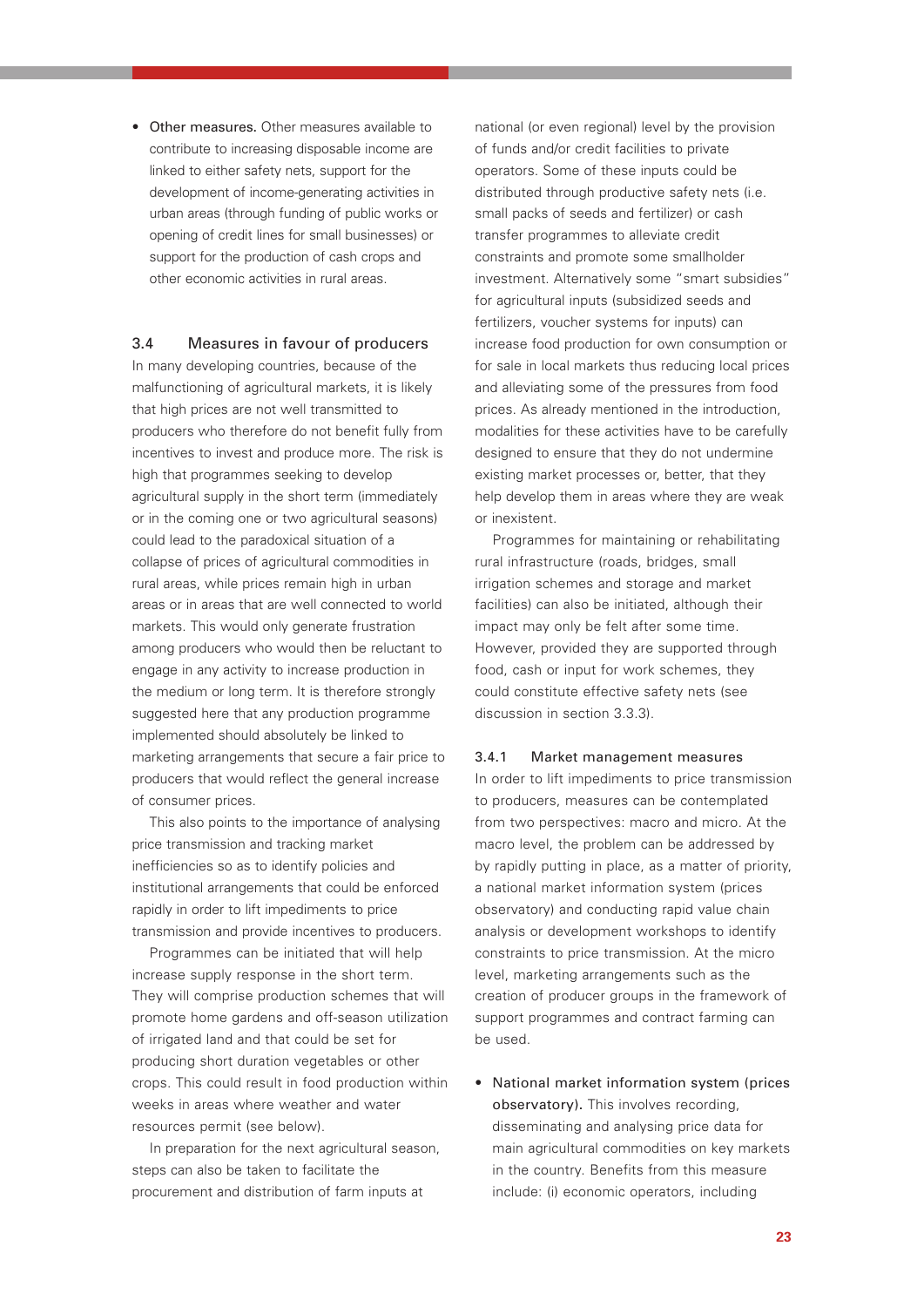producers, are informed of prices throughout the country; and (ii) price transmission and market segmentation can be analysed. This type of system is already in place in several countries (e.g. Madagascar), but often requires strengthening.

### Main effects:

- Economic operators are better informed on opportunities existing in the market. This can contribute to limiting market segmentation, and thus transmit prices throughout the country. In a high price situation, prices in various regions are likely to be transmitted better, which will be beneficial to producers and alert them to production possibilities, but impact negatively the situation of consumers in surplus parts of the country.
- Farmers and small traders will be in a stronger position to negotiate prices with their partners.
- The analysis of the data will help to identify problem areas (commodities or regions) where price transmission is not taking place. On that basis, it will be possible to fix priorities for conducting more detailed studies to identify constraints explaining the lack of price transmission.

Condition for success: Sufficient resources are being mobilized to allow good coverage of the country. Collation and dissemination of data is immediate (within one or two days) and widely available for free or at a modest cost (through radio or telephone). A favourable activity is for governments to broadcast extension programmes on radio and television to alert farmers to current and forecasted price trends and to indicate that additional production in the coming season may be profitable. The involvement of crop early warning systems, which monitor crop production, plantings, progress, harvests and prices in different localities, is essential. However, for farmers to grow staple food crops at a profit it is necessary that governments continue to allow the free market to function so that farmers can respond to price signals.

Caution: May be contracted out by government to private companies (if private capacity exists) to keep costs under control. Takes time to be established and to have an effect on markets. Should be started immediately but results are medium- to long-term.

• Value chain analysis and/or development workshops. <sup>4</sup> For priority problems identified through the analysis of price information, it is possible to either conduct a specific analytical study and/or to organize a value chain development workshop. The value chain development workshop is a process through which stakeholders of a particular value chain can negotiate and take concerted decisions, actions and commitments to improve the functioning of a particular value chain. Such a workshop can be implemented, in a situation of urgency, without more prior detailed analysis of the value chain. However, if time allows an analysis to be conducted, it can provide an invaluable input into the deliberations of the workshop.

## Main effects:

- Concerted decisions, actions and commitments are made by various economic operators of a chain and the government in order to improve the functioning and governance of the value chain and to develop mutual trust.
- Commitments are made publicly and transparently, and can be monitored publicly in subsequent workshops. This avoids workshops where declarations are made but no follow-up action takes place. It increases the accountability of various stakeholders.
- This approach can help to create confidence in the way markets operate, reduce risk and therefore contribute to increasing investment in production, storage and processing.

<sup>4</sup> This measure is more of a process-related measure than an actual action to address high food prices. However, it has the potential to constitute an essential element in achieving success on the supply side.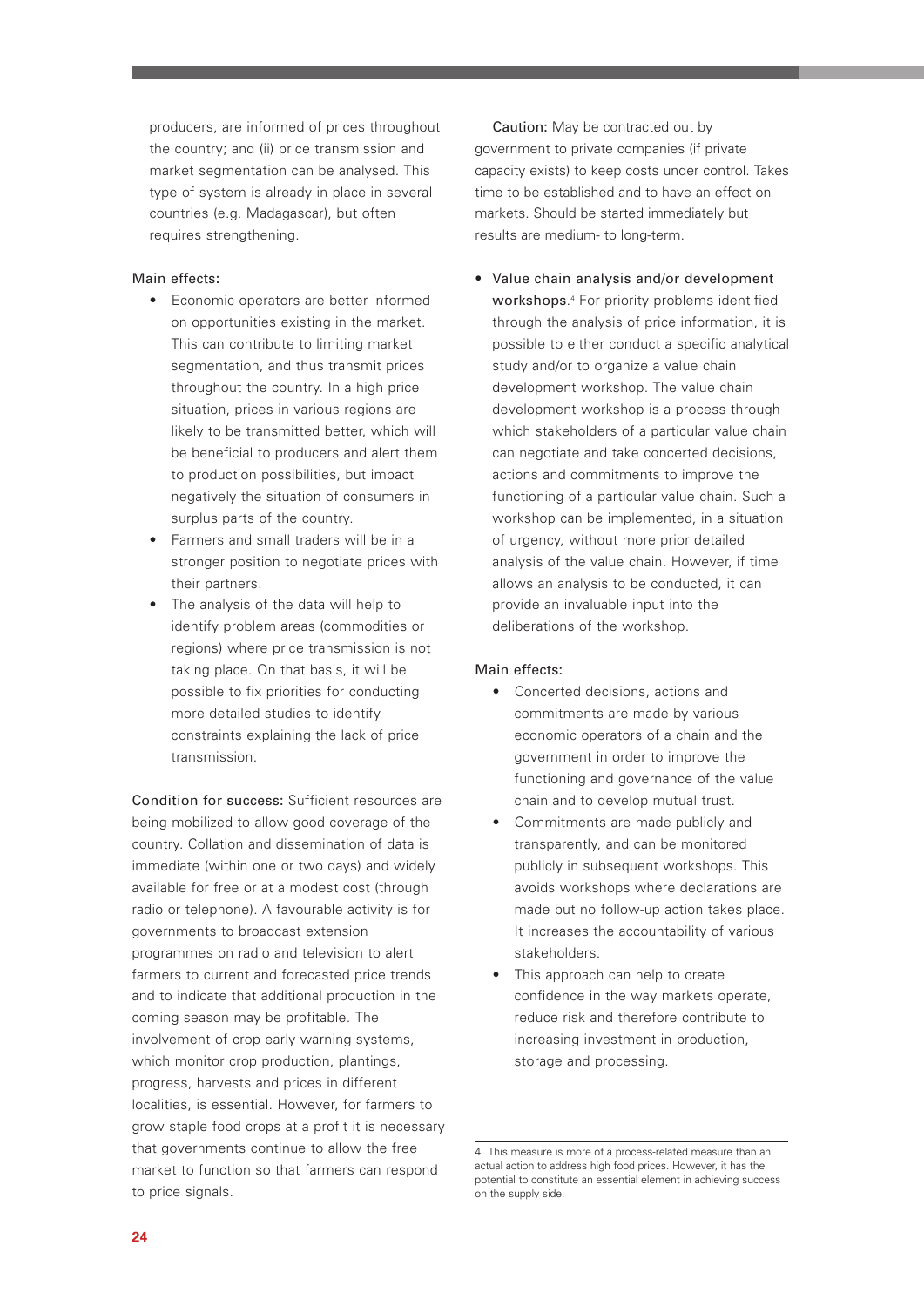- An outcome of this process could, for example, lead to decisions for some stakeholders to reduce their margins, as long as other measures by the government can provide them with some indirect compensation.
- Negotiation of commercial margins with private sector. This is typically the kind of item that is part of an overall negotiation process among various stakeholders of a value chain, including government. This should take place within the framework of value chain analysis and/or development workshops discussed above. A good understanding of the costs faced by the private sector is essential prior to such workshops.

#### Main effect:

- A fair distribution of value added along the chain.
- Make/facilitate contract farming arrangements. At the local level, in areas where support programmes are being implemented to boost the supply of food, development workers facilitate contractual arrangements between producers or groups of producers with buyers or processors, for their mutual benefit. Through contract farming, farmers undertake to supply agreed varieties, qualities and quantities to one specific buyer in exchange for technical support and, on occasions, input supply on credit terms. It provides a greater assurance of a market for farmers and thus removes some of the risk from farming. Contracts generally stipulate quantities, dates of delivery, quality and price.

# Main effects:

- Risks in the food chain are reduced; producers know that they will have an outlet for their production at an agreed price and buyers/processors have some certainty about sources and amounts of raw material for their business.
- This can contribute to enhanced investment in production, marketing, storage and processing.

Caution: To date, contract farming has not been widely used for staple crops but is more commonly found for export crops, particularly those that require processing soon after harvest. As a long-term measure to address market uncertainties it may be possible to promote this form of farming for staples. However, with a multiplicity of buyers for such crops it is very tempting for farmers to sell outside the contract. Unless this problem of extra-contractual marketing can be overcome it is not clear how contract farming could address present concerns. Proper regulatory frameworks should be in place and enforced so that the various parties have their interests protected and know that they have some protection in case the contract is not respected. In situations where contracts are awarded to farmers who can meet certain quality conditions, other farmers less capable of meeting such specific conditions may be further marginalised.

• Government re-engagement in marketing. When one analyses the causes of soaring prices in 2008, the reasons that explain this situation include the weather, economic factors, alternative uses of arable land and increased demand for staples as animal feed or feed stocks for biofuels. From this there would appear to be no obvious reason why governments should seek to respond by themselves, taking on crop marketing responsibilities. Public marketing is sometimes proposed on the grounds that traders and intermediaries take advantage of high prices. While this could be true in some cases, addressing this consequence of high prices would not address the fundamental causes of the situation and would have considerable negative consequences as already mentioned in this section and in section 3.3.3. Such a move cannot be recommended. It could possibly be used as an option during negotiations to get better collaboration from the private sector.

Disengagement of governments and their public marketing boards from marketing was one of the components of the structural adjustment measures particularly, but not exclusively, in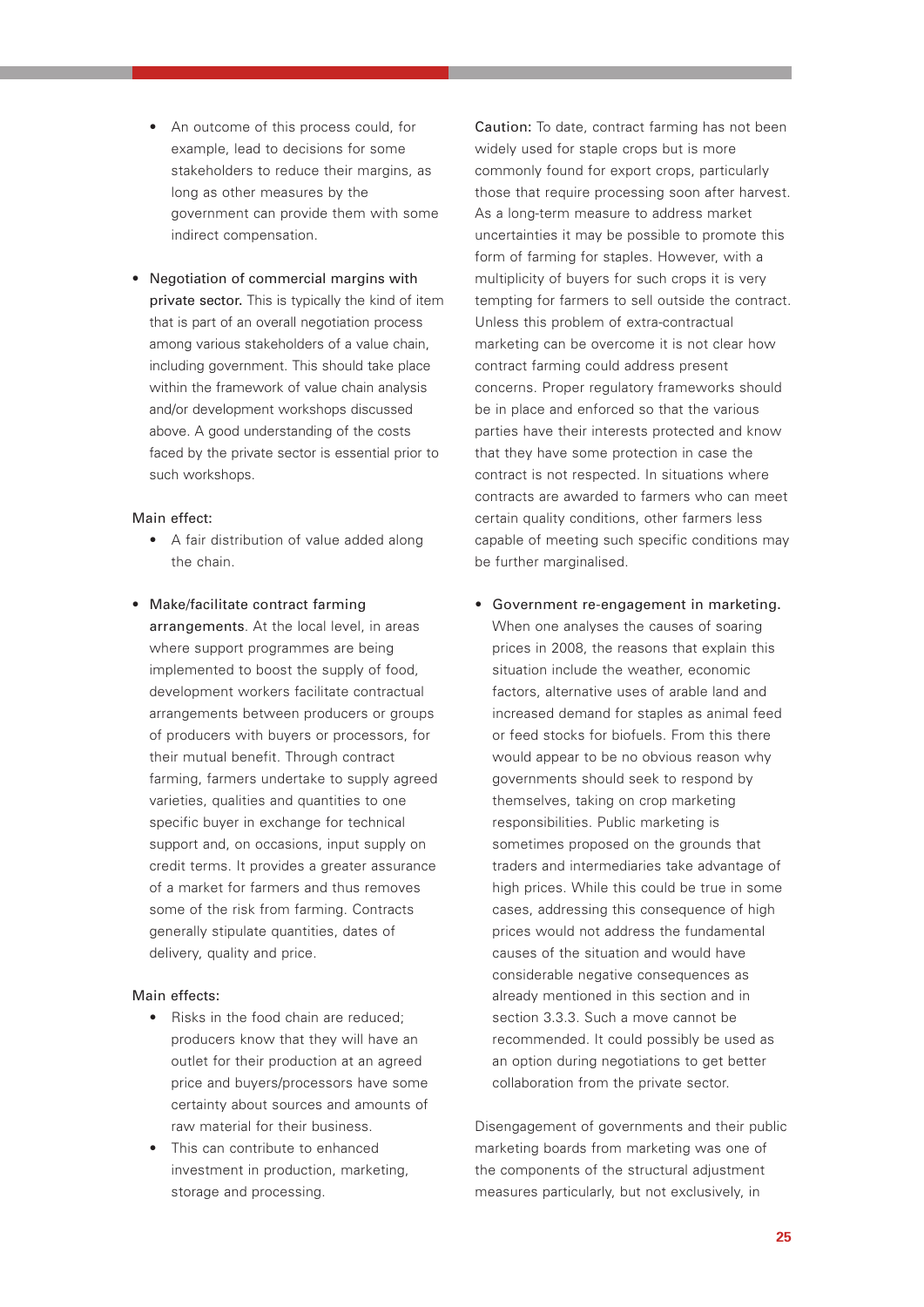Africa. Reducing government marketing activities through marketing boards and other bodies was considered necessary because such bodies proved to be financially unsustainable, were unable to market food grains in a costeffective way and were subjected to unsustainable short-term political dictates that were financially unsupportable. Storage losses were often considerable, marketing costs were excessive and farmers sometimes remained unpaid for their crops. There is no reason to believe that government boards would perform any better under present circumstances.

An exception to this general rule may be the provision of crop buying services to remote areas where there is an insufficient supply for traders to trade profitably (so-called "market failure"). However, if traders are unable to make a profit then it is clear that any government buying operations will require an element of subsidy.

• Forced procurement. Over the years forced procurement has been tried in many countries. This is a superficially attractive idea that will cause many more problems than it could possibly solve. It will be resented by farmers, who will be obtaining lower prices than they could obtain on the open market. In turn they are likely to respond by producing less of the crop subject to such procurement, thus reducing future production levels and maintaining higher prices. Forced procurement is likely to see the emergence of a parallel (or "black") market. Traders on the parallel market, because they are carrying out illegal activities, have to deal in smaller quantities and bribe officials. Thus their marketing costs go up, as does the price to the consumer. This measure was used in Myanmar in 2008.

Some countries, (e.g. Myanmar until recently), have implemented forced procurement of a portion of a farmer's harvest, permitting the farmer to sell the rest on the open market. Such an approach is bureaucratically complex and invariably leads to farmers reserving the poorest quality for the government. Forced procurement in PR China in the 1970s saw farmers limiting their production but when sales to the open

market were later sanctioned, production increased significantly. For all these reasons, this measure cannot be recommended.

• Minimum producer price for key staple food commodities. A minimum producer price for key staple commodities would reduce market risks for producers and encourage them to invest in and grow the concerned crop. This measure was used in China for rice and wheat.

#### Main effects:

- Stability and increased supply of the food commodity;
- Reduced risk for farmers, which encourages them to grow the commodity and invest.

Conditions for success: The minimum price should be the result of a negotiation among stakeholders at value chain workshops discussed earlier in this section.

Caution: Past experience shows that a government-imposed minimum price will be very difficult to implement. It would require having a public body to buy on the market (see government re-engagement in marketing) and considerable amounts of money. This has shown not to be effective in the past. Today, the idea is that similar arrangements could be obtained through negotiations of stakeholders of a particular value chain where the minimum price could become part of a "win-win" agreement, if it can be reached.

#### 3.4.2 Production support measures

Immediate measures that can be taken are divided into those with an immediate impact (productive safety nets), and those which will bear fruit in the coming two to three years resulting from a sustainable intensification in production systems.

#### Productive safety nets

A number of measures can be envisaged that result in the provision of inputs to boost production in the short term. Initial assessments to identify vulnerable farmers and determine the right crops and appropriate varieties of seed are critical. Inputs can be provided in a range of ways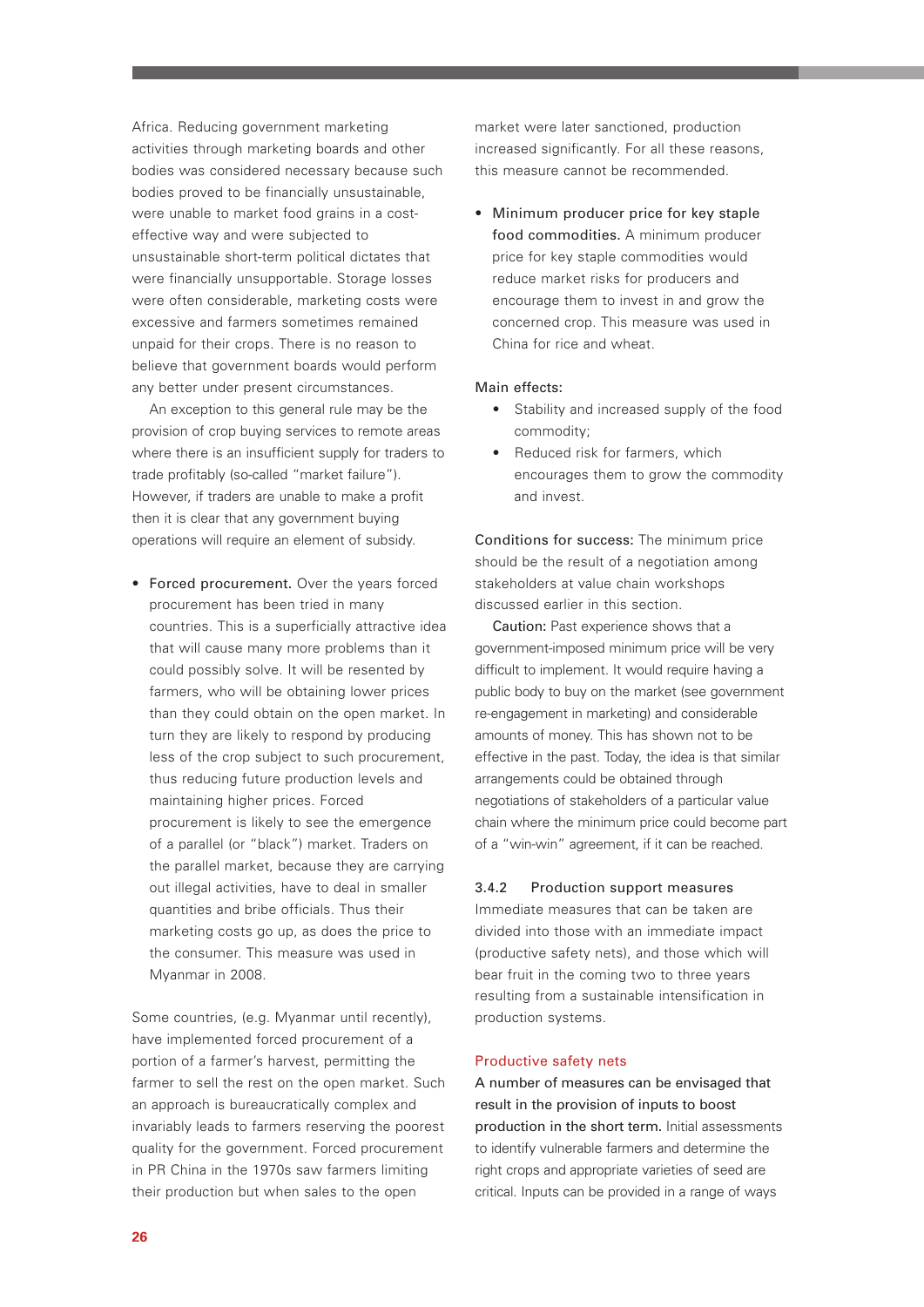

that include direct distribution to farmers, input trade fairs, voucher, credit schemes etc. The inputs can also be provided along with food rations to help ensure that the inputs are used for agricultural production. High quality seed of appropriate crops and varieties will be provided from local sources to ensure that they are adapted to local conditions and are preferred by farmers and consumers. Procurement and distribution of inputs will be monitored so that farmers obtain inputs meeting established quality standards. The use of existing mechanisms for the effective supply of productive inputs to farmers and the marketing of surplus production are integral elements of any productive safety net to support sustainability. Care must be taken to avoid disruption of commercial markets. Where warranted, attention will be given to alternative supply systems that are more private sector-oriented.

• Immediate support to production in family gardens and irrigated areas. This programmatic action consists of providing seeds and fertilizer in small quantities at a subsidized cost or for free, as well as advisory services, to small farmers who are net food buyers and who, for reasons of market failure or poverty, use inputs such as

seed and fertilizer in suboptimal amounts, and to farmers in peri-urban areas. This action is concentrating on family gardens and irrigated areas where rapid results can be achieved in terms of food production and availability.

## Main effects:

- Production of short cycle crops including vegetables can be boosted and contribute to availability of food within targeted households, and to some extent on local markets in peri-urban areas and close to irrigated land.
- Selection of specific foods crops for their nutritional properties particularly when combined with education on nutrition, may lead to increased consumption and improved diets.
- Supply of certain food items will be improved in some areas and their markets.
- Prices of certain food items are likely to be reduced in areas that are not well connected to main national markets (i.e. those linked to world markets). This applies particularly to irrigated land that is far from cities. Some marketing out of these areas may be needed to avoid a price collapse when the harvest starts.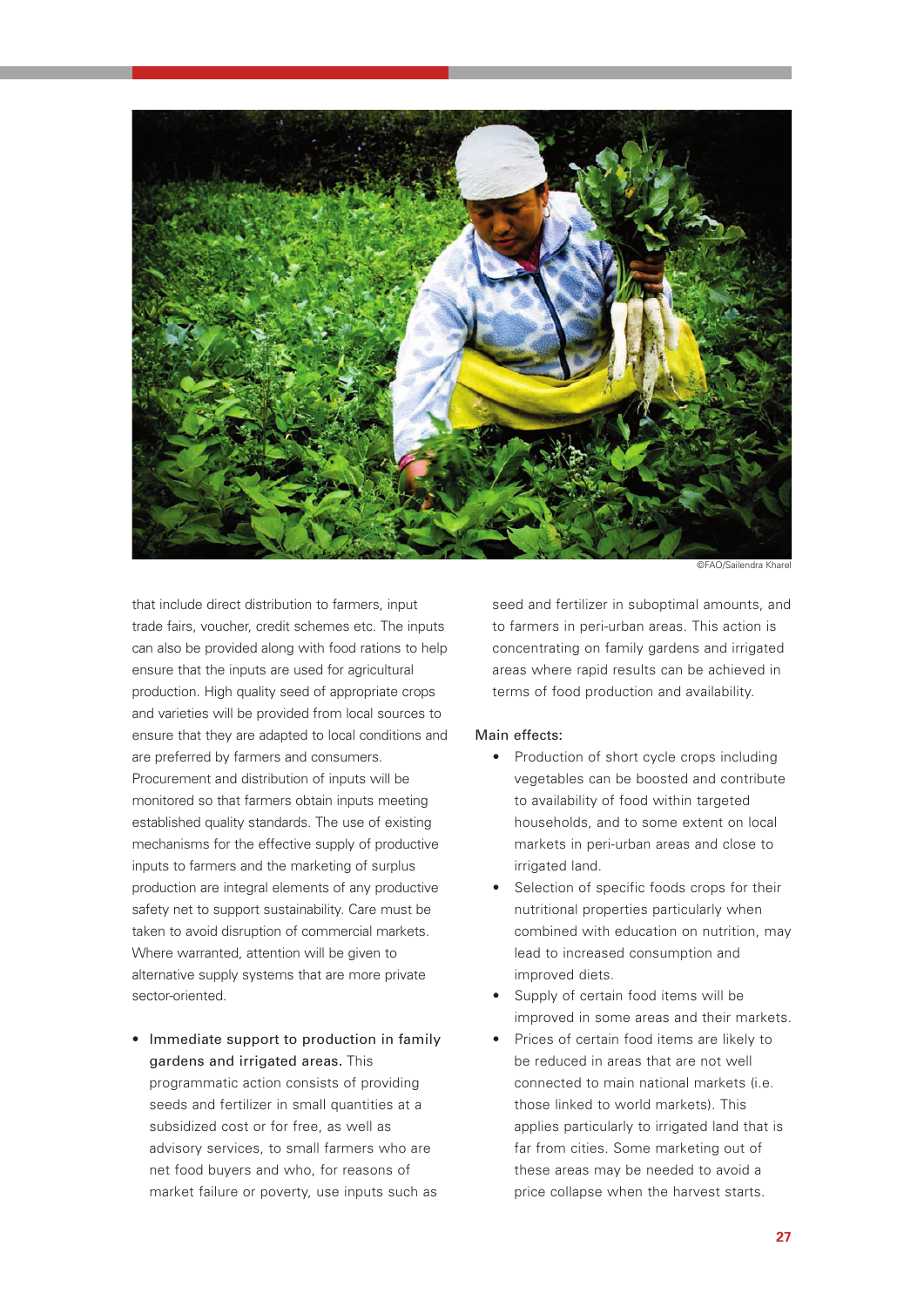- If targeting is effective, this measure can contribute to improving the welfare of poor small farmers.
- However, targeting creates the opportunity for rent seeking by those who are involved in deciding on beneficiaries or in charge of distribution. Transparency and accountability measures, as described in 3.3.3, should therefore be put in place for this programme.
- Depending on the size of the programme, it may affect the state budget and could cause deficits with overall macroeconomic consequences (details discussed earlier).

#### Conditions for success:

- In areas where input markets are working reasonably well and inputs are available, a voucher system is the appropriate way to proceed, as it will have the dual advantage of targeting the poor while respecting market mechanisms in place. In those conditions, free distributions of fertilizer and seed packs would undermine the input markets. Some free fertilizer would find its way on the market and compete with the goods provided on a cost basis, bringing down prices and the profitability of traders, threatening their existence.
- In areas where input markets are not working, options considered for implementing the programme could be: (i) either make contracts with existing private dealers for distributing input packs; (ii) or make arrangements with NGOs, projects and government services to distribute the input packs, if there are no private dealers in place. Adopting a voucher system in this case would probably create a hike in input prices, which would reflect negatively on those producers who do not have access to them. This would in turn reduce the capacity of these farmers to buy inputs as usual and be reflected in the production of the next season.
- In both cases, the availability of inputs is of paramount importance; if not, the scheme is bound to fail.
- The risk with this approach is that this subsidized programme becomes a regular activity that will be difficult to terminate in

the future when the situation becomes more "normal". It is therefore important to agree from the start with key stakeholders on an exit strategy including the criteria describing the conditions that justify the continuation or interruption of the programme for the next season (e.g. level of food prices, level of estimated stocks, level of last season's production or ratio between fertilizer and main food outputs based on an objective analysis, criteria to be determined depending on local conditions and stakeholder views).

• Marketing arrangements should be planned in advance of providing support to production, to ensure that any surplus production will find its way to the market at remunerative prices, or else producers will be discouraged to go for increased production for some time in the future.

Caution: It is doubtful, however, that net food buyers can operationally be targeted as they will be difficult to identify on short notice. As a practical matter, the focus of implementation would need to be on small farmers, some of whom are net food buyers but some of whom may also be net sellers. Even targeting of small farmers could be difficult because of community resistance and elite capture. One option might be to design an input (or input voucher) for work pilot programme, which has a higher probability of being self-targeted. However, the more investment is made into designing programmes in the most proper way, the longer the response time is likely to be. And in many countries, it is urgent to take action. The most pragmatic solution may be to accept to work with some limited targeting, but as time passes, try to improve programme modalities so as to become more selective and targeted, and less disruptive for commercial input delivery systems. It may also be difficult to find adequate seeds to reflect the diversity of cropping that would contribute to a good diet, particularly in home gardens. There may be a need to put in place a seed development programme to ensure adequate seed availability for the following season (see below).

• Input vouchers for vulnerable farmers: Vouchers are provided to vulnerable farmers that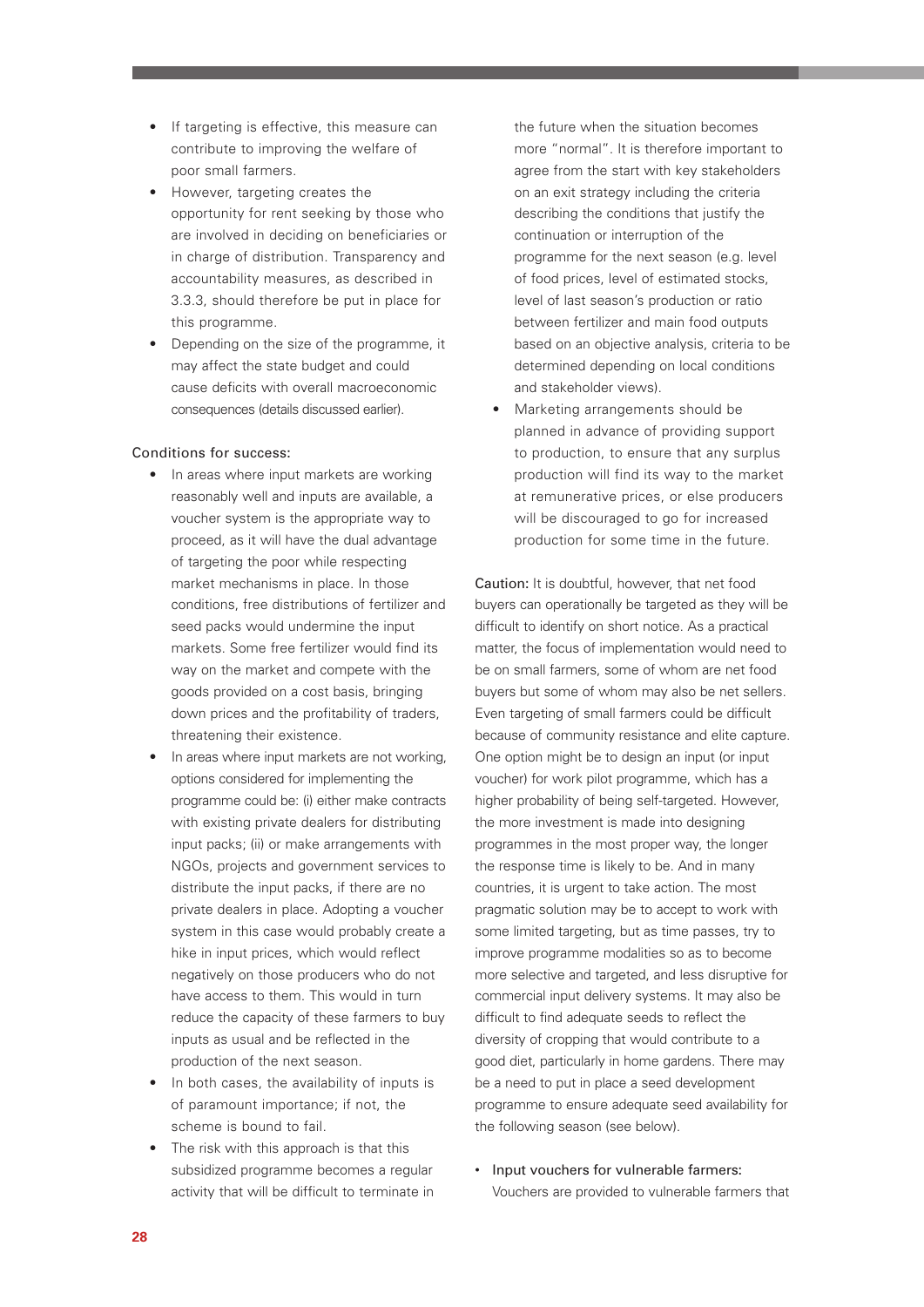they can use to purchase inputs (primarily seeds, fertilizers and tools) from selected input dealers who agree to take part in the programme. This approach has been used, for example, in Ethiopia and Malawi by government, donors and NGOs. The main reason for adopting it has been its cost effectiveness compared to blanket fertilizer subsidies and subsidized commercial food imports. Compared to food aid, this approach rewards initiative and good husbandry, encouraging development rather than dependence.

#### Main effects:

- Vulnerable farmers have access to inputs for production.
- With vouchers, they can decide which inputs they want to get (not imposed like in the case where input kits are distributed to farmers).
- Like with other vouchers, they can become a parallel currency that vulnerable farmers use for purposes other than for getting inputs.
- Provided the weather is favourable, it is cheaper to distribute input vouchers than to distribute food to the vulnerable.
- In case inputs are not available, the voucher system can make inputs more expensive (inflationary effect).
- In addition to the potential for increasing productivity, such interventions, if effectively targeted, can also improve the welfare of the poor.

Conditions for success: The voucher system requires that a reliable and well functioning network of input dealers is in place with which the government (or NGOs or projects) can make contractual arrangements, and that inputs are available in sufficient quantities and of the right quality. For seeds, there is a need for an appropriate system to verify seed quality, i.e. to avoid that grain be sold as seed, and diversity to make sure that the seed available suits local conditions and preferences. It is essential to consult with the private sector in the design and implementation of any pilot exercise, both for short-term effectiveness and medium-term catalysis: the private sector offers the only

realistic hope of being able to scale up successful approaches quickly.

Also, marketing arrangements should be planned in advance of providing support to production, to ensure that any surplus production will find its way to the market at remunerative prices (local market prices could collapse if production increases and no provision is made to transfer surplus production to urban markets), or else producers will be discouraged to go for increased production for some time in the future.

Caution: Because farmers buy from a network of dealers, it is difficult to monitor and supervise the quality of the inputs sold (unlike, for example, the case of a seed or input fair). This approach may not be recommended in areas where drought or floods are likely, as risks are high. This reduces the advantage of this approach compared to food distribution.

• Pilot fertilizer and seed input credit schemes for small-scale farmers for the next cropping season. A pilot fertilizer and seed input scheme provides a means for a group of farmers, on a voluntary basis though with a common motivation, to obtain on credit recommended fertilizers and other tested inputs for selected crops in a limited area. The scheme not only provides the inputs to the farmers but also encourages them to use improved cultivation techniques through advisory services. The whole scheme is based on the use of a revolving fund and can have a continued impact after one season. In this type of scheme, inputs are not being subsidized.

This kind of system has been in operation in numerous countries since 2008, including: Algeria, Botswana, Brazil, Burundi, Cameroon, Democratic Republic of Congo, Ecuador, Ethiopia, Indonesia, Kenya, Lesotho, Morocco, Nigeria, Philippines, Peru, Syria, Tunisia and Turkey.

#### Main effects:

• The benefits to small farmers are potentially large. One bag of fertilizer used with improved seeds, provided rainfall is adequate, will typically produce at least 15 bags of grain, see the FAO Nutrition Response Database at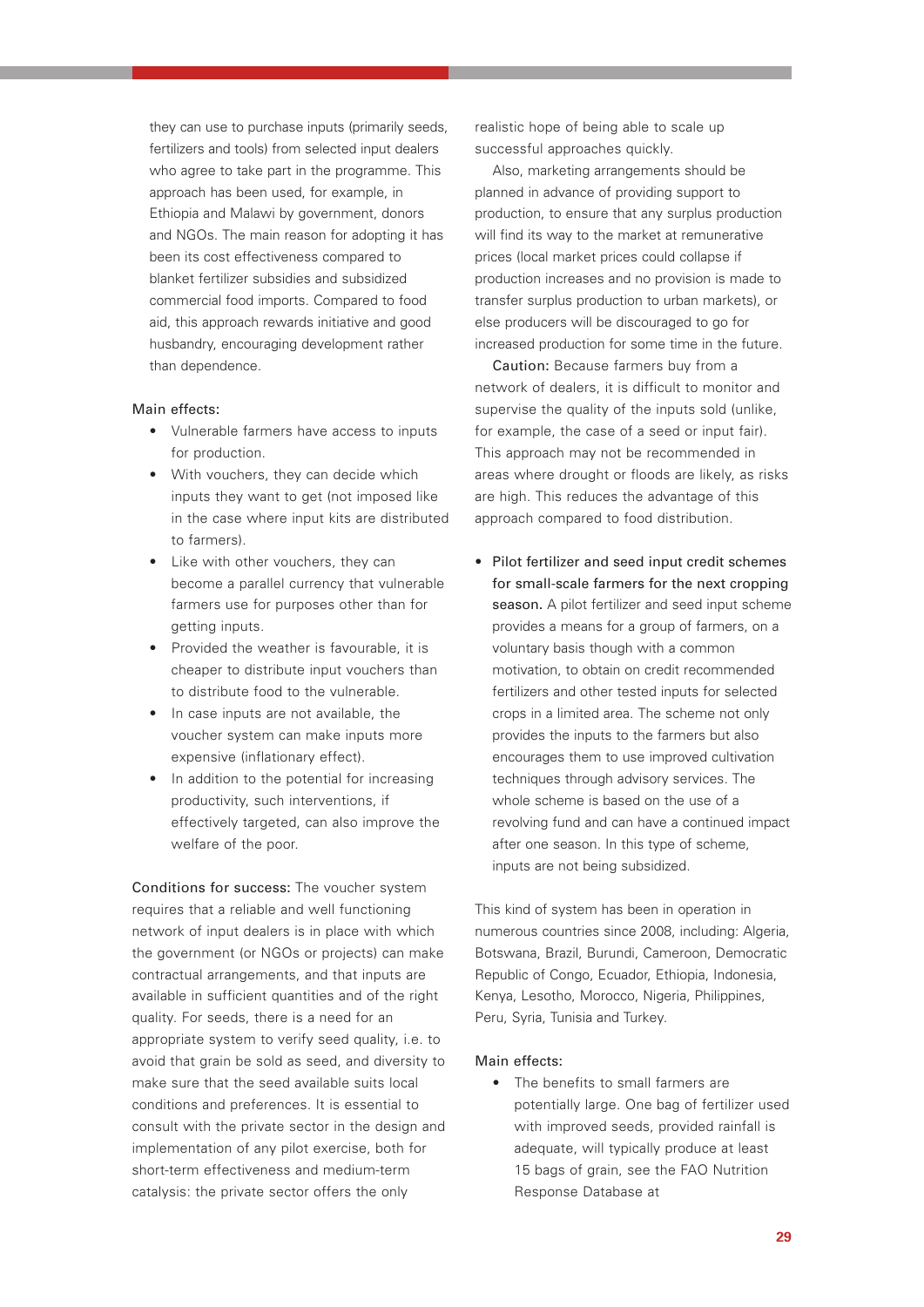http://www.fao.org/ag/agl/agll/nrdb/ index.jsp?lang=en

- Availability of certain food items will be improved in households of the pilot areas and in nearby markets.
- Prices of certain food items are likely to be reduced in areas that are not well connected to main national markets (i.e. those linked to world markets). This applies particularly to irrigated land that is far from cities. Some marketing out of these areas may be needed to avoid a price collapse at the start of the harvest.
- If the targeting is effective, this measure can contribute to improving the welfare of small farmers.

#### Conditions for success:

- A system of input distribution on credit will be successful and viable only if the farmers, dealers and credit suppliers are satisfied. This subsumes a proper ratio between the cost of inputs (particularly fertilizer) and the price of outputs. The ideal situation is when supervised credit, technical services and agricultural marketing are well integrated and that the revolving fund maintains 100 percent of its initial purchasing power. This means maintaining a close supervision to ensure repayments, and fixing a positive real interest rate (that takes into account inflation) and covers supervision costs. To reduce these last costs, it is recommended to adopt a group approach to create appropriate social pressure for repayment of credit. Availability of inputs is of paramount importance, as are advisory services and secured marketing.
- A proper regulatory framework should be in place and enforced so that subscribers of contracts have their interests protected and know that they have some protection in case the contract is not respected. If not, it will be impossible to adopt an integrated approach.
- Marketing arrangements should be planned in advance of providing support to production, to ensure that any surplus production will find its way to the market at remunerative prices, or else

producers will be discouraged to go for increased production for some time in the future.

• Input trade fairs (ITFs): This is a marketbased approach to the provision of seed, fertilizer and tools to vulnerable farmers through specially organized fairs with participation of the commercial input dealers and farmer seed sellers. Vouchers are provided to the beneficiaries, which they can exchange for inputs at the fairs. ITFs have been conducted with FAO support in Lesotho, Mozambique and Swaziland, and in many other countries with the support of NGOs. In Zambia, small equipment for production and post harvest were offered in the package.

Main effects: In situations where there is an access problem for inputs (no means to purchase), vulnerable farmer are able to choose the inputs that they need for the upcoming season in order to undertake agriculture production. They can strengthen the local seed system.

Conditions for success: This approach requires organizing farmers, fair facilitators, the input dealer, and farmer seed producers for conducting the seed fairs for a maximum of 1000 farmer per input fair per day. There is a need to verify seed quality before and during the fairs, and make sure that sufficient diversity of seeds is available to suit local conditions and preferences. ITFs should be organized just prior to planting season: farmers need to be able to get to the fairs, and good cooperation and organization among the host government, dealers and local implementers such as NGOs are needed to put on the fairs.

Caution: It may be difficult to reach a large numbers of farmers. If there is a drought or flood, food production may not be increased.

Also, marketing arrangements should be planned in advance of providing support to production, to ensure that any surplus production will find its way to the market at remunerative prices.

• Direct Seed Distribution. Pre-packaged kits of seeds and other inputs are provided to vulnerable farmers when there is a problem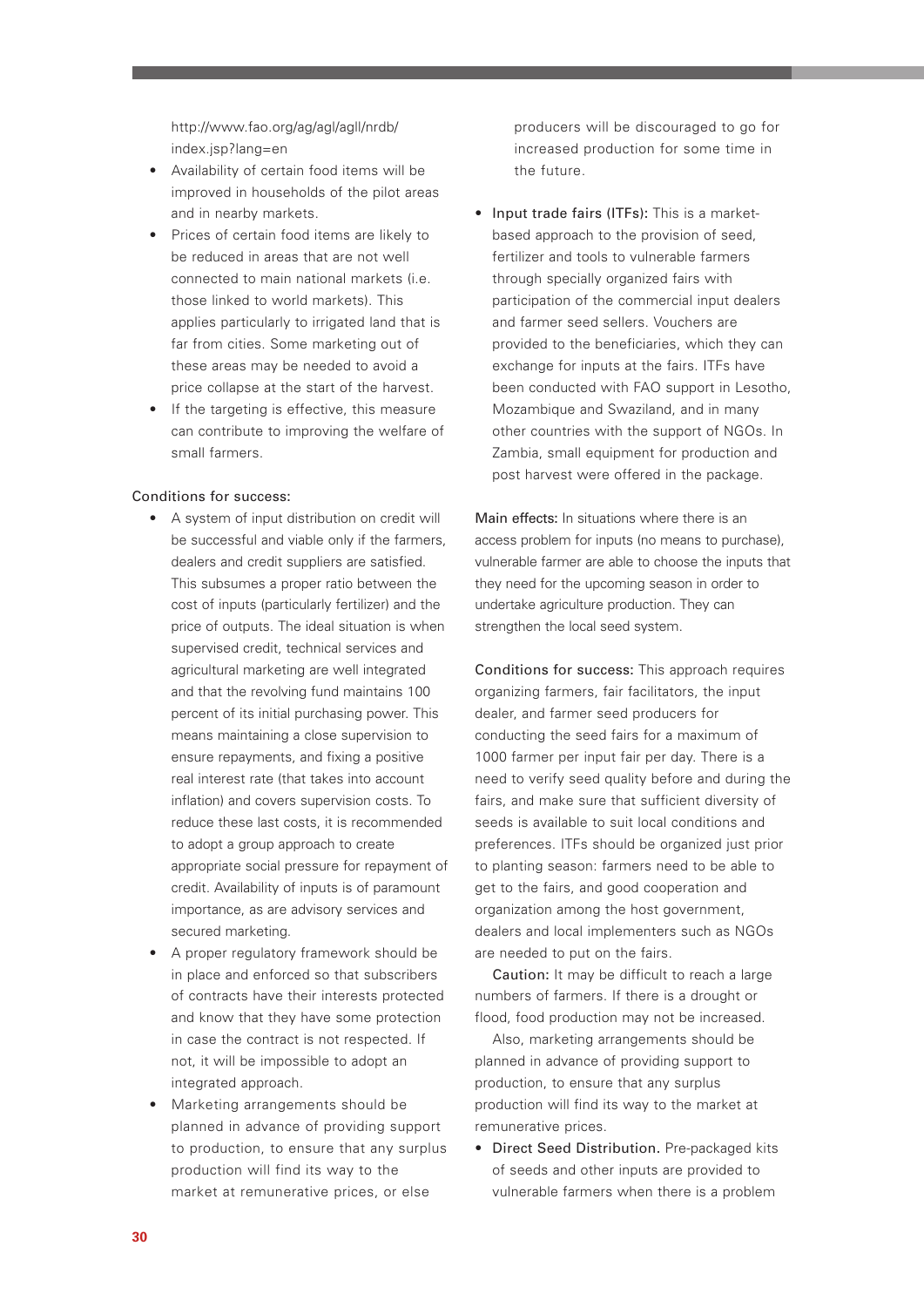of access (no means to purchase) and availability (spatial availability) of inputs. Such programmes have been implemented in Burundi, Côte d'Ivoire, Democratic Republic of Congo, Ethiopia and Tanzania.

Main effects: Beneficiary farmers have access to inputs that allow them to produce food.

Conditions for success: Procurement should be done well in advance of the production season; there should be a good source of quality seed and the ability to deliver it to vulnerable farmers, as well as quality verification systems for the seed.

Caution: Timely deliver of the seeds to the farmers is essential. Farmers all need the same seeds at the same time in a particular region. This approach often does not build the local seed system. If there is a drought or flood, food production may not be increased.

Also, marketing arrangements should be planned in advance at the time of providing support to production, to ensure that any surplus production will find its way to the market at remunerative prices

• Measures to ensure availability of fertilizer. Low-income food-deficit developing countries will need budget and balance of payments support to be able to import sufficient fertilizer, as they also face increasing food import bills and higher energy costs. In addition to facilities that could be provided by the IMF and the World Bank, governments may want to explore with their other partners opportunities for enhanced budget support to alleviate the import financing constraints they face. Resources obtained in this way, in addition to the allocation of own resources from the government budget, will help to put in place a credit line for private sector and organize national or subregional bulk procurement.

"It is politically easier to mobilize funds for quick fixes, such as free fertilizer, than for other necessary but longer-term solutions, such as building roads and training agricultural scientists.… [but], unlimited fertilizer subsidies without substantial resources for the basics of infrastructure, technology and training will

leave Africa just one season away from the next food crisis."5

Furthermore, fertilizer distribution, if not supported by training and extension, may even be counterproductive leading to inappropriate use, wastage and negative externalities.

Measures to boost fertilizer availability should then be accompanied by contracts with private sector or NGOs for distribution or for establishing a voucher system (it was seen earlier that for an input voucher system to operate well, sufficient inputs have to be available). Some of the funding mobilized could also be used for the creation of a risk-sharing fund to facilitate the issuance of letters of credit. This would assist small, authentic importers (particularly those directly linked with the farming sector) to enter and balance the market currently dominated by a few large importers, and thus increase competition in the sector. Timely procurement would be enabled by announcing the magnitude and nature of fertilizer subsidies several months in advance of the planting season. Credit lines to local input dealers and cooperatives or farmer groups to ensure that stocks are ordered in time for planting will facilitate improved input availability. The holding of local input fairs in rural areas where supplies are brought to the farmers should be encouraged.

#### Main effect:

• Fertilizer will be available in the country on time and in appropriate quantities and quality.

Condition for success: For such a scheme to be successful, it is important to establish a functional platform acceptable to public and private sector fertilizer stakeholders to conduct constructive dialogue on the way forward. This could be done by reviving an existing platform or creating a voluntary task force for a time bound period of about three to five years.

If it is decided to subsidize inputs using vouchers, it will be critical to make sure that the inputs are available in large quantities, or else vouchers will simply create inflation in local input

<sup>5</sup> McPherson, P., and R. Rabbinge. 2006. Statement at African Union Special Summit of Heads of State and Government, African Fertilizer Summit, Abuja, Nigeria, June 13, 2006.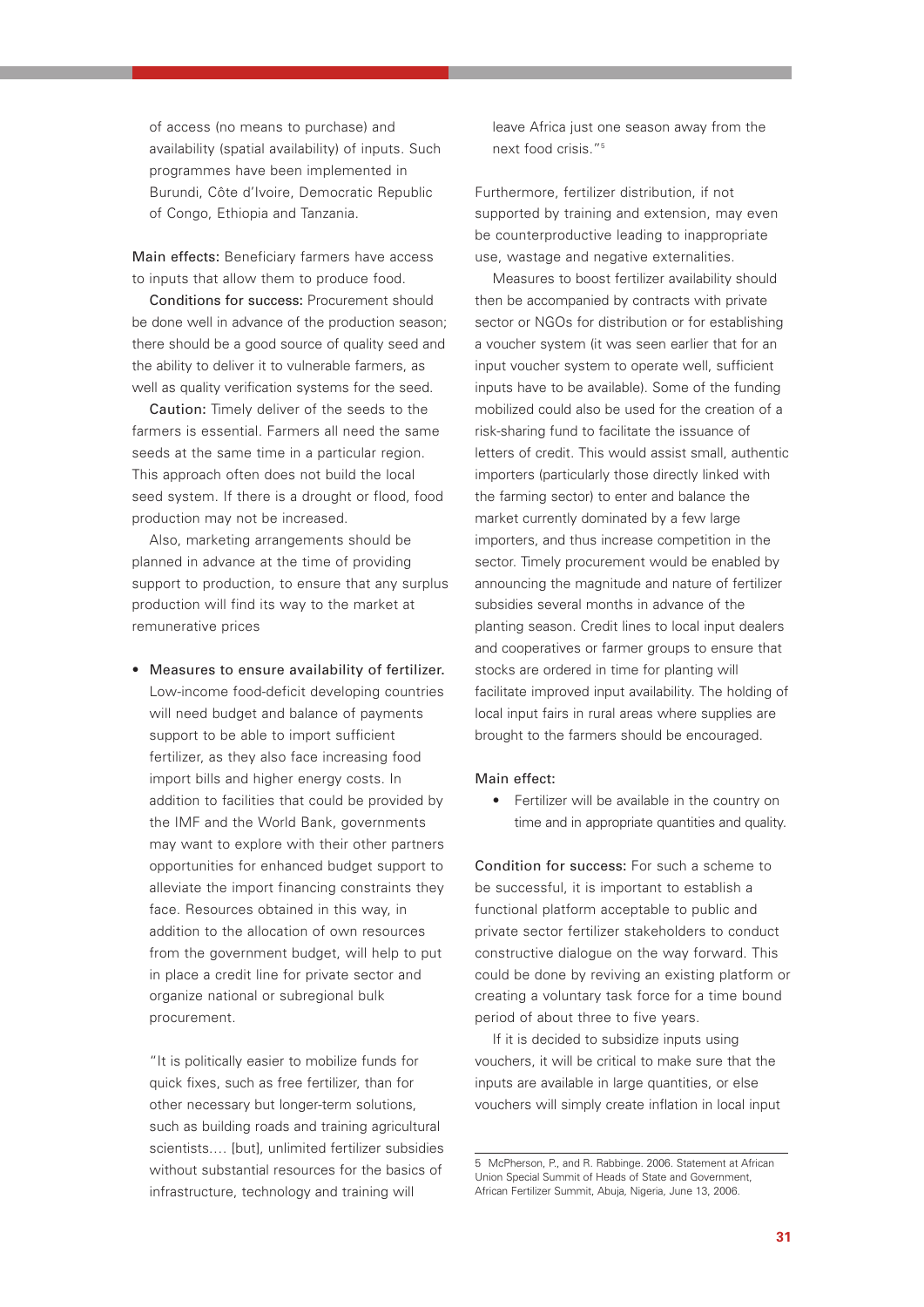prices. In addition, it will be essential to consult with the private sector in the design and implementation of any pilot exercise, both for short-term effectiveness and medium-term catalysis; the private sector offers the only realistic hope of being able to scale up successful approaches quickly. Finally, it should be realized that fertilizer subsidies may not have a lasting effect (or even a short-term effect) if they are not accompanied by long-term investments to relax structural constraints such as lack of roads and markets, lack of water control and lack of marketoriented risk management instruments.

• Universal (untargeted) subsidized fertilizers. This is a measure that has been implemented by several countries on the grounds that fertilizer prices, in particular, have been increasing rapidly both because of increased demand and higher production costs (nitrogen fertilizer prices are strongly correlated with energy prices). In some cases, this policy has also been justified on the grounds that with input markets being imperfect the use of fertilizer in many countries is suboptimal. In others it has been used on the grounds that it is less costly to fund a fertilizer subsidy (and fertilizer imports) than a food subsidy (and related food imports).

A sharp rise in fertilizer prices, which is not entirely offset by the rise in crop prices, makes fertilizer less attractive and fertilizer consumption will decline. Policy options to reverse this trend include re-establishing a fertilizer subsidy. A universal subsidy on fertilizer is being implemented in Nigeria; Mexico is also intending to adopt it.

## Main effects:

- When input markets are functioning, input subsidies will distort production decisions and encourage over-utilisation of inputs.
- When input markets are imperfect (which is the case in many developing countries), input subsidies can increase economic efficiency. However, the amount of subsidy provided needs to be determined in such a way that it is not so large that fertilizer use is increased beyond the point where it is socially profitable (e.g. additional "marginal" use of

fertilizer due to excess of subsidy does not create a corresponding increase of production, or, additional use of fertilizer because of excess subsidy creates negative environmental effects such as water contamination).

- For many small farmers who have difficulty in raising enough cash to buy fertilizer, a subsidy may make purchasing fertilizer a feasible and more attractive endeavour.
- By contributing to increasing crop yields, the additional use of fertilizer created by fertilizer subsidies helps to break the vicious cycle of poverty and food insecurity. However, many commentators and studies continue to conclude that subsidies have only limited impact.
- Besides, a universal subsidy benefits those who consume more fertilizer. Therefore larger farmers will benefit more than the smaller and poorer farmers.
- Moreover, experience shows also that a large share of the fertilizer subsidy goes to the industry, if there is one in the country. For example, in India a study by the National Institute of Public Finance and Policy (NIPFP) showed that over the past 20 years nearly 38 percent of fertilizer subsidies have gone to industry and only 62 percent have trickled down to farmers.
- Input subsidies also carry the risk of encouraging smuggling of fertilizer from border areas to neighbouring countries where there is no subsidy (need for harmonization of policies among a group of countries from the same subregion).

## Conditions for success:

- Success is more likely in areas where rain is sufficient or reliable, or in irrigated areas.
- Existence of reliable delivery systems, such as improved rural markets. Supporting both large- and small-scale private traders will ensure the availability of fertilizers to farmers when they are needed.

Caution: Experience with fertilizer subsidies is that the subsidized fertilizer often ends up in the hands of a few, politically powerful individuals and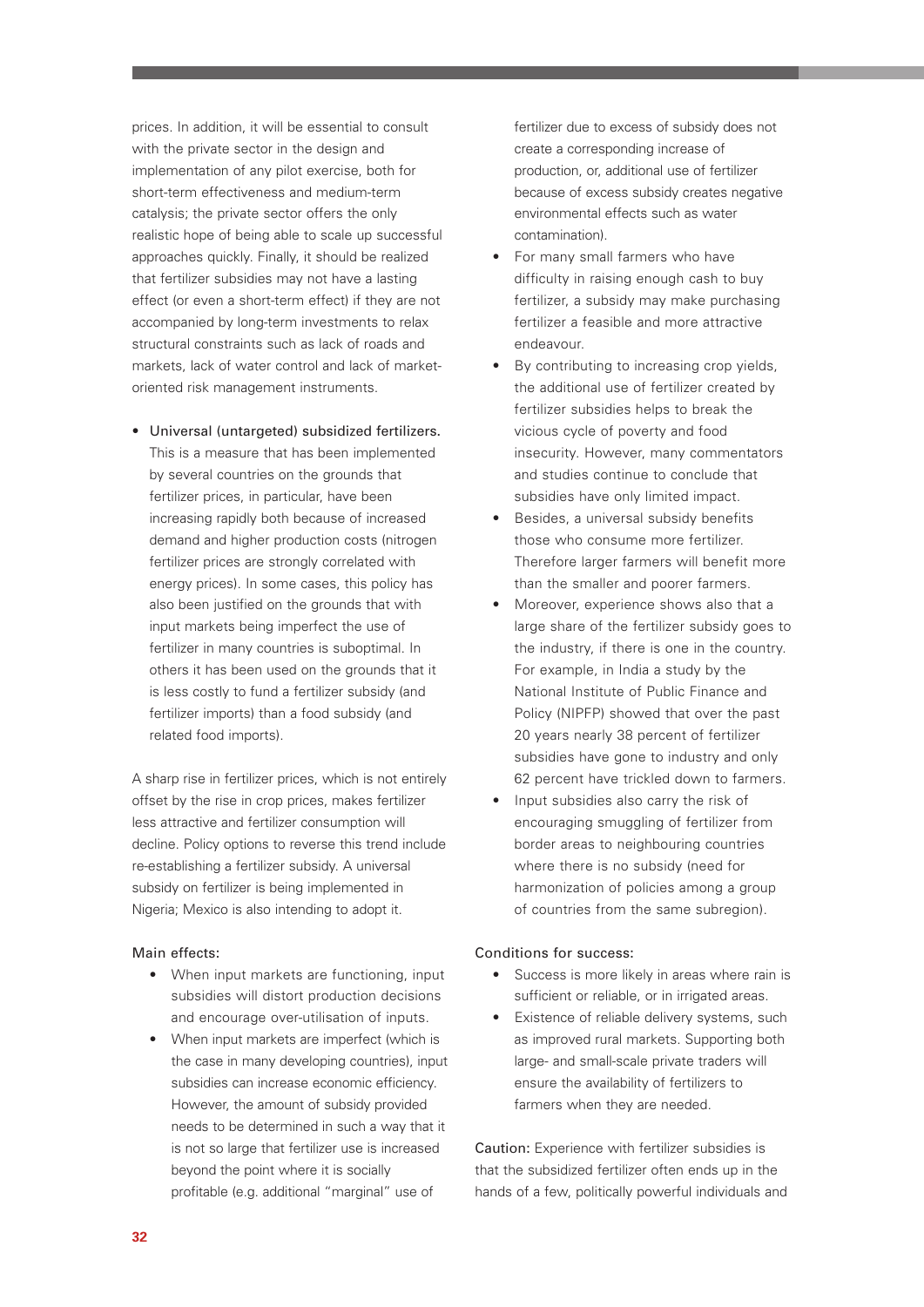does not benefit the majority of farmers. Moreover, even when subsidized fertilizer is well distributed, the subsidy tends to create dependence on the part of farmers. The aim of subsidies is normally to encourage farmers to start using fertilizer or to use more. Subsidies may achieve short-term success and thus could be a response to food price hikes, but in the long run there is little or no evidence that they succeed in increasing fertilizer use by small farmers.

In drought-prone rain-fed agricultural systems, utilisation of fertilizer is a risky activity. Fertilizer subsidies therefore have a high risk of not being successful. Unreliable weather can make crop response to fertilizer highly variable. Reducing costs through a subsidy increases the chances of farmers taking that risk, and carries a considerable risk of wasting resources.

It should also be realized that fertilizer subsidies may not have a lasting effect (or even a shortterm effect) if they are not accompanied by longterm investments to relax structural constraints such as the lack of roads and markets, the lack of water control and the lack of market-oriented risk management instruments.

There is an important need to monitor the improvement of the efficiency in fertilizer use, particularly on measures that aim to improve the productivity of the working capital invested in fertilizer by farmers. A continued effort should be made to collect data from farmers on fertilizer use per crop and relate this information to fertilizer cost and producer prices at the farm gate as well as farm household income to establish fertilizer profitability and the farmers' ability to pay for fertilizers. The evolution in the commercialization of agriculture requires forecasting better future fertilizer requirements, which include assessment of the feasibility to meet future demand through imports or domestic manufacturing capacity. Good institutional capacity is a prerequisite for contributing substantially to developing a national fertilizer development programme

There is also an urgent need to demonstrate the efficacy of balanced applications of N, P2O5 and K2O on food crops, particularly by increasing the doses of P2O5 and using at least a maintenance dose of K2O to check further depletion of soil potassium. The optimum N:P ratio is 2:3.

Similarly, marketing arrangements are indispensable to ensure that any surplus production will find its way to the market at remunerative prices. Otherwise, producers will be discouraged to go for increased production for some time in the future.

• A lift of collateral and the establishment of a government guarantee fund could help increase access of farmers to funding for purchase of inputs, small equipment and rehabilitation of productive assets. With some guarantee provided by the government. banks will be more open to provide credit to small farmers who have no collateral to secure their loan. The government may want to discuss with development partners to explore whether they would be ready to contribute to the guarantee fund. On the other hand, participation of the private banking system in such a fund could be of great importance too, since this may ensure sustainability of the fund.

#### Main effects:

- Farmers, particularly small farmers, will have some access to credit for purchasing inputs and small equipment, and for engaging in the rehabilitation of productive assets.
- Increased production both in the immediate (next cropping season) and in the medium term.

Conditions for success: It should be clear for the farmers that they are getting some money on credit and that they will have to repay it if they want this facility to continue in the following year. Loans provided will need to be well monitored. Some cost sharing between government and banks for monitoring the loans could be envisaged, as this will help to get the banks on board. To be negotiated with them. Caution: The risk is that loan repayments are low and that the guarantee fund is exhausted after one or two years.

• Provide mechanical and financial support for increasing cropped area, particularly for food crops. This can be done by cost sharing or credit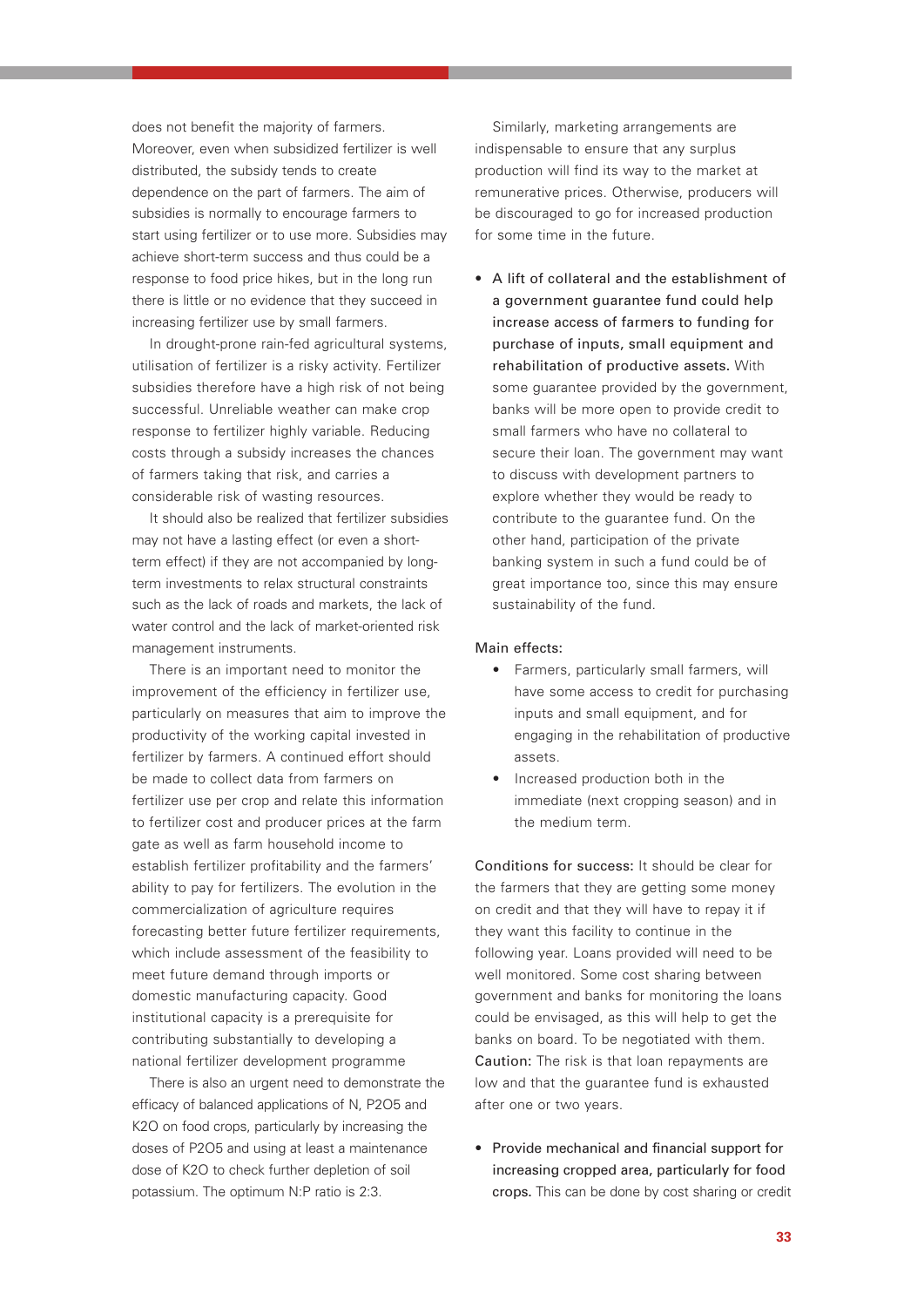facilities for land preparation operations, combined with credit (as above) for inputs.

#### Main effects:

- Area cropped in the next season will increase, with the likely consequence of higher production and food availability.
- Possibility of intensifying existing cropping systems beyond sustainability, by encroaching on fallow land.
- Increased cropped area could be at the cost of forests, pastures or other land categories, with associated risks and consequences.

#### Conditions for success:

- Mechanical means for increasing cropped area are available and currently underutilized.
- Farmers will have the capacity to properly manage the additional area cropped to ensure successful crops and avoid wastage of resources.

Caution: Additional land cropped should not undermine the existing cropping system, particularly its land fertility management aspects. If not, measures should be taken to maintain land fertility for the whole system (and not only for the additional cropped land). Additional land should also not threaten local ecological balance or encourage encroaching of crops on marginal land.

Also, marketing arrangements should be planned in advance at the time of providing support to production to ensure that any surplus production will find its way to the market at remunerative prices.

• Pilot scale farm power vouchers. Introduce and pilot test with local partners a farm power voucher system that would allow small farmers access to farm power and equipment for agricultural production and for transport/market-access.

#### Main effects:

• Vulnerable farmers have access to farm power and equipment for preparing land, cultivation and transport of produce.

- Like with other vouchers, they could become a parallel currency that vulnerable farmers use for purposes other than for getting power services.
- In case of limited availability of power services and equipment, the voucher system could contribute to making them more expensive (inflationary effect) in the pilot areas where this approach is being tested.
- In addition to the potential for increasing productivity, such interventions, if effectively targeted, could also improve the welfare of the poor.

Conditions for success: The voucher system requires that a reliable and well functioning network of farm power and equipment providers is in place with which the government (or NGOs or projects) can make contractual arrangements, and can face the demand that will be created by the voucher distribution.

Also, marketing arrangements should be planned in advance at the time of providing support to production to ensure that any surplus production will find its way to the market at remunerative prices.

• Stop any subsidy or encouragement for animal production that contributes to their feeding by food products, particularly cereals. This measure aims to interrupt support to economically unsustainable activities that may compete with human consumption of grain.

#### Main effects:

- Reduction in economically unsustainable animal production with the consequence of reduced supply of animal products and higher prices for these food products, which in general are consumed by the relatively richer population groups;
- Increased availability of certain grains for human consumption;
- Increased availability of land for production of grain directed at human consumption.

Caution: It is likely that this measure will take some time to have a felt impact on food availability: the time for animal feed producers to switch back to grain production for humans.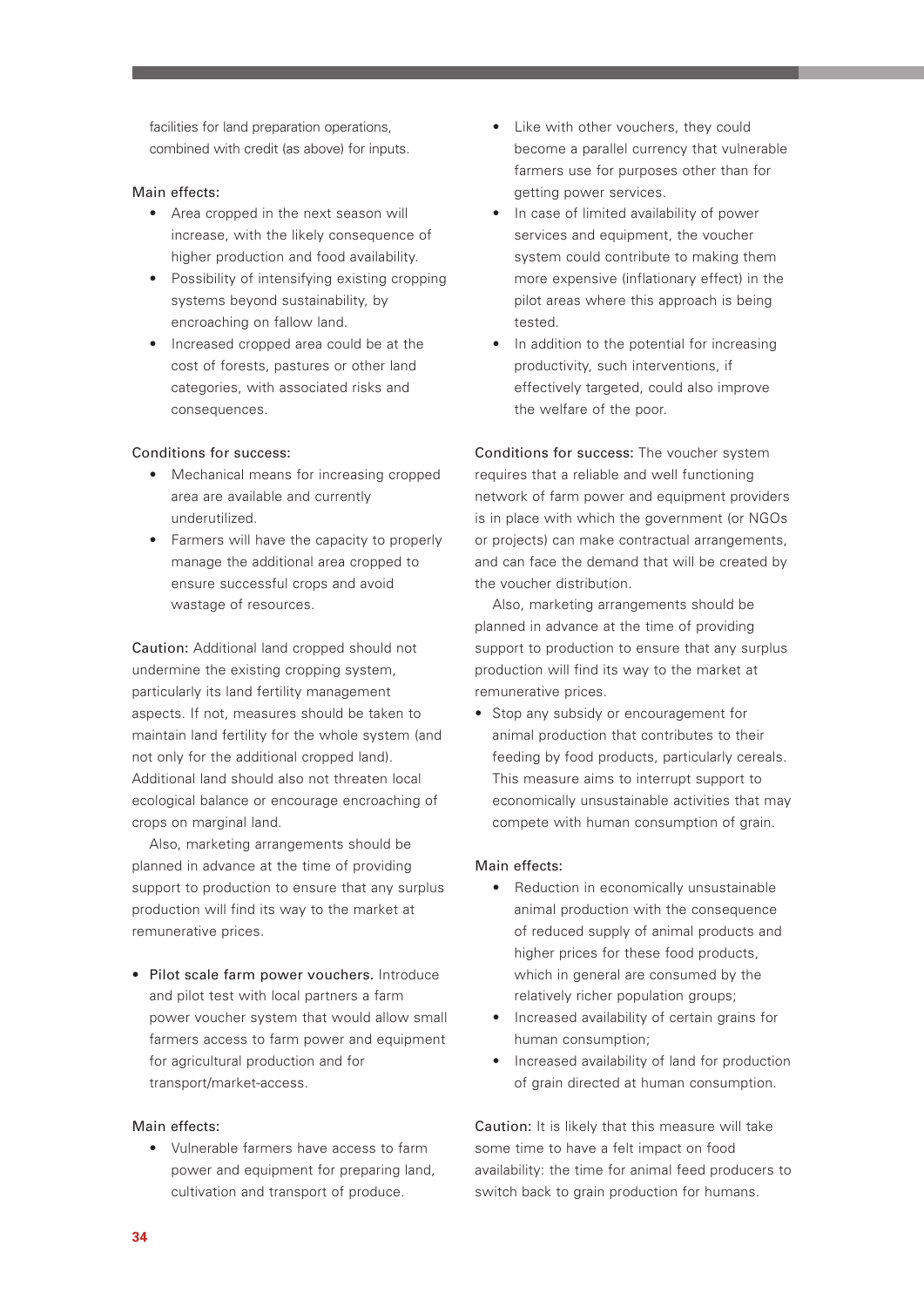# Sustainable Intensification of Production **System**

To achieve a longer-term and sustainable outcome, a more systems-based approach is needed that starts with improved access to inputs for increased production of surpluses for the market within prevailing agriculture systems. Given the imperative to deliver improvements in a short time frame, relevant ongoing programmes should be built on and extended. The focus should be on increasing inputs availability, boosting field productivity per unit input (without adverse effects on the agroecosystem) and improving distribution of outputs through better market linkages.

A key input in boosting production is high quality seed of the appropriate crop and variety. Farmers' long-term access to quality seed is improved through the strengthening of the national seed distribution system, which may include: increasing early generation seed production; capacity building with the national seed service; seed policy reform; establishing farmer seed enterprises; creating awareness of better production practices and new improved varieties through community demonstration plots. There is also a need to replenish plant nutrients in depleted soils used by smallholder farmers to prevent serious productivity decline and to boost production. This occurs mainly in Africa where disposable household income is too low to enable farmers to advance from low-input/low-output farming without fallows (resulting in nutrient mining), to more intensive and specialised production responding to consumers' needs that involves greater investment in agriculture. Technical solutions to such problems exist in different agro-ecological zones. Soil health improvement requires time, knowledge and secure land tenure. Another challenge is to find ways to overcome impediments to increased fertilizer use by organizing fertilizer supply, and especially access to food and commodity output markets. Both public and private sector stakeholders need to be involved in order to increase farmer access to appropriate fertilizer and credit, both a short- and long-term measure.

Boosting production not only requires access to inputs but better methods of crop production. Through extension methodologies that include

Farmer Field Schools, appropriate advice can be provided through on-farm demonstrations on sustainable production intensification, good agriculture practices, conservation agriculture, soil fertility management, integrated pest management and crop diversification.

Increase extension and advisory services on food production. Extension and advisory services, whether delivered by the public sector, the private sector (associated with sale of inputs) or NGOs or other stakeholders are critical in the intensification of crop production. The required changes involve the adoption of knowledge-intensive approaches. Some clash with traditional methods or are counter-intuitive to farmers. In other cases, technologies need to be adapted locally before they are adopted.

Boosting programmes of Farmers Field Schools are a valuable short- to medium-term investment in seeking to intensify crop production systems, and complement input distribution and other short-term measures described above. Documentation of FAO's Farmer Field School methodology is available at http://www.farmerfieldschool.info/ and at http://www.fao.org/bestpractices/content/ 12/12\_01\_en.htm .

Some of the main examples of short- to medium-term options:

• Community seed production: This approach seeks to improve access to quality seed (both traditional and modern varieties) at the community level. Seed is produced by individual farmers, Farmer Field Schools, farmer groups or cooperatives under the supervision of technical staff. The seed can then be provided or marketed to the community in a way that is appropriate to the situation. This can follow on a variety introduction initiative. This approach is widely used in rehabilitation and development in Burkina Faso, Cameroon, Ethiopia, Lesotho, Sudan, Swaziland etc.

Main effects: Seed supply of appropriate crop varieties will be improved.

Conditions for success: Source of quality seed, technical supervision, progressive farmers or farmer groups to multiply the seed.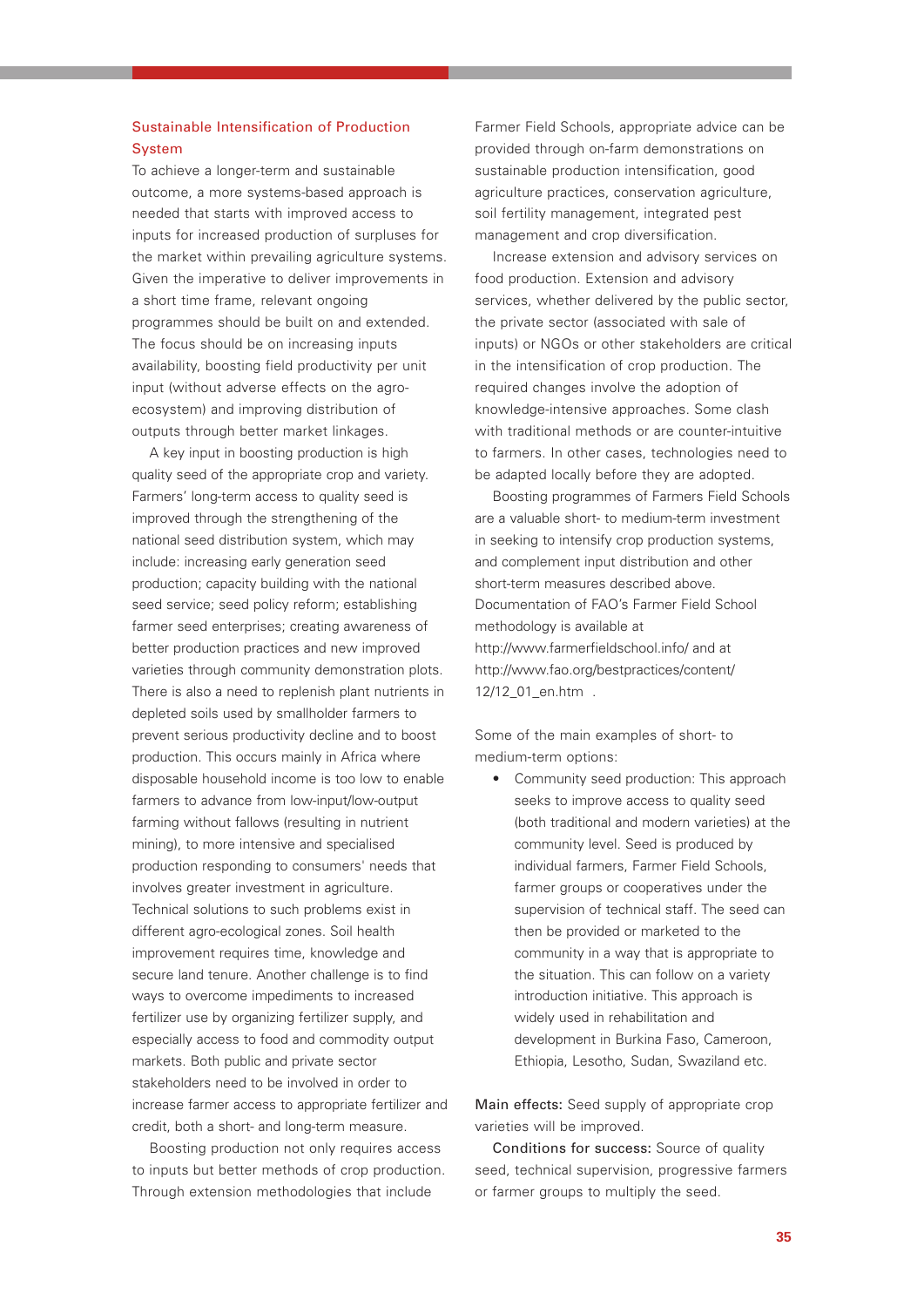Caution: Adequate rainfall or irrigation to produce a crop, sufficient technical supervision, organized farmers or groups, well planned marketing of the seed produced.

• Low cost mechanical conservation agriculture: A combination of no-tillage agriculture with fertilizer use, using permanent planting stations and no herbicides. The planting can be done with a small hoe for opening the planting station, or with a hand jab-planter, which has the additional advantage of metering uniform fertilizer dose to each planting station. The method is used in Lesotho, South Africa, Swaziland, Zambia, Zimbabwe and others. It was the basis of the Zambia emergency rehabilitation programme and is also used in similar programmes in Lesotho and Swaziland.

Main effects: The measure will over time improve soil structure and reduce the hard work of digging and ploughing the fields; planting stations can be prepared before the onset of rains and in subsequent crops the work for planting is significantly reduced; crop roots follow the root channels of previous crops, improving water access from the second crop on; fertilizer efficiency is improved, yields normally increased (with fertilizer use) from the beginning.

Conditions for success: The measure works best where competition for residues with livestock is not a serious problem (or can be solved with community arrangements for controlled grazing) and where sufficient moisture is available to grow crops and covers throughout the year. Benefits increase if conservation agriculture is continued over time.

Caution: The measure is not limited to simple input supply. It requires some technical training and initial attention to weed management. Specific equipment is required. Crop rotations or diversified crop associations have to be used.

Also, marketing arrangements should be planned in advance at the time of providing support to production to ensure that any surplus production will find its way to the market at remunerative prices

• Integrated Pest Management (IPM): IPM is based on a thorough understanding of agroecosystems, allowing farmers to make informed decisions on pest management. Growing a healthy crop, regular observations and conserving biological control are the cornerstones of IPM. IPM allows farmers to reduce pesticide use. Overuse and misuse of pesticides can lead to disturbances in agroecosystems, exacerbating pest problems. A well documented case is rice, where overuse of insecticides caused important outbreaks of Brown Planthopper. Governments in Asia took a range of measures to promote IPM, including removal of subsidies on pesticides, and farmer education programmes. IPM is used in numerous countries in the different regions. Pesticide subsidies are not recommended as a measure to promote production.

#### Main effects:

- More efficient production (reduced use of relatively expensive pesticides).
- Reduced risks of pesticide induced pest outbreaks.
- Reduced hazard for environment and public health due to reduced/minimized pesticide use.

#### Conditions for success:

- Adequate training for farmers and extension workers in IPM approaches;
- Conducive policy framework to promote IPM including:
	- Removal of perverse subsidies on pesticides;
	- Promoting IPM research;
	- Standards for pesticide residue levels can provide incentives to implement IPM;
	- Improved regulation of the distribution of pesticides by input dealers.

# • Reduce post-harvest losses and promote longer shelf-life products

This is through the promotion of processing and value-addition in rural communities of primary agricultural products - especially starch and protein-based products – into final (cooked or roasted) dried products which are ready-to-eat and thus marketable as instant foods with a long shelflife and of high quality and nutritional value. Gari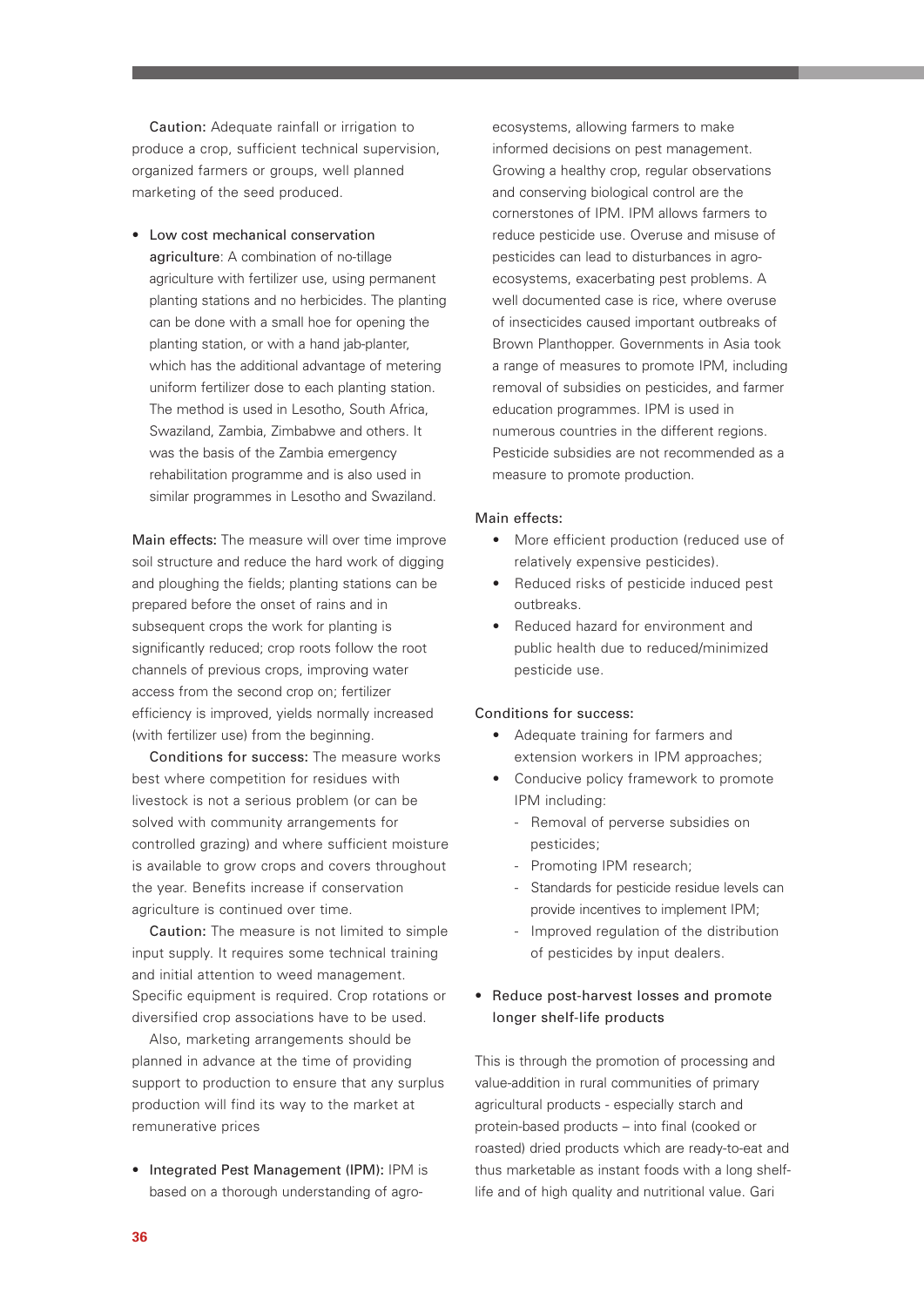from cassava is a good example, if fortified with some protein ingredients. Cereals, roots and tubers, breadfruit, banana/ plantain, cowpeas, beans, groundnuts, dried fish and copra (dried coconut) are all excellent ingredients for such food products, which in principle can be manufactured by rural processors through relatively simple means of fermenting, roasting, cooking, drying, grinding and mixing. The food products can be produced for subsistence or for local and/or external markets.

#### Main effects:

- Reduced post-harvest losses.
- Reduced cost of transportation.
- Nutritious food immediately available in rural areas.
- Profit through added-value goes to the rural poor.
- Employment and income for non-farming rural dwellers.

#### Conditions for success:

- Good quality ingredients, equipment and energy are available to the rural processors.
- Processing technology has been checked and improved.
- Rural processors have been trained in improved technology, quality management and basic business management and marketing.
- Packaging materials and labelling are available according to the market to be targeted.
- Encourage the production of lesser processed cereals by processors. In many countries there has been an increase in demand for higher processed cereals, especially for maize. Encouraging the production of lesser processed sifted maize or wholemeal wheat flour rather than super sifted or de-germed maize or wheat flour would permit a higher extraction rate and thereby the production of higher quantities of processed products. In addition, less processed/refined products provide better nutrition to the population.

#### Main effects:

- Better extraction rates and therefore greater availability (less loss of by products).
- Higher nutrition quality of the product.

Conditions for success: Needs to be discussed and agreed with processors. Campaign to inform the population of higher nutrition quality of the product obtained.

• Inform private sector on impact of increased prices on profitability of investments in agriculture and food chains. Evidence needs to be collected to demonstrate that increased food prices contribute to raising profitability of investment in agriculture and food chains. This evidence should then be discussed with stakeholders and potential investors in an investment forum. Discussions should also lead to the identification of other constraints that hamper investment in agriculture and food chains.

Main effects: In the immediate, identify accompanying measures that can increase investment in agriculture and food chains. In the medium term, increased investment flows into the sector, which will boost production, stabilize markets, increase the diversity of food products available on the market and create jobs.

• Moratorium on construction licence in cultivable lands. Expanded construction, particularly in peri-urban areas, has been identified as an important cause in reducing land available for agriculture. This measure aims to protect cultivable land, and has been recently adopted in the Philippines.

# Main effects:

- Limits expansion of constructions on agricultural land.
- Will create tension in urban areas as supply of housing will be reduced and may become more expensive.
- Could create opportunities for rent seeking and corrupt practices.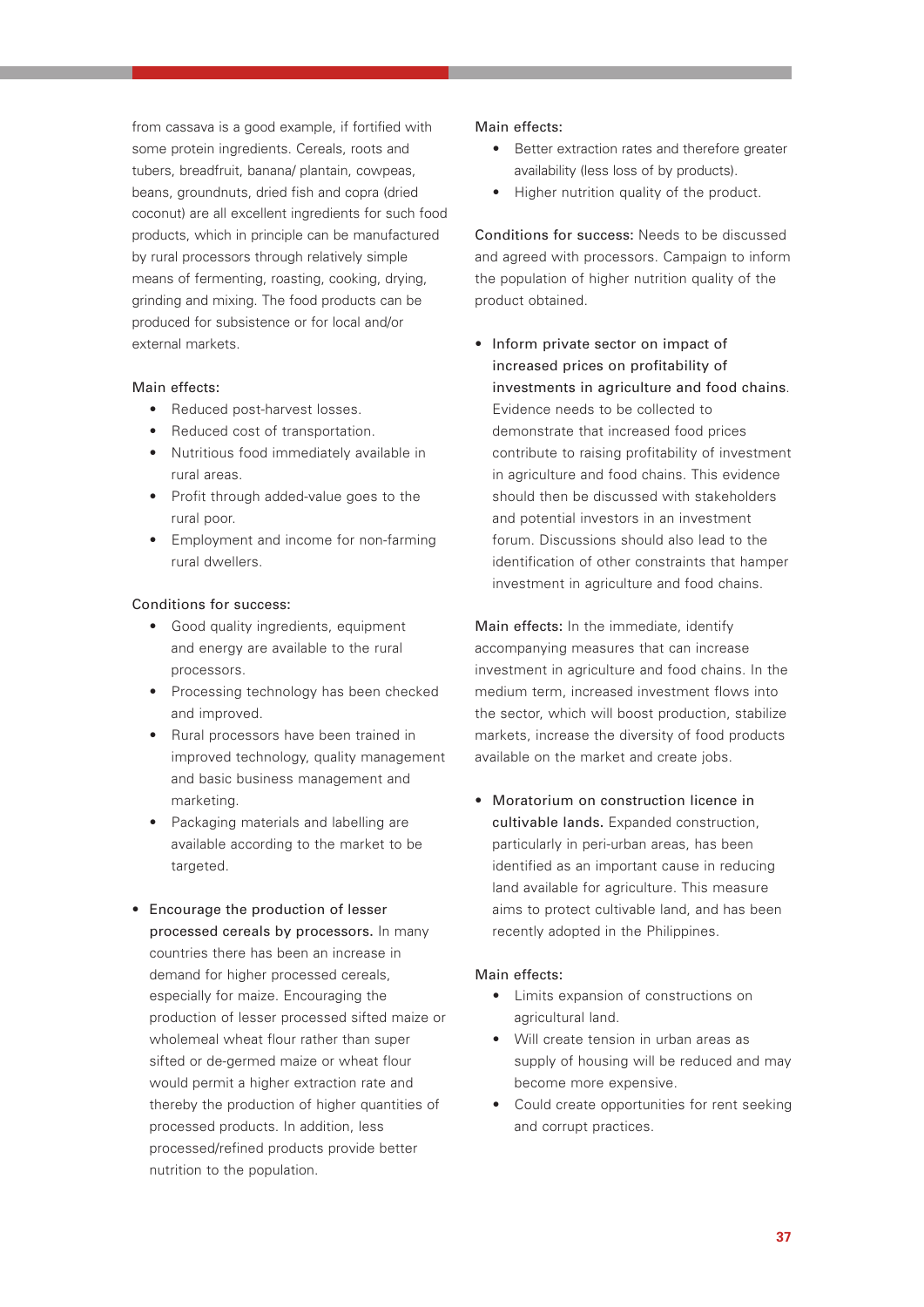# ANNEX 1:

# **Summary Table on Immediate Policy and Programmatic Actions –**  (FAO's Initiative on Soaring Food Prices)

| Policy or<br>programmatic measure                                                                                                             | <b>Expected effects</b>                                                                                                                                        | <b>Conditions for</b><br>recommendation                                                                                                                                                           | Caution                                                                                     |
|-----------------------------------------------------------------------------------------------------------------------------------------------|----------------------------------------------------------------------------------------------------------------------------------------------------------------|---------------------------------------------------------------------------------------------------------------------------------------------------------------------------------------------------|---------------------------------------------------------------------------------------------|
| <b>Trade measures</b>                                                                                                                         |                                                                                                                                                                |                                                                                                                                                                                                   |                                                                                             |
| Reduce import taxes on food<br>items, agricultural inputs and<br>equipment (3.2)                                                              | - lower the price of the<br>imported good<br>- stimulate imports<br>- negative effect on state<br>budget revenue                                               | - recommended, provided<br>budget is rearranged to avoid<br>excessive deficit<br>- effect on prices must be<br>monitored                                                                          |                                                                                             |
| - Tax breaks for importers (3.2)                                                                                                              | - same as above                                                                                                                                                | - same as above                                                                                                                                                                                   |                                                                                             |
| - Financial support or loans to<br>private sector for funding<br>imports of food commodities<br>(3.2)                                         | - same as above                                                                                                                                                | - same as above                                                                                                                                                                                   | - if many countries adopt this<br>measure it could increase<br>international prices         |
| - Reduce customs procedures<br>and other formalities for food<br>import (one-stop shop) with<br>or without relaxation of<br>regulations (3.2) | - same as above                                                                                                                                                | - speeds up imports                                                                                                                                                                               | - care needed to avoid<br>increasing health and safety<br>risks from imported food<br>items |
| Engage in forward contracts<br>for food imports to secure<br>food availability in medium<br>term (3.2)                                        | - not effective in solving high<br>price problem                                                                                                               |                                                                                                                                                                                                   | - not recommended<br>as a short-term policy option                                          |
| Reduced, banned or taxed<br>exports of strategic food<br>commodities (3.2)                                                                    | - reduce prices<br>- medium- to long-term<br>implications on producers<br>- risk of smuggling and corrupt<br>practices                                         |                                                                                                                                                                                                   |                                                                                             |
| <b>Measures in favour of consumers</b>                                                                                                        |                                                                                                                                                                |                                                                                                                                                                                                   |                                                                                             |
| Tax policies                                                                                                                                  |                                                                                                                                                                |                                                                                                                                                                                                   |                                                                                             |
| - Reduce or remove Value<br>Added Tax (VAT) and/or other<br>taxes on food products (3.3.1)                                                    | - lower the price of food<br>- negative effect on state<br>budget revenue                                                                                      | - more effective if there is<br>competition on the domestic<br>market<br>- effect on prices must be<br>monitored<br>- recommended, provided<br>budget is rearranged to avoid<br>excessive deficit |                                                                                             |
| Removal of road blocks and<br>taxes (3.3.1)                                                                                                   | - facilitate flow of commodities<br>- reduce price differential<br>between producers and<br>consumers<br>- reduced income for local<br>governments/authorities | - more effective if there is<br>competition on the domestic<br>market<br>- effect on prices must be<br>monitored                                                                                  | - difficult to apply selectively<br>for food items                                          |
| Tax reduction on fuel for<br>L.<br>transport $(3.3.1)$                                                                                        | - reduce price differential<br>between producers and<br>consumers<br>- negative effect on state<br>budget revenue                                              | - difficult to target food or<br>agricultural commodities; high<br>risk of leakages<br>- implies that budget is<br>rearranged to avoid excessive<br>deficit                                       | - difficult to apply selectively<br>for food items                                          |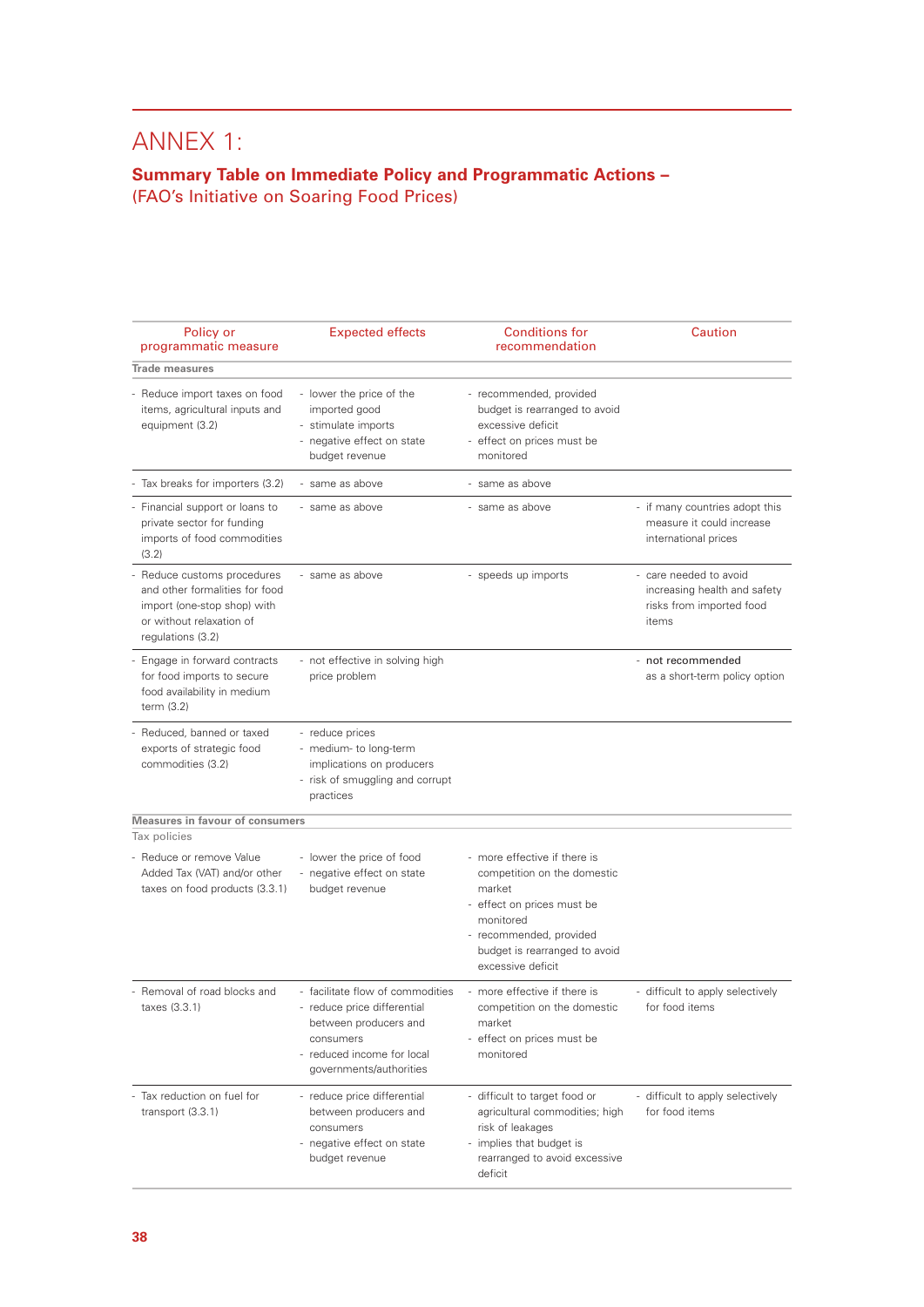| Policy or programmatic<br>measure                                                                            | <b>Expected effects</b>                                                                                                                                                                                                                                                                                                                                                                                                          | <b>Conditions for</b><br>recommendation                                                                                                                                                                                                                 | Caution                                                                                                                                                                                                  |
|--------------------------------------------------------------------------------------------------------------|----------------------------------------------------------------------------------------------------------------------------------------------------------------------------------------------------------------------------------------------------------------------------------------------------------------------------------------------------------------------------------------------------------------------------------|---------------------------------------------------------------------------------------------------------------------------------------------------------------------------------------------------------------------------------------------------------|----------------------------------------------------------------------------------------------------------------------------------------------------------------------------------------------------------|
| - Targeted income tax<br>reduction (3.3.1)                                                                   | - increase of disposable<br>income for target groups                                                                                                                                                                                                                                                                                                                                                                             |                                                                                                                                                                                                                                                         | - not recommended as it will<br>not benefit the poorer<br>categories                                                                                                                                     |
| Market management policies                                                                                   |                                                                                                                                                                                                                                                                                                                                                                                                                                  |                                                                                                                                                                                                                                                         |                                                                                                                                                                                                          |
| - Boosted food imports<br>financed by balance of<br>payments, import financing<br>and budget support (3.3.2) | - increase availability of food in<br>the normal market channels<br>- can undermine speculation                                                                                                                                                                                                                                                                                                                                  | - must be implemented in<br>consultation with private<br>operators                                                                                                                                                                                      | - potential difficulty to find<br>quickly enough the amounts<br>of food needed at reasonable<br>prices on the world market<br>- will contribute to raising<br>international prices by<br>boosting demand |
| - Food aid in kind (3.3.2)                                                                                   | - rapidly increase food<br>availability for immediately<br>implementing various<br>lifesaving safety net<br>modalities                                                                                                                                                                                                                                                                                                           | - only when insufficient in-<br>country availability of food is<br>confirmed<br>- only when "normal"<br>channels take too much time<br>for procuring urgently<br>needed food                                                                            | - will contribute to raising<br>international prices by<br>boosting demand                                                                                                                               |
| - Requisition of private stocks<br>(forced procurement) (3.3.2)                                              | - increase immediate availability<br>of food to some extent<br>- stock owners may hide stocks<br>- private sector will be<br>reluctant to keep stock in<br>future years                                                                                                                                                                                                                                                          | - government needs financial<br>resources                                                                                                                                                                                                               | - only advised in extreme<br>situations, otherwise not<br>recommended                                                                                                                                    |
| Progressive release of food<br>kept in public food reserve<br>(3.3.2)                                        | - can temporarily improve<br>availability on markets<br>- can help to put in place<br>safety nets                                                                                                                                                                                                                                                                                                                                | - stocks should have sufficient<br>size to have real impact                                                                                                                                                                                             | - rebuilding of reserves/buffer<br>stocks should be planned at<br>the same time as releases<br>are programmed<br>- close coordination needed<br>with private sector                                      |
| - Price control on key staple<br>food products through<br>regulation (3.3.2)                                 | - all consumers benefit from<br>stable and moderate prices<br>- likely to impact negatively on<br>producer prices; may produce<br>less in the future<br>- risk of black market                                                                                                                                                                                                                                                   |                                                                                                                                                                                                                                                         | - this measure is not<br>recommended as it is bound<br>to amplify the crisis<br>immediately and in the future<br>(next year)                                                                             |
| Safety nets                                                                                                  |                                                                                                                                                                                                                                                                                                                                                                                                                                  |                                                                                                                                                                                                                                                         |                                                                                                                                                                                                          |
| Cash transfers or food<br>vouchers (3.3.3)                                                                   | beneficiaries have additional<br>resources to purchase food<br>- can contribute to maintaining<br>diet quality<br>- could have inflationary effects<br>- vouchers could become a<br>parallel currency<br>- subject to leakages,<br>embezzlement, corrupt<br>practices and security risks<br>- cost to budget                                                                                                                     | - where markets function<br>- where food is available<br>- targeting effective through<br>cash/vouchers for work or<br>other geographical and<br>household-level identification<br>- plain unconditional<br>distribution when situations<br>are extreme | - if vouchers are only accepted<br>by dedicated public shops<br>there is a risk of undermining<br>the private food marketing<br>and distribution system                                                  |
| - Food distribution in kind<br>(3.3.3)                                                                       | - beneficiaries have direct and<br>free access to a certain<br>quantity (ration) of food<br>- if food is purchased locally, it<br>can stimulate production.<br>- in case of short supply, local<br>purchases will have<br>inflationary effect<br>- if food is brought in it could<br>reduce local prices<br>- could create new food habits<br>- subject to leakages, corrupt<br>practices and security risks<br>- cost to budget | - where markets do not<br>function<br>- where food is not available<br>- targeting effective through<br>food for work, school feeding<br>or plain food distribution<br>when situations are extreme                                                      |                                                                                                                                                                                                          |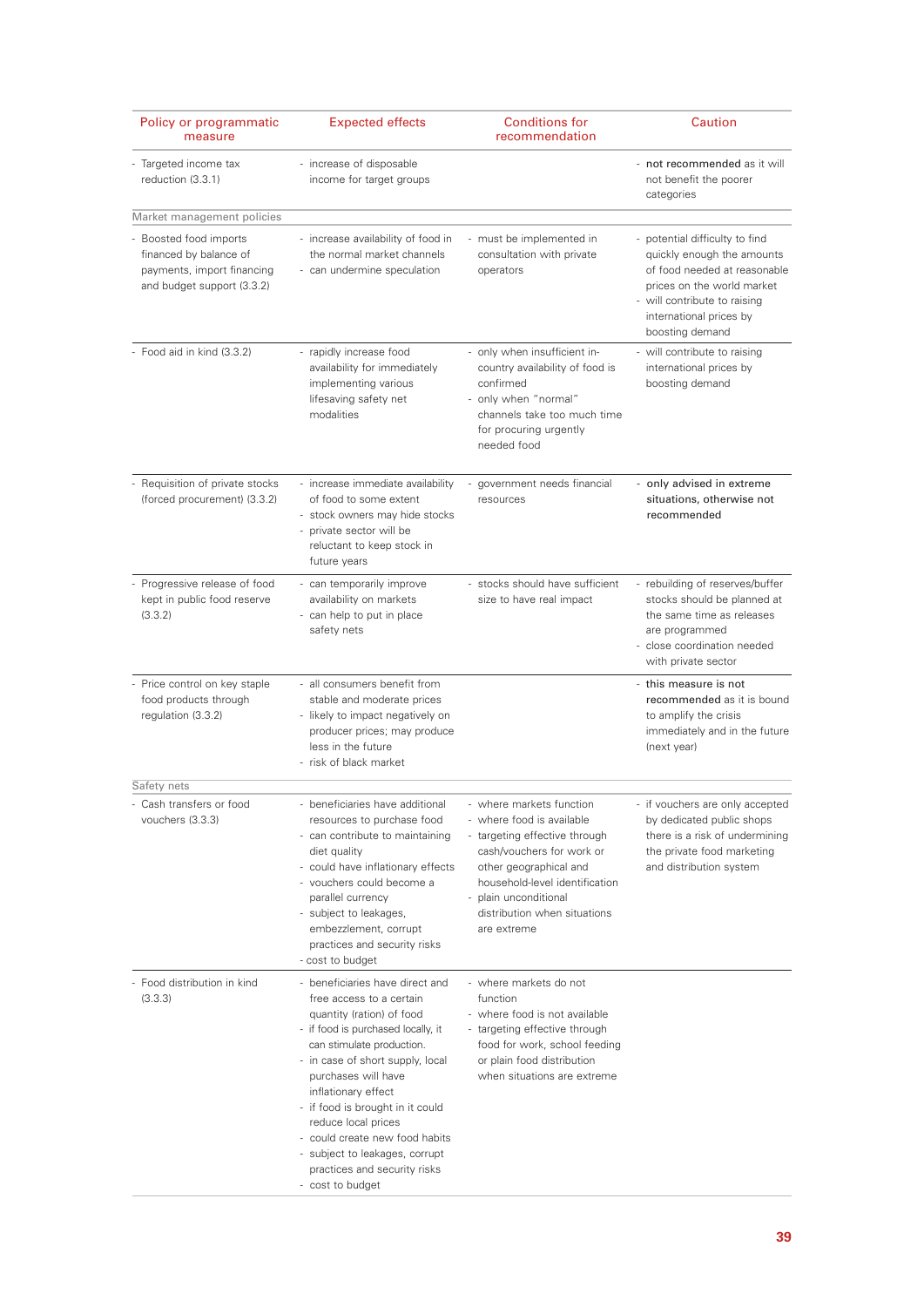| Policy or programmatic<br>measure                                                                                                                        | <b>Expected effects</b>                                                                                                                                                                                                                                               | <b>Conditions for</b><br>recommendation                                                                                       | Caution                                                                                                                                                                                      |  |
|----------------------------------------------------------------------------------------------------------------------------------------------------------|-----------------------------------------------------------------------------------------------------------------------------------------------------------------------------------------------------------------------------------------------------------------------|-------------------------------------------------------------------------------------------------------------------------------|----------------------------------------------------------------------------------------------------------------------------------------------------------------------------------------------|--|
| - Universal food subsidy (3.3.3)                                                                                                                         | - everyone has access to<br>subsidized food<br>- targeting possible by focusing<br>on selected staple commodities<br>- extremely costly with<br>potentially serious<br>macroeconomic consequences<br>- risk of black market in case of<br>rationing                   | - if food is sold through normal<br>marketing channels,<br>agreements have to be<br>reached with main market<br>operators     | - food transit through public<br>channels is not<br>recommended<br>- once-established, are difficult<br>to remove<br>- risk of cross-border<br>smuggling                                     |  |
| Other measures affecting disposable income                                                                                                               |                                                                                                                                                                                                                                                                       |                                                                                                                               |                                                                                                                                                                                              |  |
| Increasing salary in civil<br>service and other benefits<br>(3.3.4)                                                                                      | - improved welfare of civil<br>servants<br>- risk of inflation                                                                                                                                                                                                        |                                                                                                                               | - politically beneficial (to stop<br>urban riots), but risky from<br>the macroeconomic point<br>of view                                                                                      |  |
| Credit facilities for consumers<br>(3.3.4)                                                                                                               | - benefits better off groups                                                                                                                                                                                                                                          |                                                                                                                               | - not recommended, may<br>contribute to fuel inflation                                                                                                                                       |  |
| Reinforce capacity (training<br>and equipment) in income<br>generating activities through<br>value addition on agricultural<br>and food products (3.3.4) | - stimulate economic growth<br>- provide jobs and income-<br>generating opportunities<br>- meet demand of urban<br>consumers                                                                                                                                          | - some minimum human<br>capacity and infrastructure is<br>required                                                            |                                                                                                                                                                                              |  |
| <b>Measures in favour of producers</b><br>Market management measures                                                                                     |                                                                                                                                                                                                                                                                       |                                                                                                                               |                                                                                                                                                                                              |  |
| - National market information<br>system (prices observatory).<br>(3.4.1)                                                                                 | - economic operators are better<br>informed on opportunities<br>existing in the market<br>- limits market segmentation<br>- farmers and small traders will<br>be in a stronger position to<br>negotiate prices<br>- market problem areas can be<br>identified         | - resources<br>- good dissemination of<br>information<br>- market must be left free for<br>operators to respond to<br>signals | - could be contracted out by<br>government to private<br>companies (if private capacity<br>exists) to keep costs under<br>control<br>- takes time to be established<br>and to have an effect |  |
| - Value chain analysis and/or<br>development workshops<br>(3.4.1)                                                                                        | - concerted decisions, actions<br>and commitments by various<br>economic operators and the<br>government to improve the<br>functioning and governance<br>of the value chain, and<br>develop mutual trust                                                              |                                                                                                                               |                                                                                                                                                                                              |  |
| Negotiation of commercial<br>margins with private sector<br>(3.4.1)                                                                                      | contribute to fair distribution<br>of value added along the<br>chain                                                                                                                                                                                                  |                                                                                                                               | requires consultations among<br>stakeholders using value chain<br>workshops approach above                                                                                                   |  |
| Make/facilitate contract<br>farming arrangements (3.4.1)                                                                                                 | provide a greater assurance<br>of a market for farmers and<br>thus remove some of the risk<br>from farming<br>- open possibilities for<br>obtaining technical support<br>and, on occasions, input<br>supply on credit terms<br>- contribute to enhanced<br>investment | - most experience is for cash<br>crops, particularly for exports<br>need good and well enforced<br>regulatory framework       | - for food crops, with the<br>multiplicity of buyers, farmers<br>are tempted not to respect<br>contract                                                                                      |  |
| Government re-engagement<br>in marketing (3.4.1)                                                                                                         | - seek to undermine<br>speculation by private traders                                                                                                                                                                                                                 | - only in remote areas where<br>the private sector is not<br>active, provided it is accepted<br>to subsidize this activity    | - experience shows that this<br>cannot be generally<br>recommended                                                                                                                           |  |
| - Forced procurement (3.4.1)                                                                                                                             | - black market<br>- disincentive for production                                                                                                                                                                                                                       |                                                                                                                               | - not recommended                                                                                                                                                                            |  |
| Minimum producer price for<br>$\frac{1}{2}$<br>key staple food commodities.<br>(3.4.1)                                                                   | - stability and increased supply<br>of the food commodity<br>- reduced risk for farmers, which<br>encourages them to grow the<br>commodity and invest                                                                                                                 | - the minimum price should be<br>the result of a negotiation<br>among stakeholders                                            | - past experience shows that a<br>government-imposed<br>minimum price will be very<br>difficult to implement                                                                                 |  |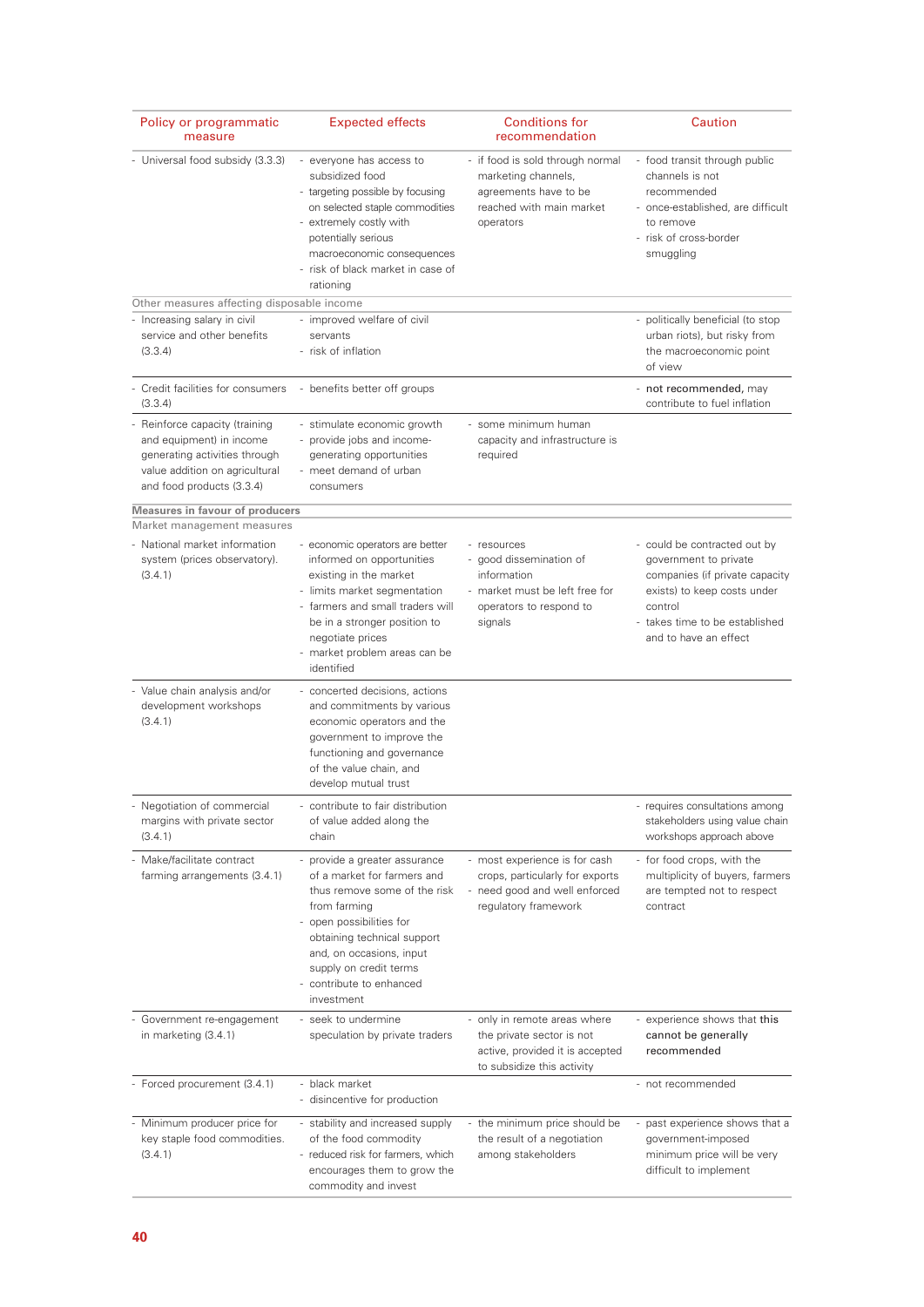| Policy or programmatic<br>measure                                                                                           | <b>Expected effects</b>                                                                                                                                                                                                                                                                                                                                                  | <b>Conditions for</b><br>recommendation                                                                                                                                                                                                                                                                                                                               | Caution                                                                                                                                                                                                                                                                                                                                                                                |
|-----------------------------------------------------------------------------------------------------------------------------|--------------------------------------------------------------------------------------------------------------------------------------------------------------------------------------------------------------------------------------------------------------------------------------------------------------------------------------------------------------------------|-----------------------------------------------------------------------------------------------------------------------------------------------------------------------------------------------------------------------------------------------------------------------------------------------------------------------------------------------------------------------|----------------------------------------------------------------------------------------------------------------------------------------------------------------------------------------------------------------------------------------------------------------------------------------------------------------------------------------------------------------------------------------|
| Production support measures                                                                                                 |                                                                                                                                                                                                                                                                                                                                                                          |                                                                                                                                                                                                                                                                                                                                                                       |                                                                                                                                                                                                                                                                                                                                                                                        |
| - Immediate support to<br>production in family gardens<br>and irrigated areas (3.4.2)                                       | - rapid production of short<br>cycle crops including<br>vegetables in peri-urban areas<br>and on irrigated land<br>- supply of certain food items<br>will be improved on some<br>markets<br>- prices of certain food items<br>could be reduced on some<br>markets<br>- if targeting is effective, this<br>could contribute to improving<br>welfare of poor small farmers | - where input markets are<br>working reasonably well and<br>inputs are available, the<br>voucher system is<br>recommended<br>- where input markets are not<br>working seek to make<br>contracts with existing private<br>dealers for distributing input<br>packs or make arrangements<br>with NGOs, projects and<br>government services<br>- inputs must be available | - some risk of rent seeking<br>- risk that this subsidized<br>programme becomes a regular<br>activity difficult to interrupt in<br>the future. Need to agree at<br>start with key stakeholders<br>on an exit strategy<br>- marketing arrangements<br>should be planned in advance<br>- too much attention to<br>targeting can increase the<br>time needed to put<br>programme in place |
| - Input vouchers (seeds,<br>fertilizer and tools) for<br>vulnerable farmers (3.4.2)                                         | - vulnerable farmers can<br>decide which inputs of seeds,<br>fertilizer and tools they want<br>to get<br>- it is cheaper to distribute<br>input vouchers than to<br>distribute food to the<br>vulnerable<br>- can improve the welfare of<br>the poor                                                                                                                     | - requires a reliable and well<br>functioning network of input<br>dealers<br>- need for an appropriate<br>system to verify input quality,<br>particularly seeds                                                                                                                                                                                                       | - risk that vouchers become<br>like a parallel currency<br>- marketing arrangements<br>should be planned in advance<br>- not recommended in areas<br>where there is high likeliness<br>of drought or flood, as risks<br>are too high, thereby<br>reducing the advantage of<br>this approach                                                                                            |
| L,<br>Pilot fertilizer and seed input<br>credit schemes for small-<br>scale farmers for the next<br>cropping season (3.4.2) | - benefits to small farmers are<br>potentially large<br>- availability of certain food<br>items will be improved in<br>households of the pilot areas<br>and in nearby markets<br>- with good targeting, this can<br>contribute to improve welfare<br>of small farmers                                                                                                    | - benefits well shared among<br>stakeholders<br>- initial revolving fund must<br>maintain 100 percent of its<br>initial purchasing power for<br>the scheme to be sustainable<br>- this integrated approach<br>requires a safe and well<br>enforced regulatory<br>framework for contracts                                                                              | - prices of certain food items<br>are likely to be reduced<br>particularly in less accessible<br>areas<br>- marketing arrangements<br>should be planned in advance                                                                                                                                                                                                                     |
| Input trade fairs (3.4.2)                                                                                                   | - vulnerable farmer are able to<br>chose the inputs (i.e. seeds,<br>fertilizer and tools) that they<br>need<br>- can strengthen the local seed<br>system                                                                                                                                                                                                                 | - requires good organization<br>capacity<br>- offers the opportunity for<br>seed quality control<br>- ITFs should be organized just<br>prior to planting season                                                                                                                                                                                                       | - it may be difficult to reach<br>large numbers of farmers                                                                                                                                                                                                                                                                                                                             |
| <b>Direct Seed Distribution</b><br>(3.4.2)                                                                                  | - beneficiary farmers have<br>access to inputs that allow<br>them to produce food                                                                                                                                                                                                                                                                                        | - procurement should be done<br>well in advance of the<br>production season<br>- good source of quality seed<br>- ability to deliver it to the<br>vulnerable farmers<br>- quality verification system for<br>the seed                                                                                                                                                 | - this approach often does not<br>build the local seed system<br>- marketing arrangements<br>should be planned in advance                                                                                                                                                                                                                                                              |
| - Measures to ensure<br>availability of fertilizer (3.4.2)                                                                  | - allocation of government<br>budget resources for a credit<br>line for private sector<br>- organization of national or<br>subregional bulk procurement<br>- creation of a risk-sharing fund<br>to facilitate the issuance of<br>letters of credit<br>- fertilizer available on time in<br>appropriate quantities and<br>quality                                         | - platform for constructive<br>dialogue among public and<br>private sector fertilizer<br>stakeholders                                                                                                                                                                                                                                                                 |                                                                                                                                                                                                                                                                                                                                                                                        |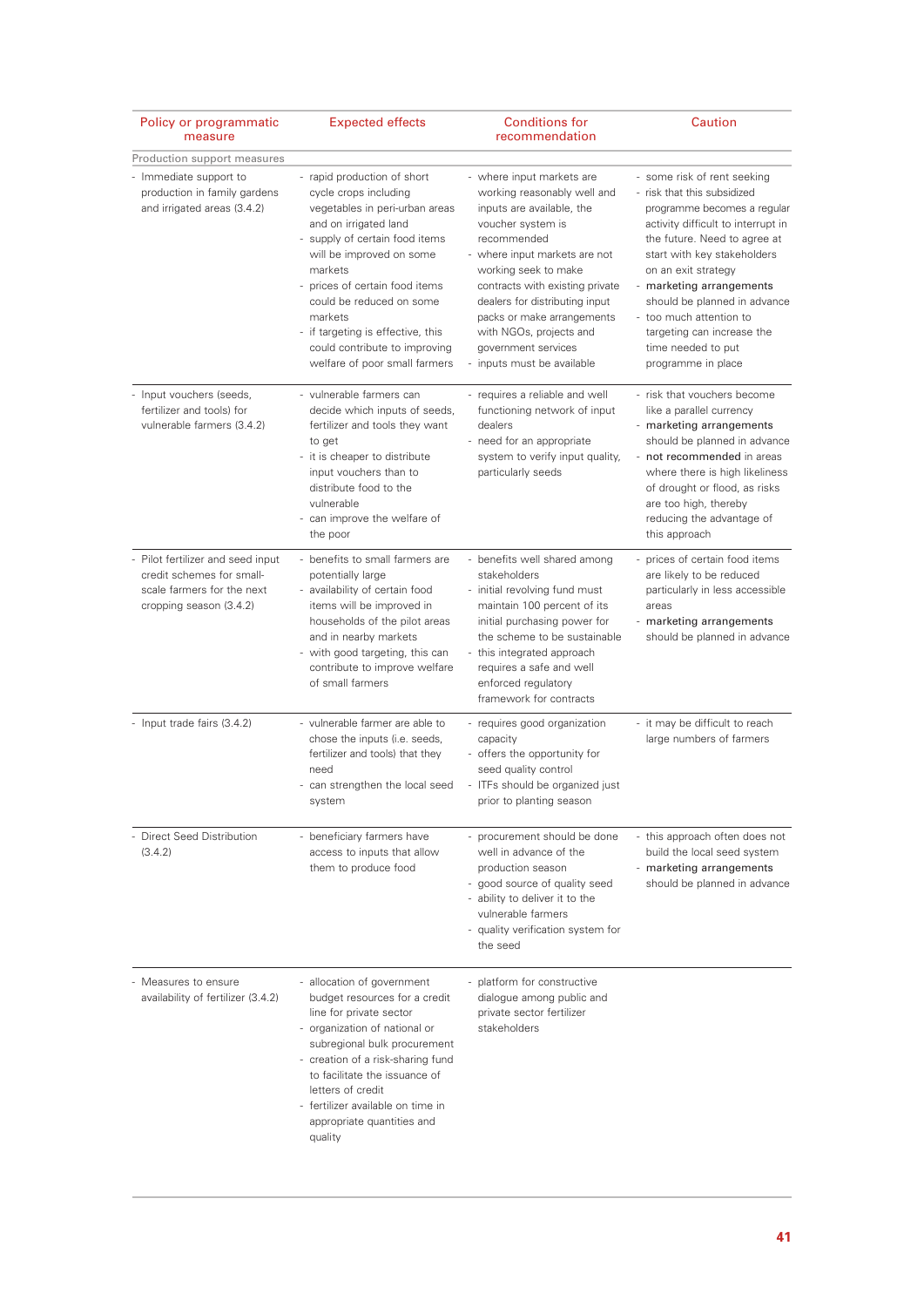| Policy or programmatic<br>measure                                                          | <b>Expected effects</b>                                                                                                                                                                                                                                                                                                | <b>Conditions for</b><br>recommendation                                                                                                                                                                                                                                                     | Caution                                                                                                                                                                                                                                                                                                                                                                                                                                                                                                                                                                                                                                                                                         |
|--------------------------------------------------------------------------------------------|------------------------------------------------------------------------------------------------------------------------------------------------------------------------------------------------------------------------------------------------------------------------------------------------------------------------|---------------------------------------------------------------------------------------------------------------------------------------------------------------------------------------------------------------------------------------------------------------------------------------------|-------------------------------------------------------------------------------------------------------------------------------------------------------------------------------------------------------------------------------------------------------------------------------------------------------------------------------------------------------------------------------------------------------------------------------------------------------------------------------------------------------------------------------------------------------------------------------------------------------------------------------------------------------------------------------------------------|
| Universal (untargeted)<br>subsidized fertilizers (3.4.2)                                   | - if input markets function,<br>subsidies will distort<br>production decisions and<br>encourage over-utilisation<br>- if input markets are imperfect<br>subsidies can increase<br>economic efficiency<br>- small farmers have easier<br>access to fertilizer and can<br>increase yields                                | - success is more likely in<br>areas where rain is sufficient<br>or reliable, or in irrigated<br>areas<br>- existence of reliable delivery<br>systems                                                                                                                                       | - amount of subsidy has to be<br>carefully determined to avoid<br>over-utilization of fertilizer<br>- universal fertilizer subsidy<br>benefits large farmers more<br>who use large quantities of<br>fertilizer and a few politically<br>powerful individuals<br>- a large share of the fertilizer<br>subsidy goes to the industry<br>(if there is one in the country)<br>- smuggling of fertilizer from<br>border areas to neighbouring<br>countries<br>- not recommended if<br>markets function well or in<br>drought/flood prone areas<br>- marketing arrangements are<br>indispensable to ensure that<br>any surplus production will<br>find its way to the market at<br>remunerative prices |
| A lift of collateral and the<br>establishment of a<br>government guarantee fund<br>(3.4.2) | - farmers, particularly small<br>farmers, will have some<br>access to credit for<br>purchasing inputs and small<br>equipment, and for engaging<br>in rehabilitation of productive<br>assets.<br>- increased production                                                                                                 | - it should be clear for the<br>farmers that they are getting<br>some money on credit and<br>that they will have to repay it<br>- loans provided will need to<br>be well monitored<br>- some cost sharing between<br>government and banks for<br>monitoring the loans could be<br>envisaged | - risk of low loan repayments<br>that the guarantee fund is<br>rapidly exhausted                                                                                                                                                                                                                                                                                                                                                                                                                                                                                                                                                                                                                |
| Provide mechanical and<br>financial support for<br>increasing cropped area<br>(3.4.2)      | - increase area cropped,<br>production and food<br>availability in the next season                                                                                                                                                                                                                                     | - mechanical means for<br>increasing cropped area are<br>available and currently<br>underutilized.<br>- farmers will have the capacity<br>to properly manage the<br>additional area cropped to<br>ensure successful crops and<br>avoid wastage of resources                                 | - possibility of intensifying<br>existing cropping systems<br>beyond sustainability, by<br>encroaching on fallow<br>- increased cropped area could<br>be at the cost of forests,<br>pastures or other land<br>categories, with associated<br>risks and consequences<br>- marketing arrangements<br>should be planned in advance                                                                                                                                                                                                                                                                                                                                                                 |
| Pilot scale farm power<br>vouchers (3.4.2)                                                 | - vulnerable farmers have<br>access to farm power and<br>equipment for preparing land,<br>cultivation and transport of<br>produce<br>- in case of limited availability<br>of power services and<br>equipment, vouchers system<br>can contribute to make them<br>more expensive<br>- improve the welfare of<br>the poor | - requires a reliable and well<br>functioning network of farm<br>power and equipment<br>providers with which the<br>government (or NGOs or<br>projects) can make<br>contractual arrangements                                                                                                | - vouchers, they could become<br>a parallel currency<br>- marketing arrangements<br>should be planned in advance                                                                                                                                                                                                                                                                                                                                                                                                                                                                                                                                                                                |
| Stop any subsidy or<br>encouragement for animal<br>production (3.4.2)                      | - reduction in economically<br>unsustainable animal production<br>with the consequence of<br>reduced supply of animal<br>products and higher prices for<br>these food products<br>- increased availability of<br>certain grains for human<br>consumption                                                               |                                                                                                                                                                                                                                                                                             | - will take some time to have a<br>felt impact on food<br>availability: the time for<br>animal feed producers to<br>switch back to grain<br>production for humans                                                                                                                                                                                                                                                                                                                                                                                                                                                                                                                               |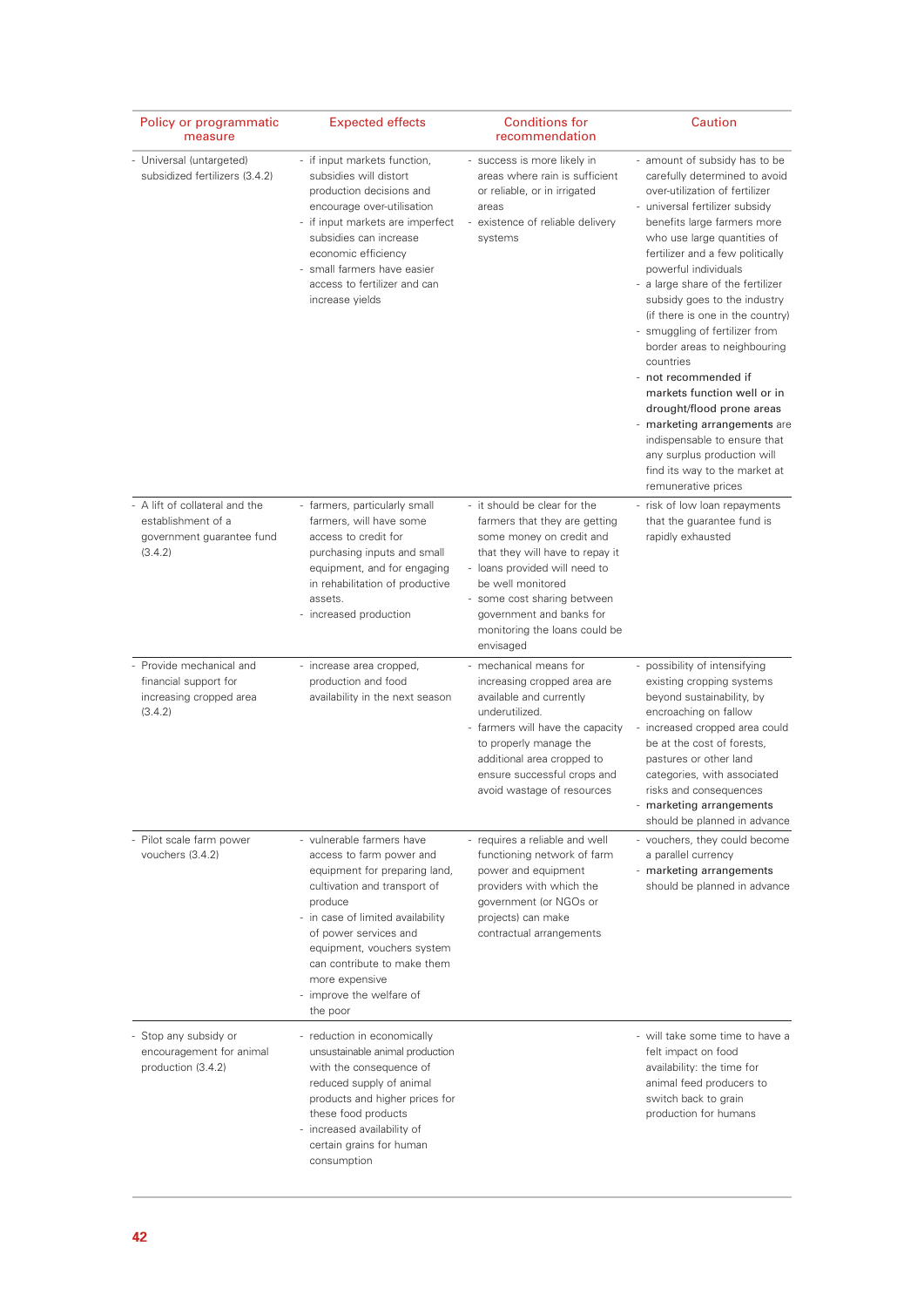| Policy or programmatic<br>measure                                                                                                        | <b>Expected effects</b>                                                                                                                                                                                                                                                                                                                      | <b>Conditions for</b><br>recommendation                                                                                                                                                                                                                                                                                 | Caution                                                                                                                                                                                                 |
|------------------------------------------------------------------------------------------------------------------------------------------|----------------------------------------------------------------------------------------------------------------------------------------------------------------------------------------------------------------------------------------------------------------------------------------------------------------------------------------------|-------------------------------------------------------------------------------------------------------------------------------------------------------------------------------------------------------------------------------------------------------------------------------------------------------------------------|---------------------------------------------------------------------------------------------------------------------------------------------------------------------------------------------------------|
| Sustainable intensification of<br>crop production systems                                                                                | - systems based approach to<br>agricultural development and<br>sustainable farming systems<br>- local engagement with<br>farmers in adaptive research<br>- improved farmer livelihoods,<br>and minimal environmental<br>disruption associated with<br>intensification                                                                        | - access to inputs and adoption<br>of sustainable farming<br>practices such as conservation<br>agriculture, IPM, good<br>agricultural practices, etc<br>- effective extension<br>methodologies, including the<br>use of farmer field schools,<br>- availability of professional<br>extension service able to<br>deliver |                                                                                                                                                                                                         |
| - Increase extension and<br>advisory services on food<br>production (3.4.2)                                                              | - more efficient use of<br>fertilizer, taking into account it<br>higher price                                                                                                                                                                                                                                                                | - research needed                                                                                                                                                                                                                                                                                                       |                                                                                                                                                                                                         |
| Low cost mechanical<br>conservation agriculture<br>(3.4.2)                                                                               | improve soil structure and<br>reduce the hard work of<br>digging/ploughing the fields<br>- increase fertilizer efficiency                                                                                                                                                                                                                    | - works best where competition<br>for residues with livestock is<br>not a serious problem<br>- needs to be used for some<br>time for full benefit to be felt                                                                                                                                                            | requires some technical<br>$\overline{\phantom{a}}$<br>training and initial attention to<br>weed management.<br>- specific equipment required<br>marketing arrangements<br>should be planned in advance |
| Integrated Pest Management<br>ä,<br>(IPM)                                                                                                | - more efficient production<br>- reduced risks of pesticide<br>induced pest outbreaks<br>- less hazards for environment<br>and public health due to<br>reduced/minimized pesticide<br>use                                                                                                                                                    | - adequate training for farmers<br>and extension workers<br>- conducive policy framework<br>(no subsidies on pesticides,<br>promoting IPM research,<br>farmer education, etc.)<br>- standards for pesticide<br>residue levels can provide<br>incentives to implement IPM                                                |                                                                                                                                                                                                         |
| - Reduce post-harvest losses<br>and promote longer shelf-life<br>products                                                                | - reduced post-harvest losses<br>reduced cost of transportation<br>- nutritious food immediately<br>available in rural areas<br>- profit through added-value<br>goes to the rural poor<br>- employment and income for<br>non-farming rural dwellers                                                                                          | - good quality ingredients,<br>equipment and energy are<br>available<br>- processing technology has<br>been checked and improved<br>- rural processors have been<br>trained<br>- packaging materials and<br>labelling is available                                                                                      |                                                                                                                                                                                                         |
| Encourage the production of<br>lesser processed cereals by<br>processors (3.4.2)                                                         | - better extraction rates and<br>therefore greater availability<br>(less loss of by products)<br>- higher nutrition quality of the<br>product                                                                                                                                                                                                | - needs to be discussed and<br>agreed with processors<br>- campaign to inform the<br>population of higher nutrition<br>quality of the product<br>obtained                                                                                                                                                               |                                                                                                                                                                                                         |
| - Inform private sector on<br>impact of increased prices on<br>profitability of investments in<br>agriculture and food chains<br>(3.4.2) | - in the immediate, identify<br>accompanying measures that<br>can increase investment in<br>agriculture and food chains<br>- in the medium term,<br>increased investment flows<br>into the sector that will boost<br>production, stabilize markets,<br>increase the diversity of food<br>products available on the<br>market and create jobs |                                                                                                                                                                                                                                                                                                                         |                                                                                                                                                                                                         |
| Moratorium on construction<br>licence in cultivable lands<br>(3.4.2)                                                                     | - limits expansion of construction<br>on agricultural land<br>- will create tension in urban<br>areas as supply of housing<br>will be reduced and may<br>become more expensive<br>- could create opportunities for<br>rent seeking and corrupt<br>practices                                                                                  |                                                                                                                                                                                                                                                                                                                         |                                                                                                                                                                                                         |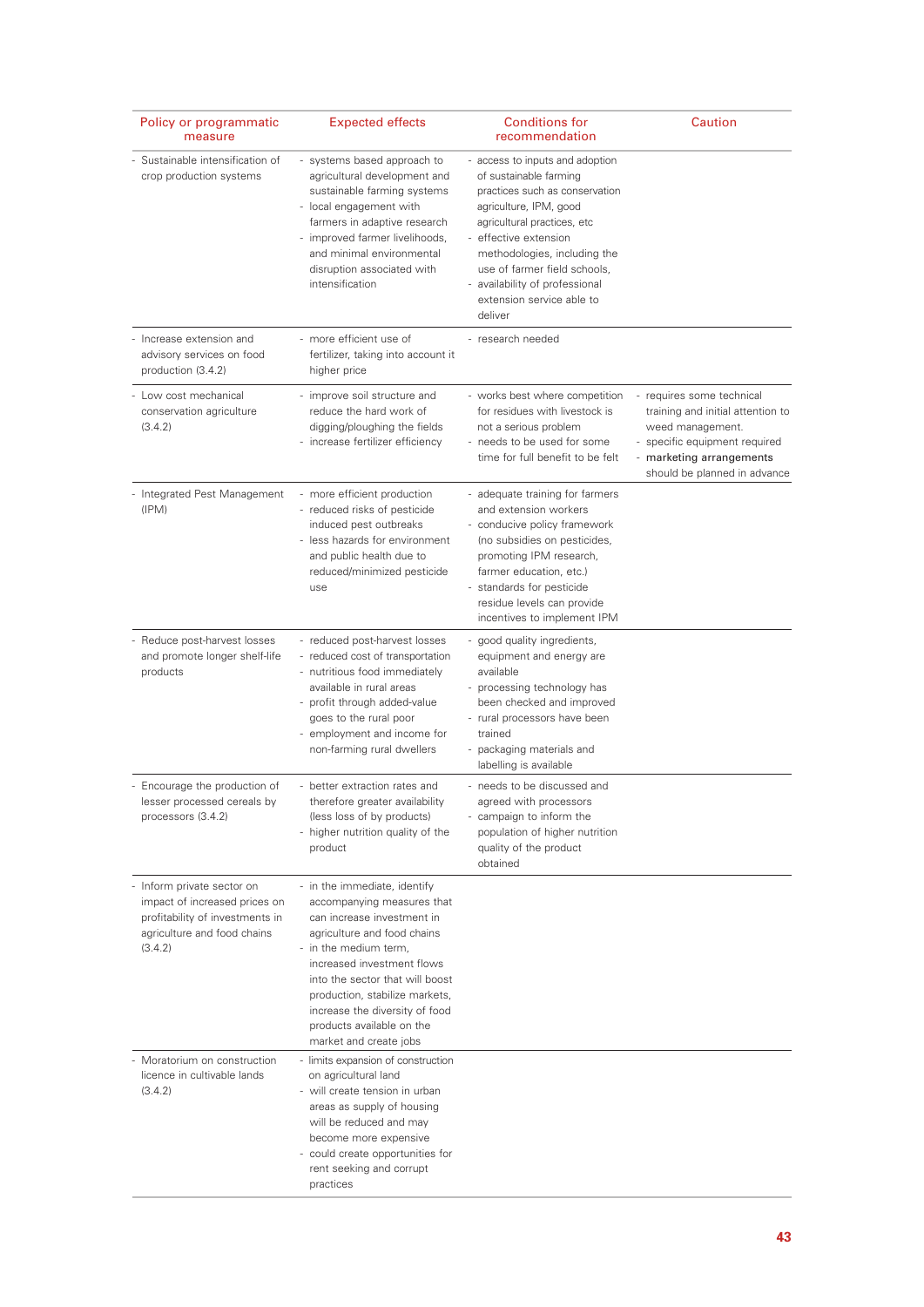# **Additional reading**

# Trade-related measures

Trade reforms and food security - Conceptualizing the linkages Commodity Policy and Projections Service Trade and Markets Division, FAO, Rome, 2003 http://www.fao.org/DOCREP/005/Y4671E/Y4671E00.HTM

Towards appropriate agricultural trade policy for low-income developing countries FAO Trade Policy Technical Notes on Issues related to the WTO and Agriculture No.14 Trade and Markets Division, FAO, Rome, 2006 ftp://ftp.fao.org/docrep/fao/009/j7724e/j7724e00.pdf

# Food Aid

Food Aid in Response to Acute Food Insecurity Christopher B. Barrett ESA Working Paper No. 06-10 FAO, Rome, 2006 ftp://ftp.fao.org/docrep/fao/009/ag036e/ag036e00.pdf

Food Aid´s intended and unintended consequences Christopher B. Barret ESA Working Paper No. 06-05 FAO, Rome, 2006 http://www.fao.org/docrep/009/ag301e/ag301e00.htm

# Safety nets

Safety Nets and the Right to Food FAO Information Paper, Rome Intergovernmental working group for the elaboration of a set of voluntary guidelines to support the progressive realization of the right to adequate food in the context of a national food security

http://www.fao.org/DOCREP/MEETING/007/J1444E.HTM#P101\_26844

Linking Social Protection and Support to Small Farmer Development

A paper commissioned by FAO Stephen Devereux, Rachel Sabates, Bruce Guenther April 2008

Introducing basic social protection in low-income countries: Lessons from existing programmes Armando Barrientos Brooks World Poverty Institute, Working Paper 6 Manchester, October 2006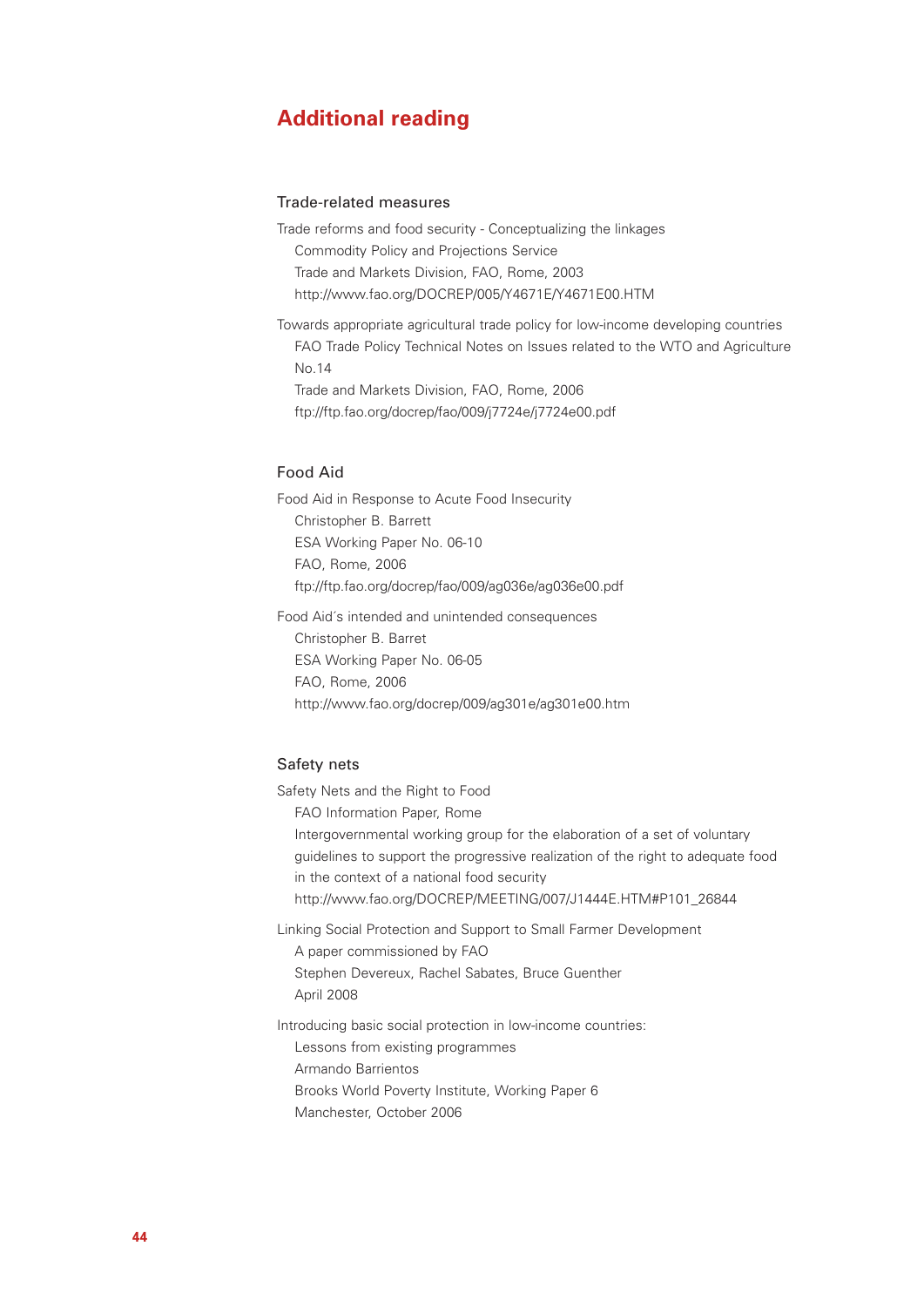# Cash transfers or food vouchers

The experience of conditional cash transfers in Latin America and the Caribbean Sudhanshu Handa and Benjamin Davis Agricultural and Development Economics Division, FAO, Rome, 2006 http://www.fao.org/docrep/009/ag429e/ag429e00.htm

An assessment of the impact of increasing wheat self-sufficiency and promoting cash-transfer subsidies for consumers in Egypt: A multi-market model Gamal M.Siam

Agricultural and Development Economics Division, FAO, Rome, 2006 http://www.fao.org/docrep/008/af842e/af842e00.htm

# Food distribution in kind

Food Aid as Part of a Coherent Strategy to Advance Food Security Objectives Christopher B.Barrett ESA Working Paper No. 06-09, Agricultural and Development Economics Division, FAO, September 2006 ftp://ftp.fao.org/docrep/fao/009/ag037e/ag037e00.pdf

Food-based Safety Nets and WFP

Wolfgang Herbinger Strategy and Policy Division, World Food Program, Rome, 1998 http://www.wfp.org/policies/policy/background/faad/FAAD\_English/ faaq1\_525e98.html

#### National market information system (prices observatory)

Planning for the Future, synthesis report - An assessment of food security early warning systems in sub-Saharan Africa J. Tefft, M. McGuire, N. Maunder Agricultural and Development Economics Division, FAO, Rome, 2006 ftp://ftp.fao.org/es/esa/ews\_synthesis.pdf

Understanding and Using Market Information Andrew W. Shepherd Marketing Extension Guide 2 Marketing and Rural Finance Service, Agricultural Support Systems Division, FAO, Rome, 2000 http://www.fao.org/waicent/faoinfo/agricult/ags/AGSM/unmis/cont.pdf

Market Information Services: Theory and Practice Andrew W. Shepherd FAO, Rome, 1997 http://www.fao.org/waicent/faoinfo/agricult/ags/AGSM/mispref.pdf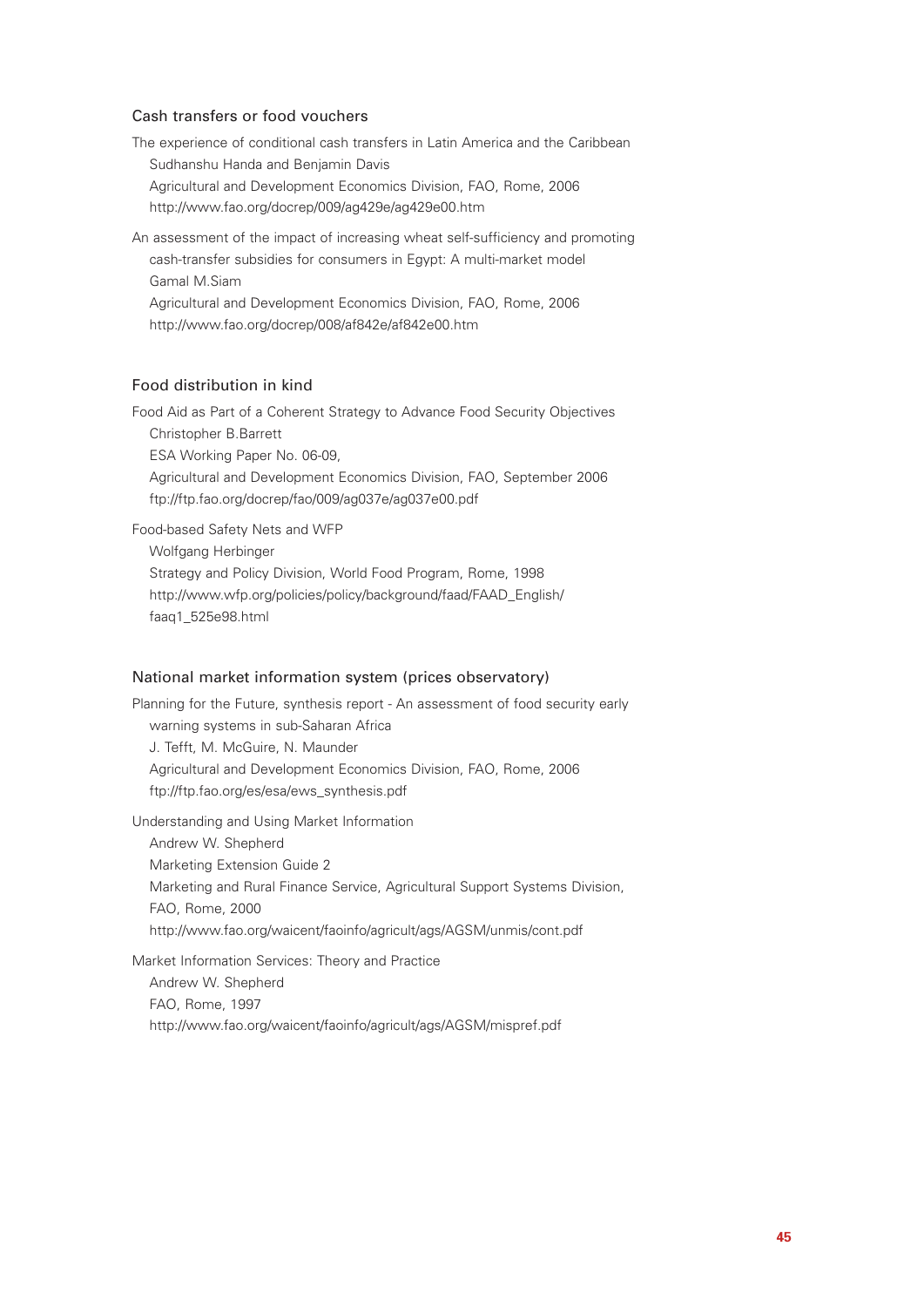#### Value chain analysis and/or development workshops

Guidelines for rapid appraisals of agri-food chain performance in developing countries Agricultural Management, Marketing and Finance Occasional Paper 20 Carlos A. da Silva, Hildo M. de Souza Filho Agricultural Management, Marketing and Finance Service, Rural Infrastructure and Agro-Industries Division, FAO, Rome, 2007 http://www.fao.org/AG/AGS/publications/docs/AGSF\_OccassionalPapers/ agsfop20.pdf

Governance, coordination, and distribution along commodity value chain FAO Commodities and Trade Proceedings No.2 Trade and Markets Division, FAO, Rome, 2007 ftp://ftp.fao.org/docrep/fao/010/a1171e/a1171e.pdf

### Negotiation of commercial margins with private sector

A guide to MARKETING COSTS and how to calculate them Marketing Extension Guide Agricultural Management, Marketing and Finance Service, Rural Infrastructure and Agro-Industries Division, FAO, Rome, revised 2007 http://www.fao.org/ag/ags/subjects/en/agmarket/U8770E\_10.07.pdf

# Contract farming

Contract farming – Partnerships for growth

A guide by Charles Eaton and Andrew W. Shepherd

FAO Agricultural Services Bulletin 145, FAO, Rome, 2001

http://www.fao.org/ag/ags/subjects/en/agmarket/docs/cfmain.pdf

Overview of small holder contract farming in developing countries Phil Simmons ESA Working Paper No. 02-04

Agricultural and Development Economics Division, FAO, 2002 http://www.fao.org/docrep/007/ae023e/ae023e00.htm

The growing role of contract farming in agri-food systems development: drivers, theory and practice Carlos Arthur B. da Silva Agricultural Management, Marketing and Finance Service Working Document 9 FAO, Rome, July 2005

http://www.fao.org/ag/ags/subjects/en/agmarket/docs/AGSF9.pdf

# Pilot fertilizer and seed input credit schemes for small-scale farmers for the next cropping season

FERTICREDIT "Saving for Development" Credit for Small Farmers Groups Land and Water Development Division, FAO http://www.fao.org/ag/agl/agll/fertcred/Default.htm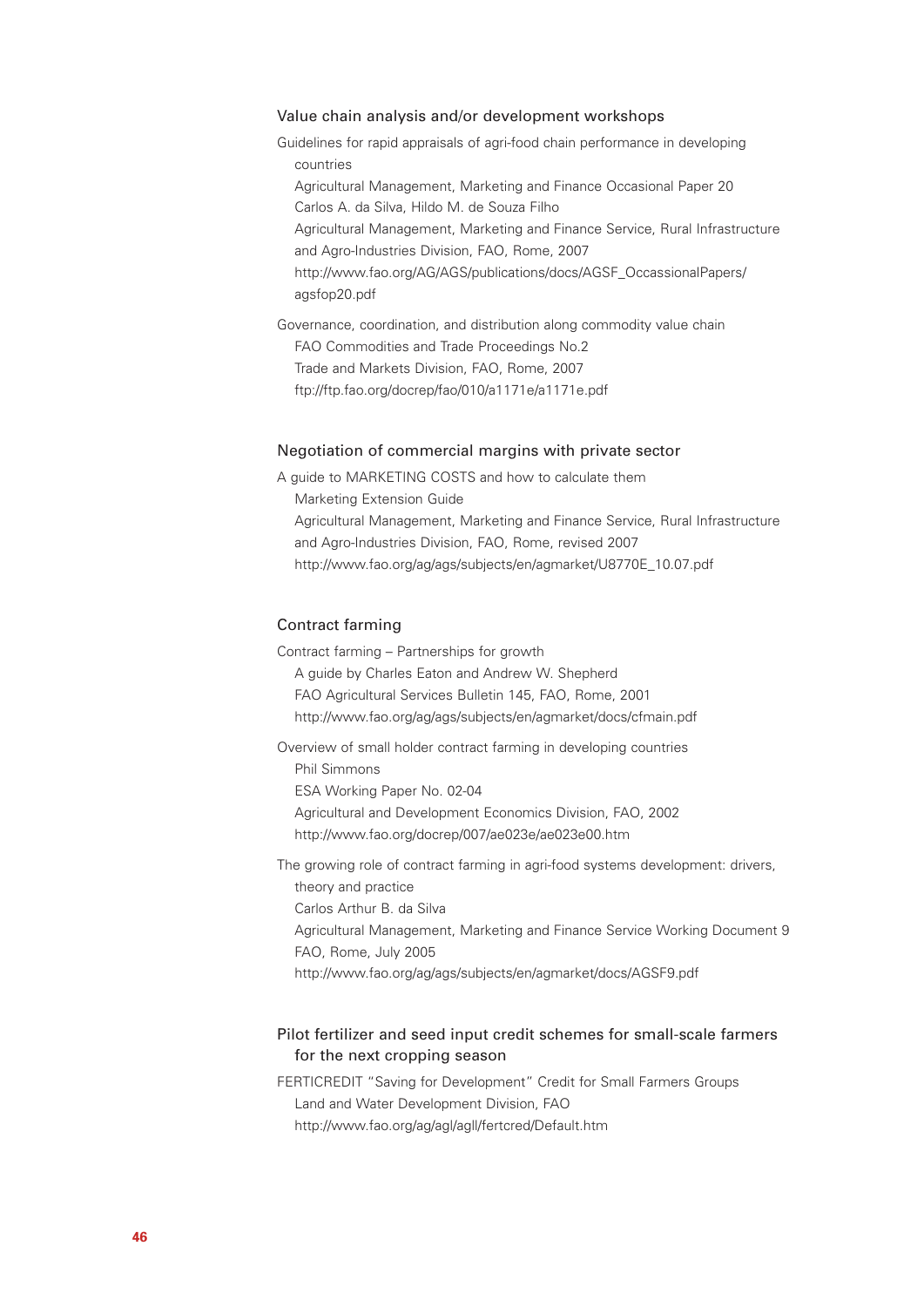#### Input Vouchers for vulnerable farmers

Preliminary assessment of the fertilizer voucher system Report prepared by professor E.C. Nwagbo Department of Agricultural Economics, University of Nigeria, NSUKKA for FAO Special Program on Food Security, September 2005

# Input trade Fairs (ITFs)

Seed Vouchers and Fairs: A Manual for Seed-based Agricultural Recovery after Disaster in Africa Catholic Relief Services, in collaboration wit Overseas Development Institute and International Crops Research Institute for the Semi-Arid Tropics, 2002

# Direct Seed Distribution

Guidelines for Planning Local Seed Systems Interventions "Improving the Efficiency in Seed Distribution" project Published by International Crops Research Institute for the Semi-Arid Tropics (ICRISAT) and Instituto Nacional de Invvestigação Agronómica (INIA), 2002

#### Community seed production

Successful Community-Based Seed Production Strategies Edited by Peter S. Sentimela, Emmanuel Monyo, Marianne Banzinger International Maize and Wheat Improvement Center (CIMMYT) 2004

#### More references on seed support measures

Towards effective and sustainable seed relief activities Report of the Workshop on Effective and Sustainable Seed Relief Activities, Rome, 26-28 May 2003 FAO Plant Production and Protection Paper No. 181 Edited by Sperling, L.; Osborn, T.; Cooper, D. FAO, Rome, 2004 ftp://ftp.fao.org/docrep/fao/007/y5703e/y5703e00.pdf

Moving towards more effective seed aid L. Sperling, H.D. Cooper and T. Remington Journal of Development Studies Vol 44, No.4, 573-600, April 2008

Addressing Seed Security in Disaster Response: Linking Relief with Development. L. Sperling, T. Remington, J. M Haugen, and S. Nagoda International Center for Tropical Agriculture, 2004 http://www.ciat.cgiar.org/africa/seeds.htm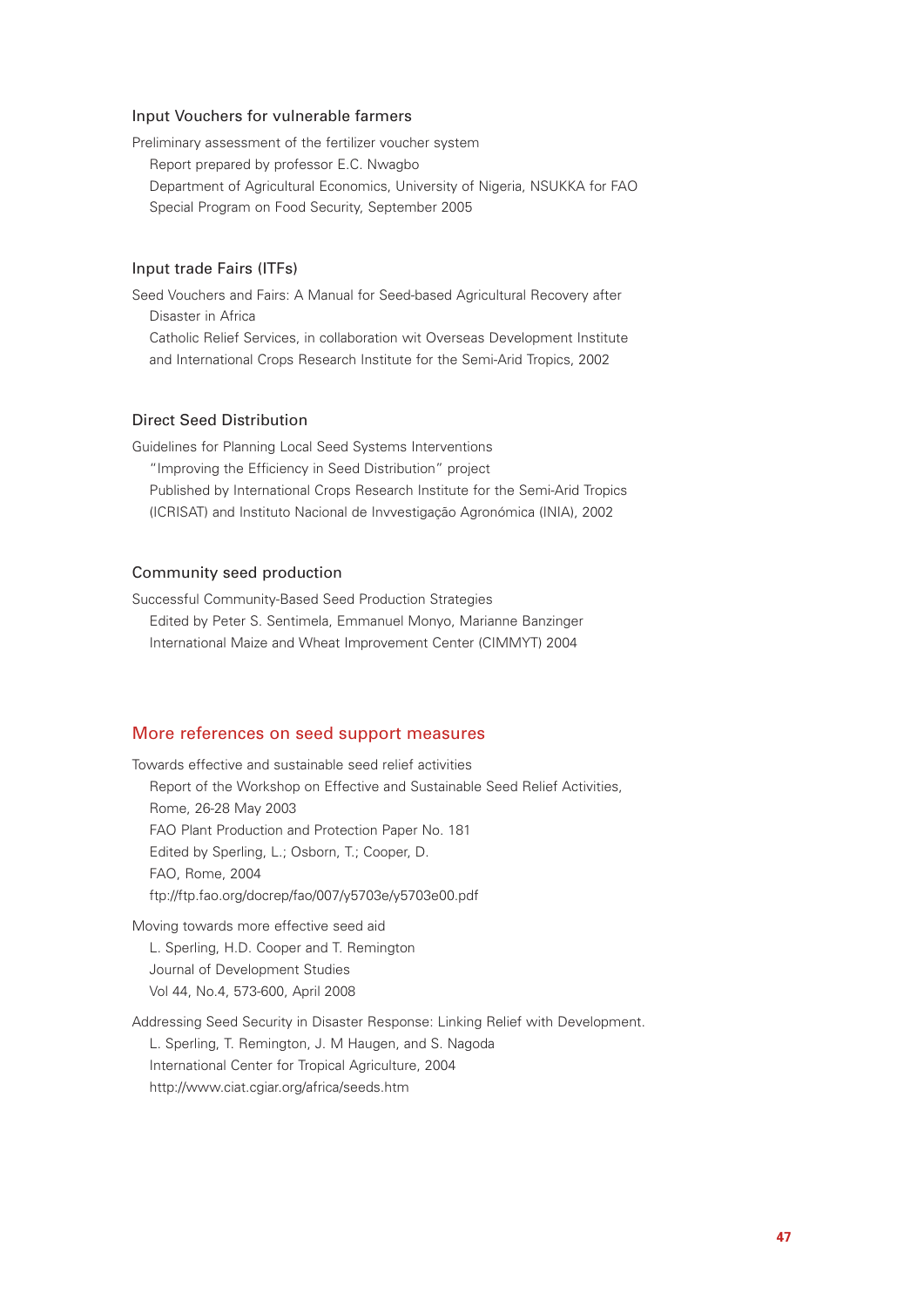# Fertilizer

Fertilizer Strategies FAO and IFA, Rome, revised November 199 ftp://ftp.fao.org/agl/agll/docs/fertstr.pdf

Fertilizer use in African Agriculture - Lessons learned and good practice guidelines Michael Morris,Valerie A. Kelly, Ron J. Kopicki, and Derek Byerlee The World Bank, Washington DC, 2007

## Conservation Agriculture

Conservation Agriculture in Zambia: A case study of Southern Province Frédéric Baudron, Herbert M. Mwanza, Bernard Triomphe, Martin Bwalya Conservation agriculture in Africa Series FAO, CIRAD, ACT, 2007 http://www.fao.org/ag/ca/doc/Zambia\_casestudy.pdf

Conservation Agriculture in China and the Democratic People's Republic of Korea Claire Mousques, Theodor Friedrich FAO Crop and Grassland Service Working Paper Plant Production and Protection Division, FAO, Rome, 2007 http://www.fao.org/ag/ca/doc/WorkPaperKorea.pdf

Conservation Agriculture - Case Studies in Latin America and Africa FAO Soils Bulletin 78 FAO, Rome, 2001 http://www.fao.org/docrep/003/y1730e/y1730e00.htm